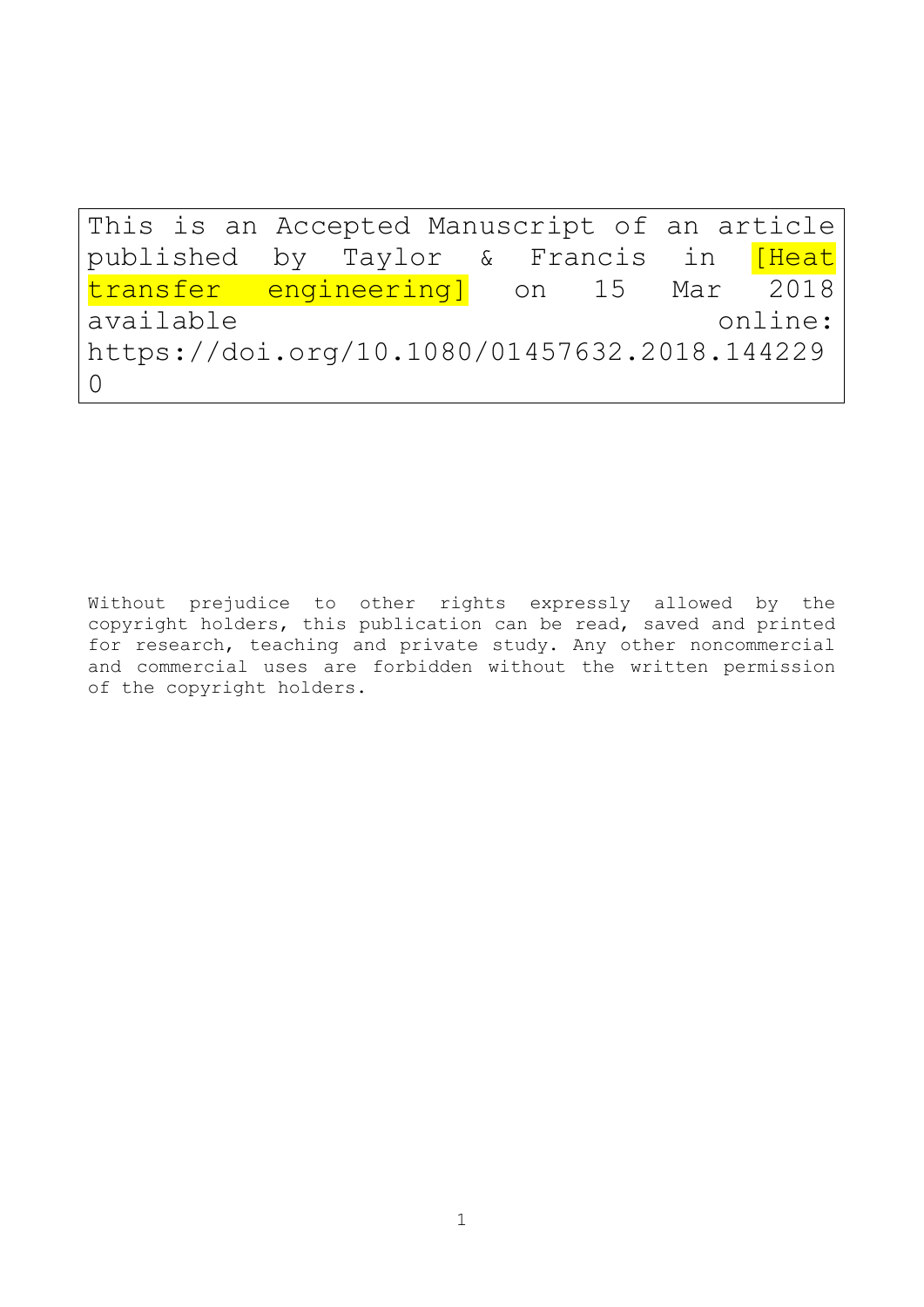# **The challenge to measure single-phase convective heat transfer**

# **coefficients in microchannels**

# **Gian Luca Morini**

*Dipartimento di Ingegneria Industriale – Alma Mater Studiorum - Università di Bologna Viale Risorgimento 2, 40136 Bologna (Italy)*

Corresponding Author:

Prof. Ing. Gian Luca Morini,

DIN Viale Risorgimento 2, I-40136 BOLOGNA (ITALY)

tel. +39 051 2093381, fax.+39 051 2093296

e-mail: *[gianluca.morini3@unibo.it](mailto:gianluca.morini3@unibo.it)*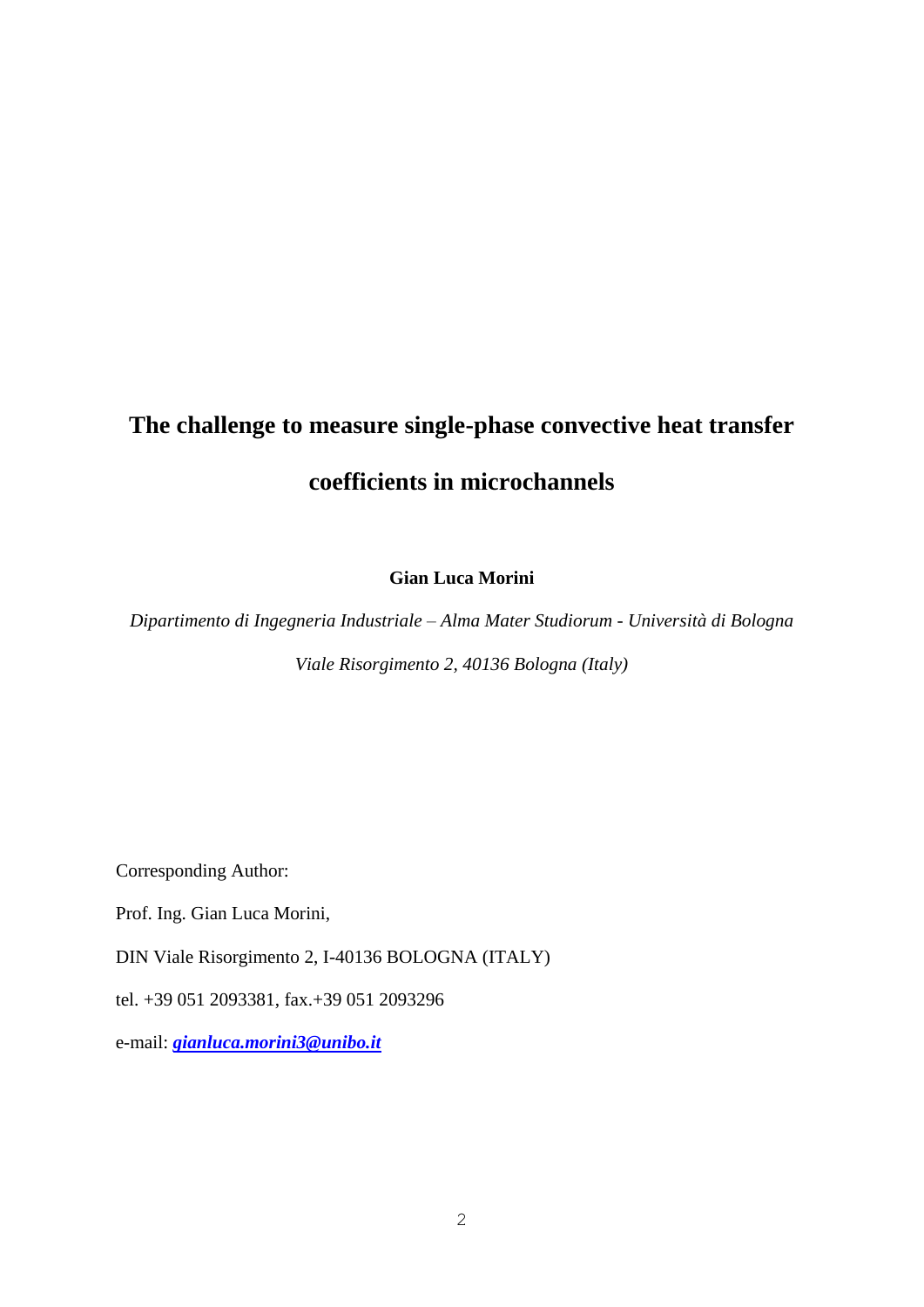#### **ABSTRACT**

The determination of local convective heat transfer coefficients in microfluidics is a very hard task. Due to the small dimensions of channels and walls, the use of conventional measurement techniques is only partially suitable in Microfluidics. For this reason, a strong effort has been made during the last decades in order to propose innovative techniques which use internal (to micro-devices) sensors of reduced dimensions and/or external conventional sensors. In this paper a review of the main experimental techniques proposed for the determination of the local near-wall fluid temperature, of the local wall temperature, of the local fluid bulk temperature will be given by putting in evidence for each technique positive and negative aspects as well as their actual limitations with the aim to stimulate and address the research on this topic in the next future. The problems and the limitations existing nowadays for the accurate measurements of the local thermal properties of a convective micro-flow demonstrates that for the analysis of micro-convection experimental data have to be always integrated by a numerical modeling of the observed system.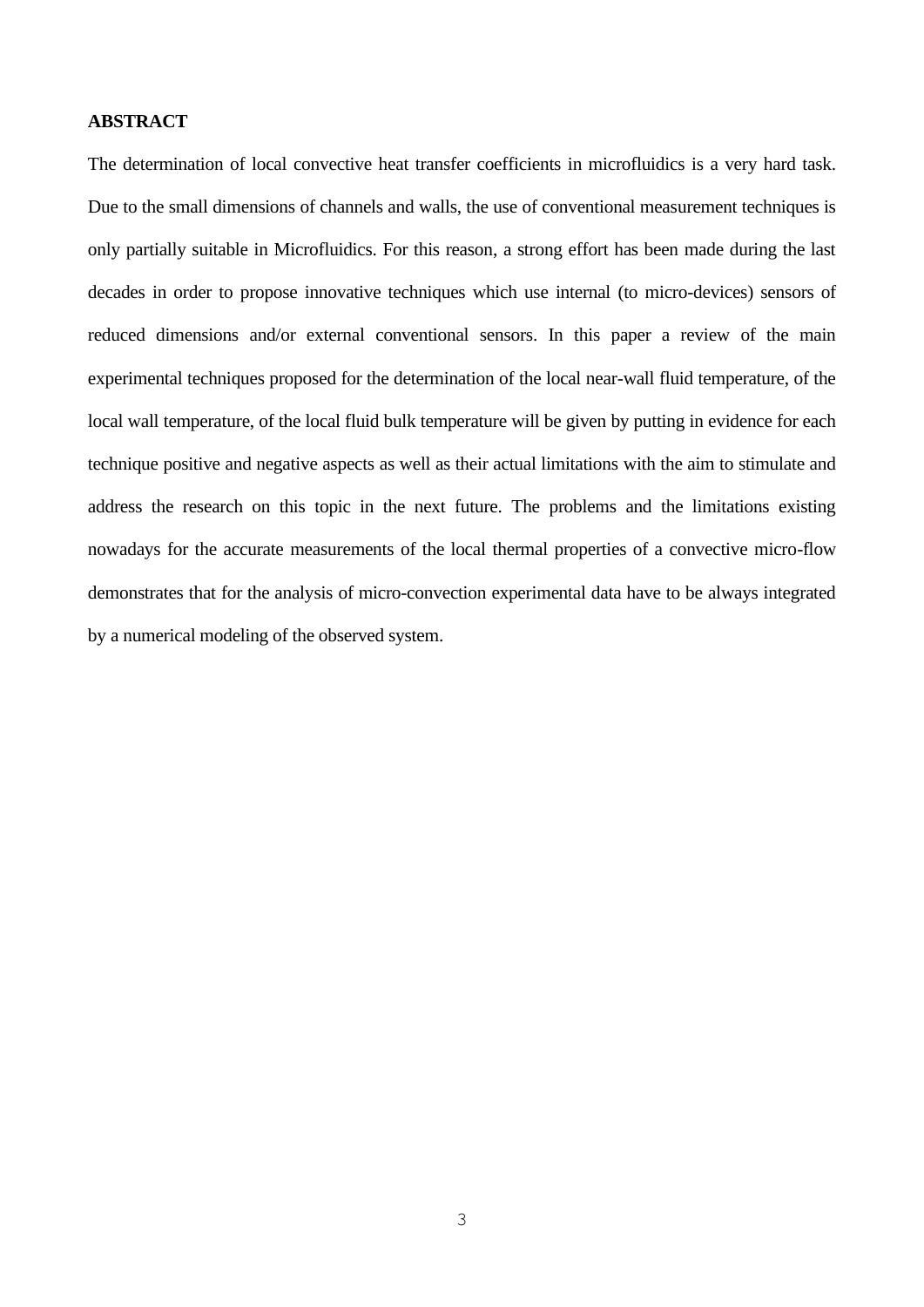#### **INTRODUCTION**

During the last twenty years the analysis of forced convection in micro-devices has attracted the interest of many researchers as demonstrated by the large number of works appeared in scientific journals linked to this topic as well as by the impressive number of patents involving convective aspects in microfluidics. In this period the comprehension of the heat transfer mechanisms in microfluidic devices has been dramatically increased, first of all as a consequence of the improved capability to make accurate measurements at micrometric scales [1-4]. In fact, the scientific and industrial interest on microfluidics has stimulated the development of new experimental techniques for the measurement of local fluid velocity, temperature, pressure, flow rates, concentrations and other measurable quantities.

However, the experimental determination of local convective heat transfer coefficients both for single phase and two phase flows in micro-devices has to be still considered an open question due to the problems linked to the monitoring of internal micro-flows. In this paper the discussion of the problems related to the measurement of convective heat transfer coefficients in micro-channels will be used in order to introduce a more general debate about the experimental characterization of microsystems.

A general conclusion of the studies conducted on micro-devices during the last two decades is that, due to their small dimensions, for the experimental characterization of these devices the researchers are called to select one of the following two approaches:

- To avoid the introduction of invasive sensors within the system; in this case the measured quantities are not sufficient to allow an accurate determination of the local convective heat transfer coefficients along the micro-channel and the behavior of the whole system must be generally inferred from an incomplete set of experimental data;
- To accept the introduction of miniaturized sensors within the system in order to collect more information about the microsystem; in this case the presence of these sensors can perturb the behavior of the system and the effects due to the sensors must be accounted for during the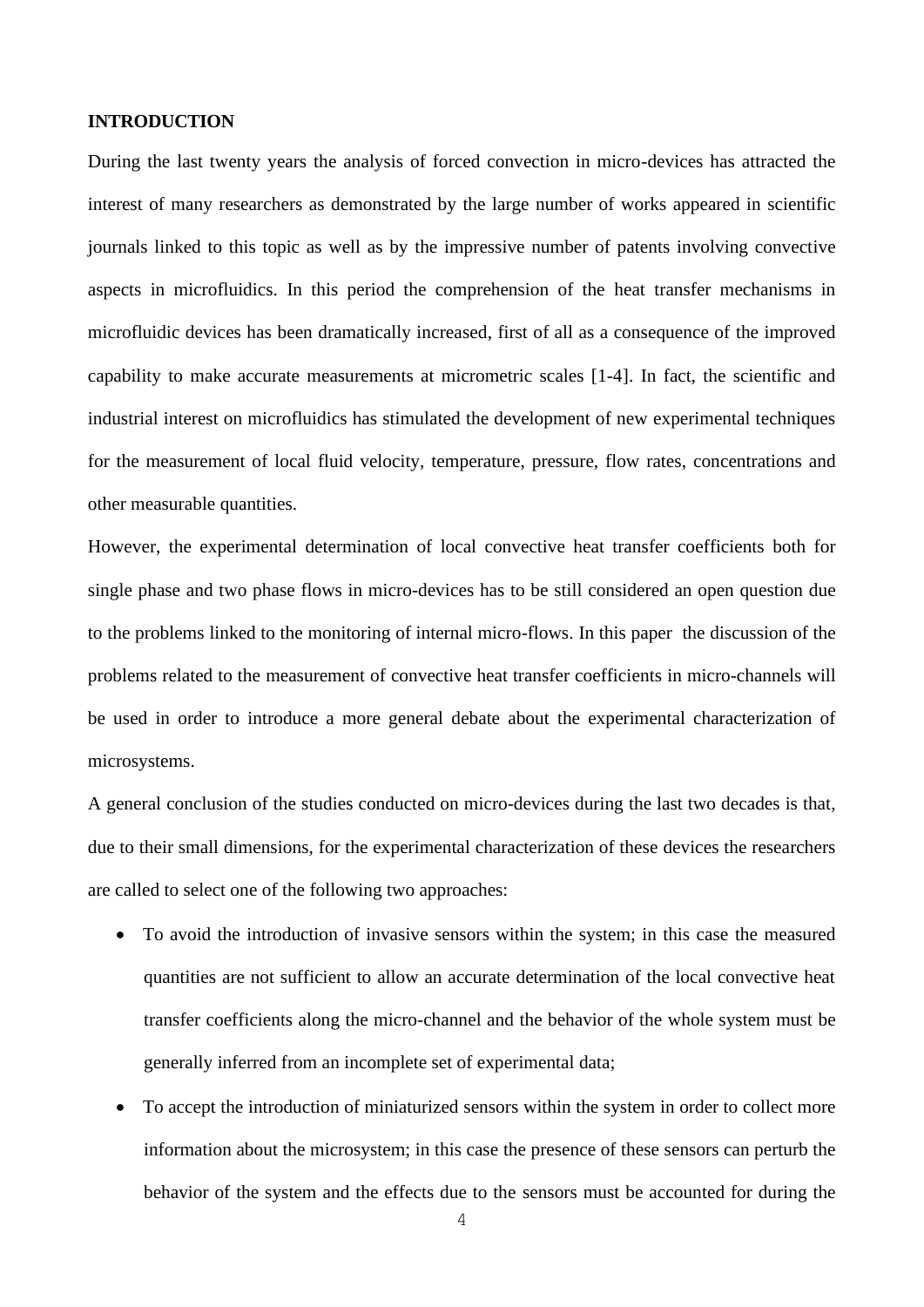data post-processing in order to understand the real behavior of the system.

In many practical cases the researchers are forced to follow the first approach because the introduction of sensors inside the micro-device is not suitable; in these cases, only sensors placed externally to the system can be used in order to monitor the system (i.e. sensors placed at the inlet and at the outlet of a micro-channel and/or on the external surface of the device) and in this way only an overall characterization of the device performance can be obtained, with no chance to obtain local information inside the micro-device.

The second approach becomes suitable if specific micro-sensors can be integrated along the internal walls of a micro-device and/or, in case of presence of an optical access, if active or passive tracers can be added to the working fluid in order to obtain local information about the inner flow (i.e. fluorescent particles/molecules used for the reconstruction of the velocity and temperature field in a micro-channel).

Both in the first and in the second case it becomes crucial to be able to couple to the experimental analysis a numerical model of the whole microsystem with the aim to obtain from the numerical model:

- The completion of the information gap due to the limited number of available measured data (first approach) by using the experimental data as "boundary conditions" for the numerical runs;
- A complete investigation of the interactions between the sensors introduced within the micro-device and the system (second approach).

In this paper, it will be demonstrated that the analysis of forced convection in micro-channels usually needs a combined experimental/numerical approach, as evidenced by Morini and Yang [5] and, more recently, by Wang et al. [6]. This is partially due to the problems linked to the problems which afflict the measurement of the local fluid properties within the micro-systems.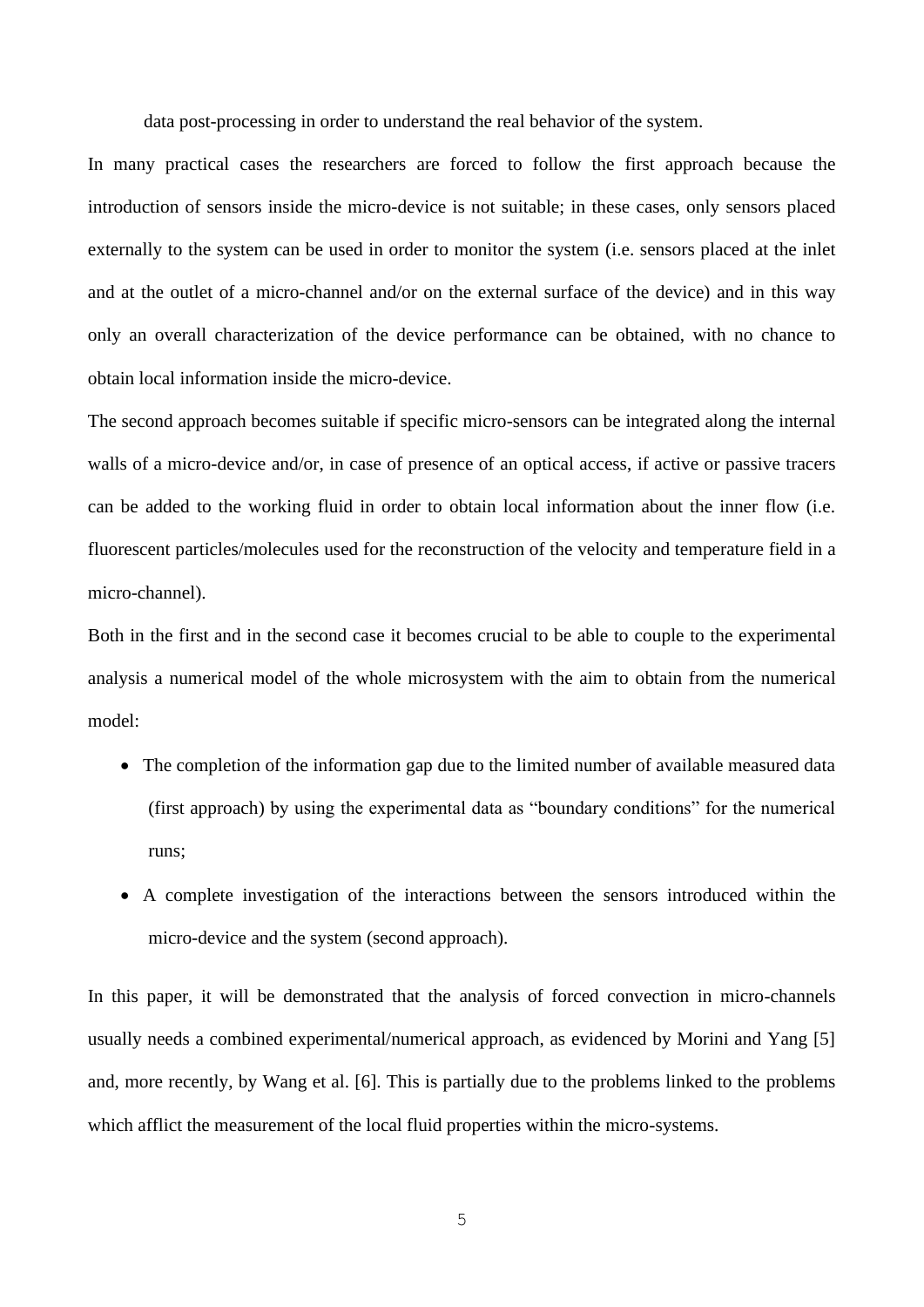In the next sections, after a theoretical framing on forced convection in micro-devices, a review of the most promising techniques proposed in the last years for the analysis of the local and average convective heat transfer coefficients in micro-channels is presented. The presence of specific gaps in the experimental techniques proposed up to now for the analysis of micro-convection will be highlighted with the aim to stimulate and address the research on this topic in the next future.

#### **FORCED CONVECTION IN MICROCHANNELS**

Convective pressure-driven single phase fluid flows in micro-channels can be studied theoretically by determining the fluid velocity and temperature distribution using the mass, momentum and energy balance equations. If the continuum hypothesis is still valid for the working fluid within the microdevice, the classical formulation of the balance equations can be generally used [4,5].

The convective heat transfer coefficients along a micro-channel are usually computed by means of the Nusselt number. As evidenced by Morini and Yang [5], for laminar flows in micro-channels the Nusselt number depends not only on the micro-channel geometry and on the imposed thermal boundary conditions (like in conventional channels) but also on a series of other dimensionless parameters, each one linked to a specific scaling effect (see Table 1). It has been demonstrated that the main scaling effects which have to be considered in the analysis of micro-convection are: (i) Entrance effects; (ii) Flow compressibility; (iii) Viscous dissipation; (iv) Wall-fluid conjugate heat transfer; (v) Fluid axial conduction; (vi) Surface roughness; (vii) Gas rarefaction; (ix) Electroosmotic effects. In addition to these effects, the influence of the fluid temperature dependent properties can be considered in some case important for the analysis of micro convection both for liquids and gases.

In Table 1 a specific dimensionless parameter has been associated to each scaling effect. A threshold value has been linked to these parameters in order to check if the single effect can be considered negligible during an experimental test.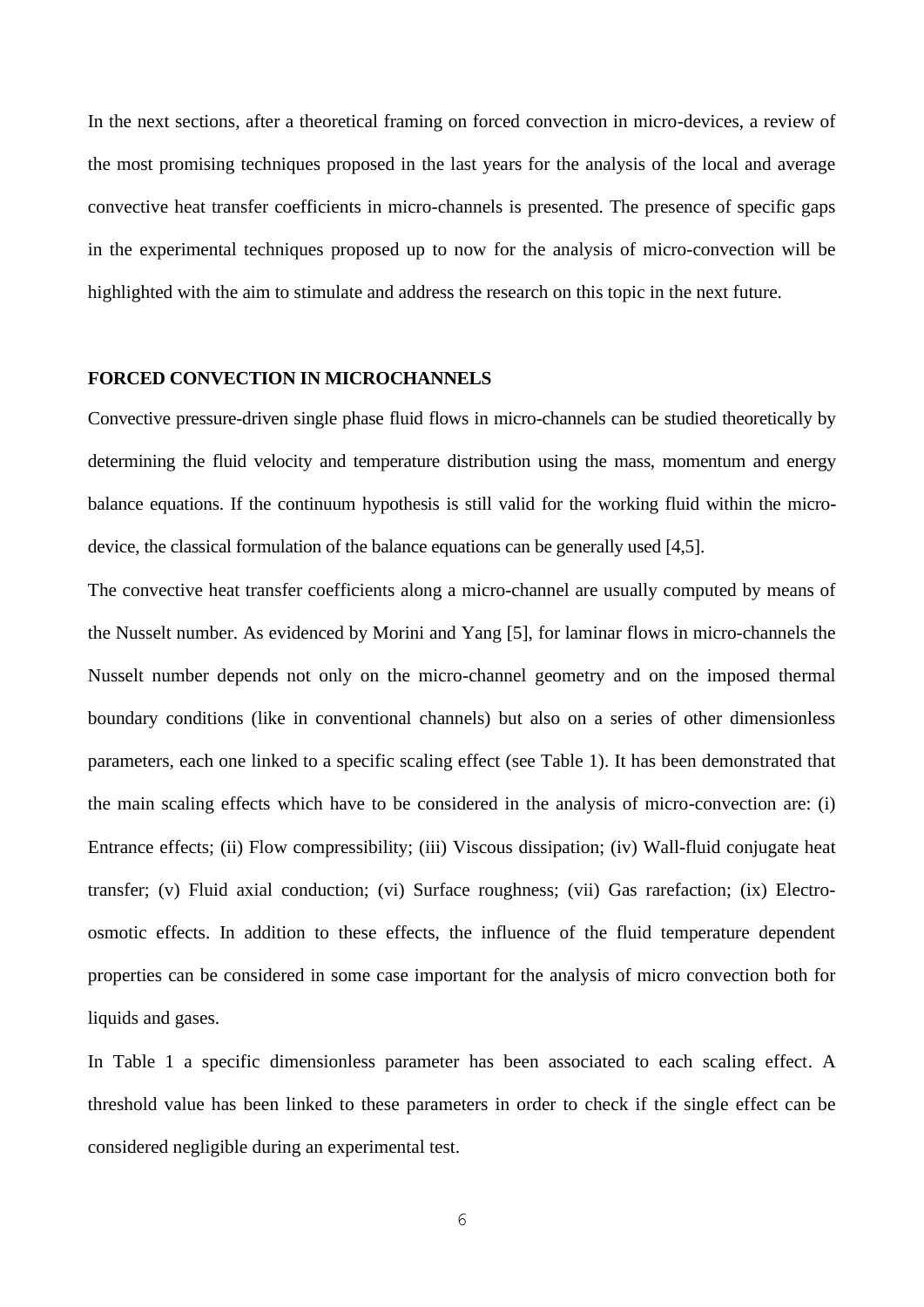In micro-channels, special attention must be paid to conjugate effects due to the combined convection/conduction heat transfer between walls and fluid, to viscous dissipation effects both for liquids and gases, to flow compressibility effects for high pressure gas flows, to rarefaction effects for low pressure gas flows and electro-osmotic effects for polar liquid flows (i.e water) in presence of silicon walls.

The evaluation of the range of the expected values assumed by each dimensionless parameter reported in Table 1 before to start an experimental test ("*a priori evaluation of scaling effects"*) is a useful tool in order to know the significance of each single scaling effect. In this way, an accurate interpretation of the experimental data can be obtained [5].

From an experimental point of view, the analysis of convective mechanisms in microchannels needs the capability to measure a series of local and global parameters like fluid velocity, temperature and mass flow rate. In fact, in order to estimate the local value of the convective heat transfer coefficients in a micro-channel, the measure of the local temperature difference between the fluid and the walls and of the local temperature gradients at the walls is needed, as indicated by the definition of the local Nusselt number at distance *x* from the micro-channel inlet:

$$
Nu_{x} = \frac{D_h q^{n} w_{x,i,x}}{k_f (T_{w,i,x} - T_{b,x})} = -\frac{D_h}{(T_{w,i,x} - T_{b,x})} \frac{\partial T}{\partial n}\Big|_{w,i,x}
$$
(1)

where  $D_h$  is the hydraulic diameter of the micro-channel, *n* is the normal to the solid wall and  $k_f$  is the fluid thermal conductivity.

The local values of the fluid bulk temperature  $(T_{b,x})$  and of the heat flux on the inner wall  $(q''_{w,i,x})$ are difficult to measure along a microchannel due to the small dimensions of the system (but this represents a challenge also for conventional tubes). Less problematic is the measurement of the local wall temperature  $(T_{w,i,x})$ ; this parameter can be measured by using high-precision miniaturized thermocouple probes, infra-red thermometry (IRT) or integrated resistance temperature detectors (RTD) [1]. On the contrary, the evaluation of the local fluid bulk temperature is a hard task; in fact,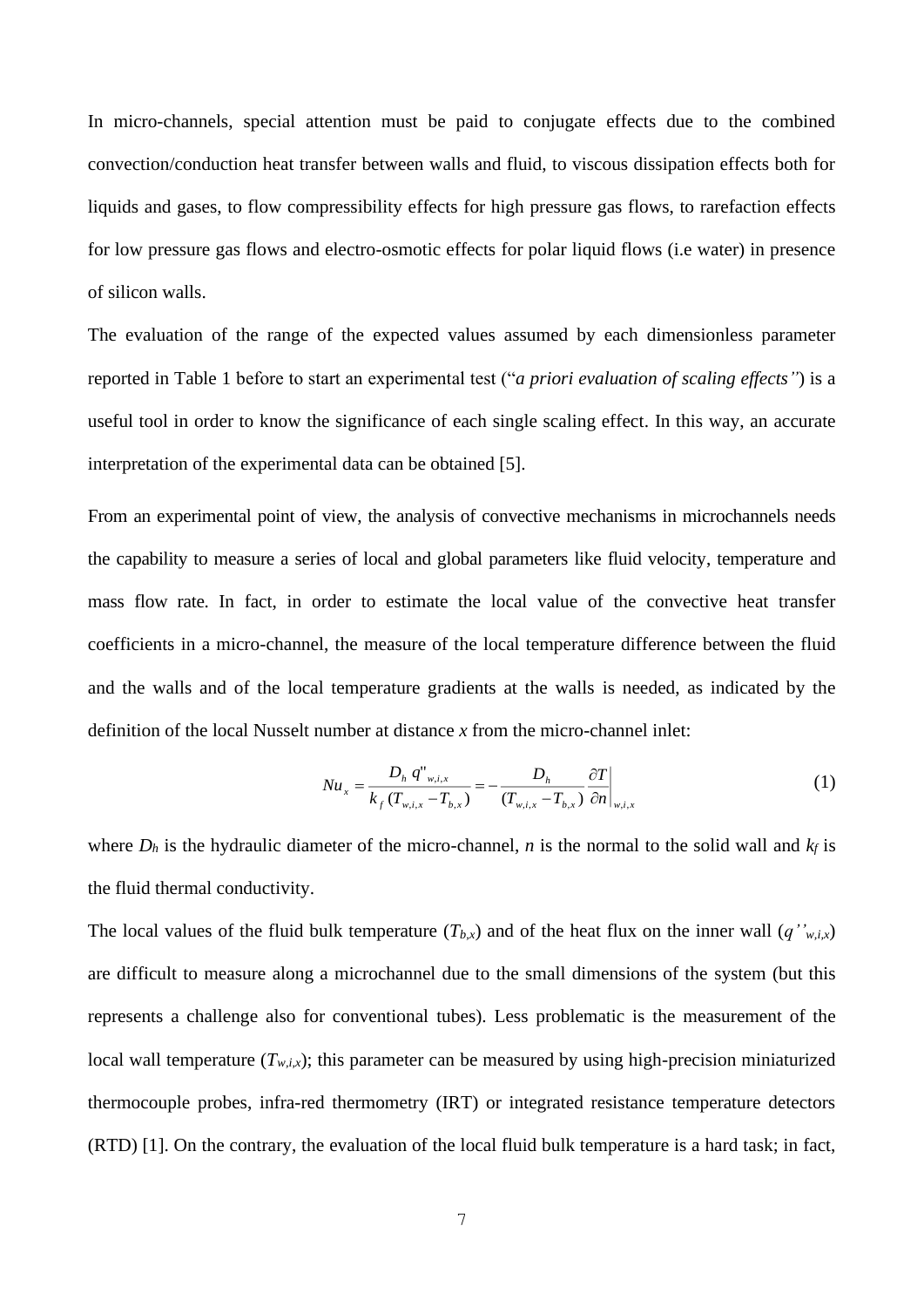the bulk temperature is known only if both fluid velocity and temperature distributions are known simultaneously; in this case  $T_{b.x}$  can be calculated as:

$$
T_{b,x} = \frac{\int_{\Omega} \rho u(x, y, z) c_p T(x, y, z) dy dz}{\Omega W \rho c_p}
$$
 (2)

On the other hand, it is comparatively easier to gain from the experimental data the average value assumed by the Nusselt number along the micro-channel by using the following equation:

$$
Nu_{av} = \frac{D_h q^v_{w,i}}{k_f \Delta T_{lm}}
$$
(3)

where  $k_f$  is calculated at the fluid average bulk temperature,  $q''_{w,i}$  is the average heat flux at the inner wall of the microtube calculated by means of an energy balance between the inlet and the outlet of the microtube:

$$
q^{\prime\prime}_{w,i} = \dot{m}c_{pf} \left( T_{b,out} - T_{b,in} \right) / \Gamma L \tag{4}
$$

 $\Gamma$  is the perimeter of the cross section,  $L$  is the channel length and  $c_{pf}$  is the average value of the fluid specific heat.

In Eq.(3)  $\Delta T_{lm}$  is the logarithmic-mean temperature difference between the wall and the fluid defined as usual as:

$$
\Delta T_{lm} = \frac{T_{b,out} - T_{b,in}}{\ln\left(\frac{T_{w,i,in} - T_{b,in}}{T_{w,i,out} - T_{b,out}}\right)}
$$
(5)

in which only temperature values measured at the inlet and at the outlet of the micro-device are involved.

By combining Eq.(3), Eq.(4) and Eq.(5) it is evident that *Nuav* can be obtained by using only temperature sensors placed at the ends of the micro-channels; this means that the average value of the Nusselt number can be always derived without to use local sensors placed within the microchannel. In this case conventional sensors can be used (i.e. pressure gauges, thermocouples, thermoresistances, mass flow meters, heat flux meters).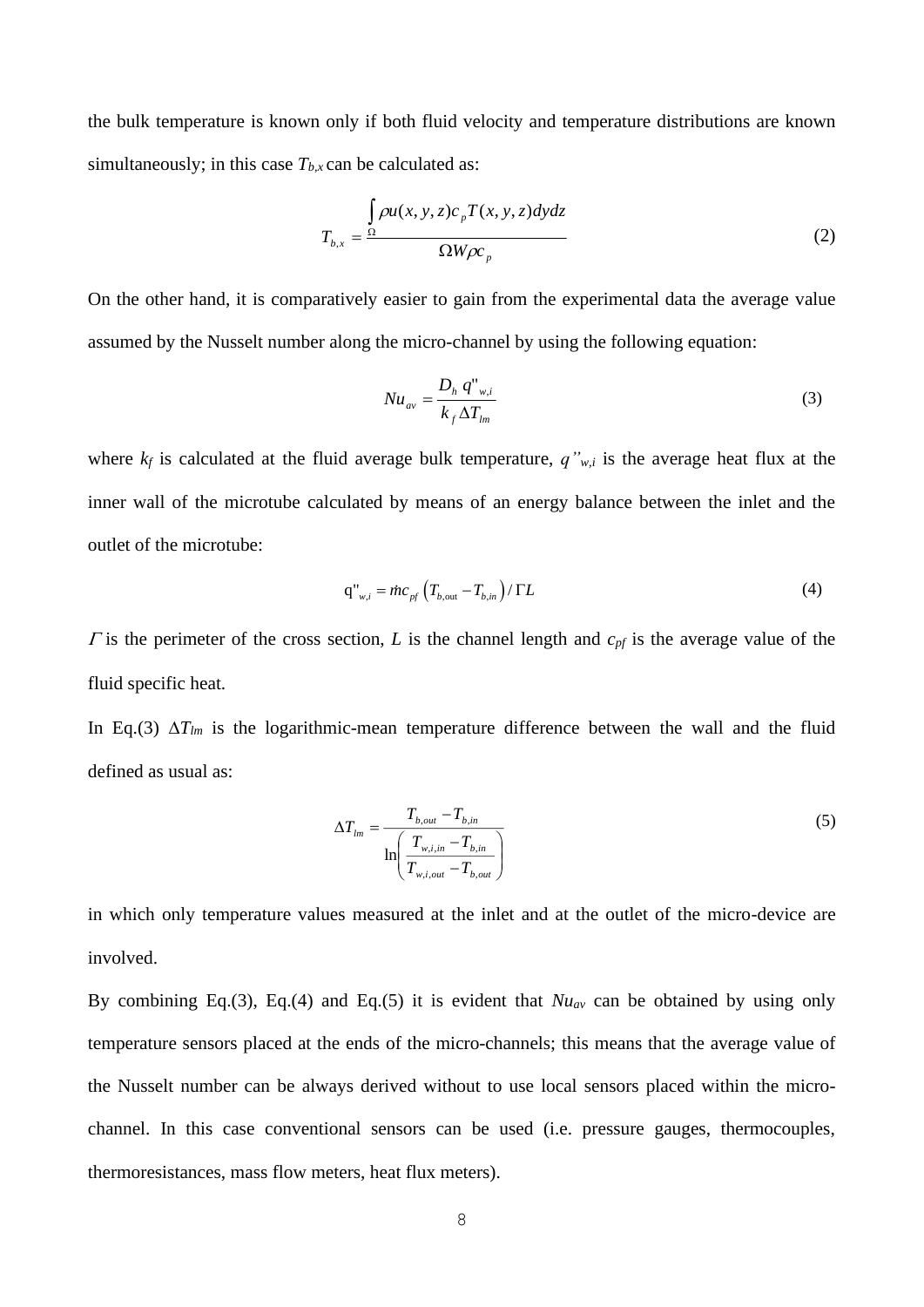#### **THE COMBINED EXPERIMENTAL/NUMERICAL APPROACH**

As evidenced in the previous section, in many cases the experimental determination of the local Nusselt number (*Nux)* is not possible in microchannels.

If the set of local measurements obtained along the microchannel is not complete (i.e. only extermal sensors are used), it becomes mandatory to integrate the experimental results with numerical results obtained by modeling the whole device; this approach is here called "*hybrid approach*" and it has been followed by many researcher in the past.

In the hybrid approach the numerical model uses the "incomplete set of measurements" as boundary conditions for the simulation of the whole system. In this way the hybrid approach allows the prediction of the local trends of velocity, pressure, temperature within the microdevice even if no direct measurements have been made inside the device. This procedure is exactly the same approach suggested by data assimilation techniques [7] developed for the analysis of big physical systems (i.e. meteorology). In big systems, in fact, it is impossible to measure all the local values of the desired physical quantities and there is the problem to reconstruct the trend of these quantities in regions in which no measurements are available. In Microfluidics the same problem there exists: even for relatively simple laboratory experiments (such as the classical analysis of a flow through a channel), information may be missing due to the use of a limited number of sensors (in general placed only at the ends of the microtubes), ''shadowing'' (i.e., obstructed view), proximity to the channel walls, fittings, opaque zones (heaters). Data assimilation suggests to combine observations of the state of a complex system with predictions from a numerical model of that same state. Inverse techniques [8] are an example of application of data assimilation methods. This approach has been suggested and followed by many researchers in Microfluidics in the past [9-13].

On the other hand, nowadays, in presence of an optical access to the micro-channel, innovative noninvasive measurement techniques (i.e. fluorescence techniques) able to give local information about fluid velocity and temperature distributions in micro-devices have been proposed. With these techniques it becomes theoretically possible to close the problem of the determination of the local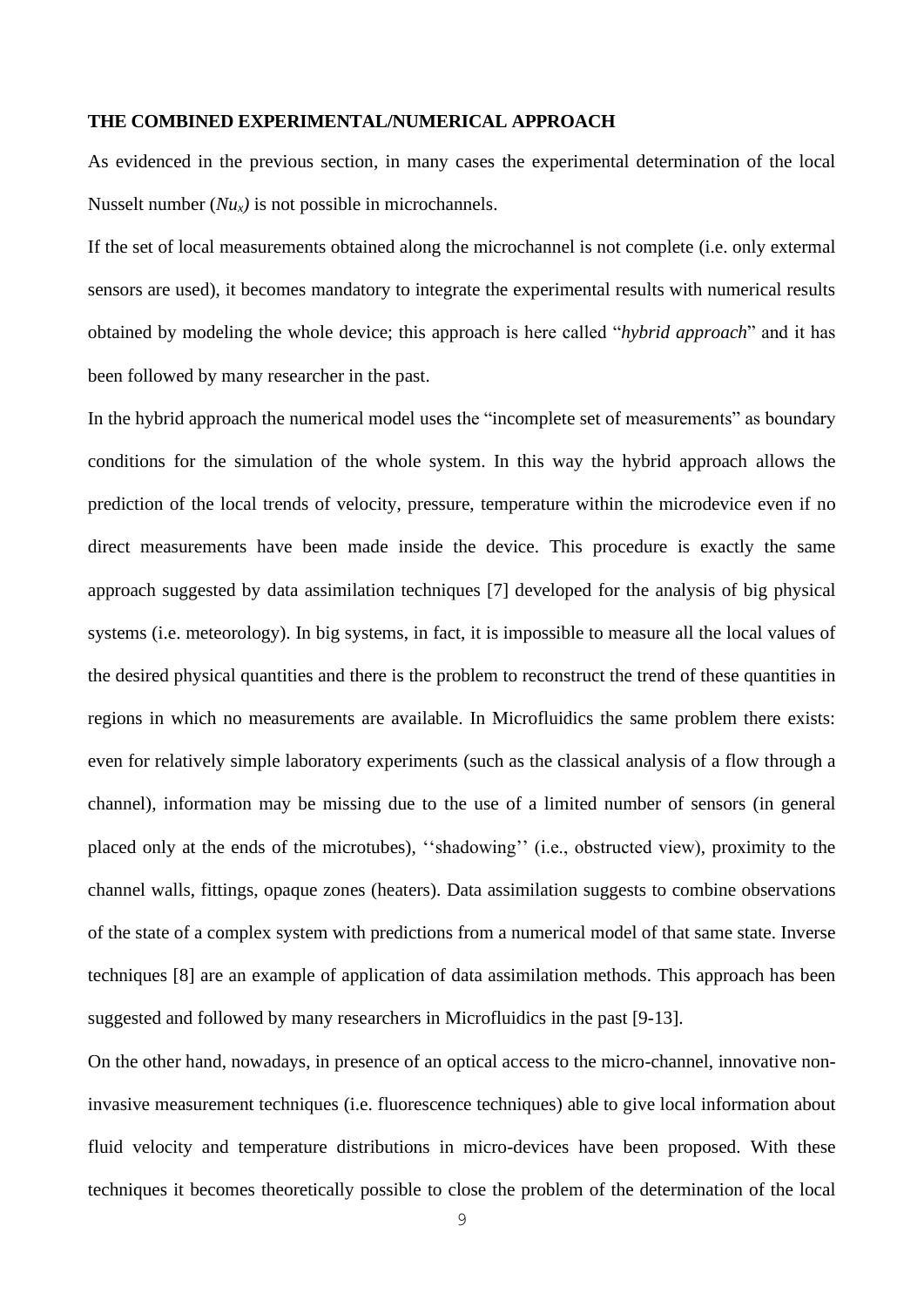convective heat transfer coefficients along a micro-channel by obtaining a complete set of local experimental data by means of the observation of passive or active tracers added to the working fluid. The effort to reduce the dimensions of these tracers enabled the use of these techniques for the investigation of smaller and smaller systems. However, the reduction of the tracer dimensions introduces additional problems due to the increase of the signal-to-noise ratio and to the presence of non-negligible interactions between the working fluid and the seeding which have to be computed by studying numerically these interactions. Once again, the integration between experimental and numerical methods becomes mandatory but, in this case, the numerical data are used for the postprocessing of the experimental data and not with the aim to complete the set of available experimental data. In this approach the numerical modeling is part of the experimental procedure; here this approach is called "*integrated approach*".

In the next section an overview of the main experimental techniques useful for the analysis of micro-convection will be given with the aim to highlight in which conditions the hybrid or the integrated approaches become mandatory for the analysis of forced convection in micro-systems. A series of examples will be shown in order to better explain the difference between these two approaches.

#### **VELOCITY AND TEMPERATURE MEASUREMENT IN MICROFLUIDICS**

#### **Fluid velocity and temperature measurement**

In presence of an optical window, for the determination of the local fluid velocity and temperature in a micro-channel by minimizing the flow disturbance a series of optical techniques have been proposed. These techniques are based on the observation of tracers dispersed within the working fluid. The seeding added to the working fluid must be small enough to follow fluid motion, large enough to be visible and homogeneously distributed in the working fluid. In addition, the introduction of tracers within the working fluid should not alter fluid/flow properties [14,15].

Two kind of tracers can be added to the fluid: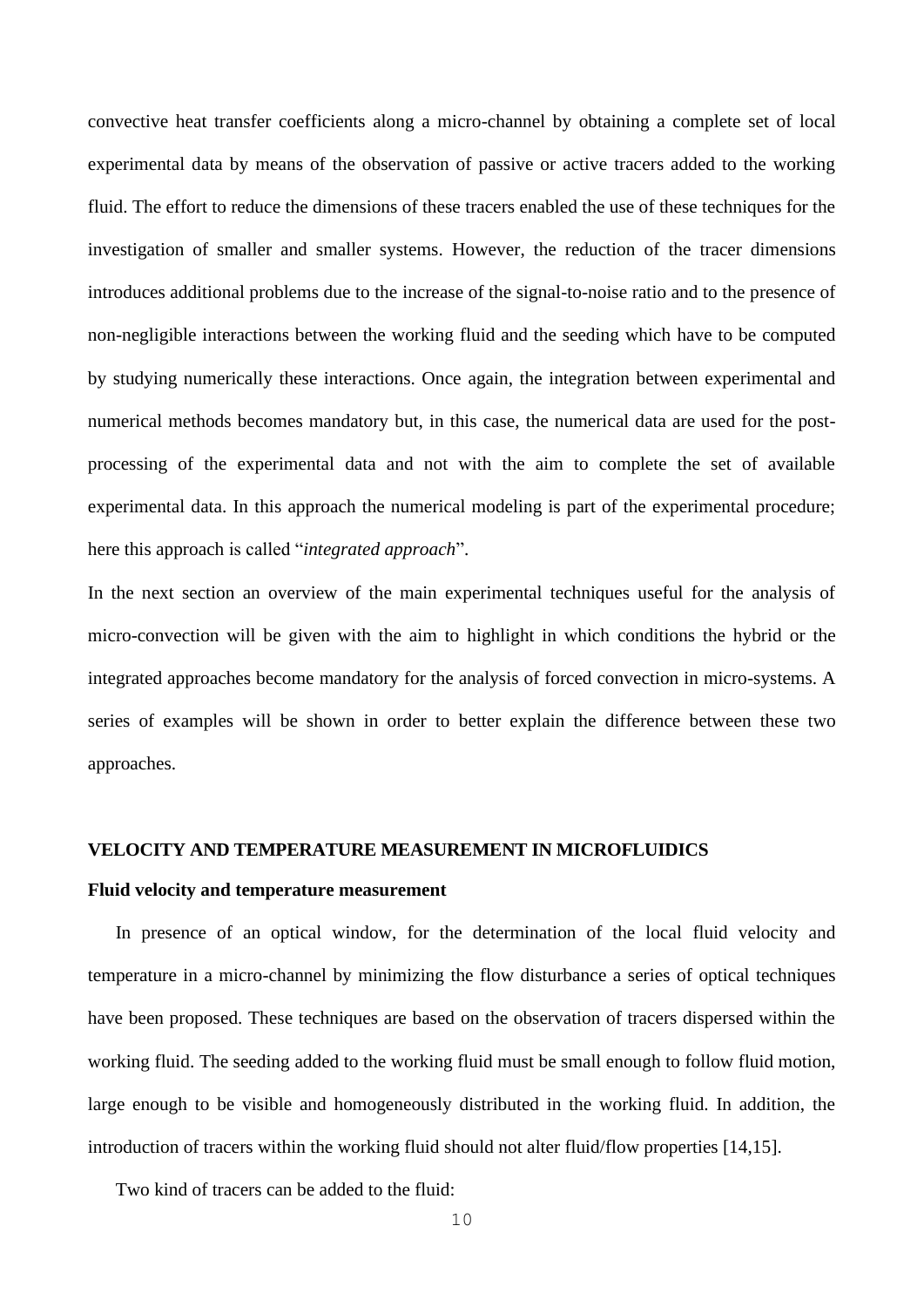- Passive tracers: the particles are added to the working fluid with the aim to follow faithfully the flow;
- Active tracers: the particles follow the fluid and they are characterized by special properties which can be activated in order to measure the local value assumed by a physical quantity (i.e. concentration, shear stress or temperature).

The tracers are defined as "micrometric tracers" if characterized by an average diameter larger than 0.1 m (i.e. latex particles, smoke, liquid crystals, oil and water droplets) or "sub-micrometric or molecular tracers" if characterized by an average diameter lower than 0.1 um (i.e. acetone or biacethyl molecules)

#### *Passive tracers*

Passive tracers are generally used by velocimetry techniques; fluorescent micrometric polystyrene particles or oil droplets are generally used for the determination of the velocity field by using the displacement of groups of tracers in micro Particle Image Velocimetry  $(\mu$ PIV), the strikes of the fluorescent dye in Particle Striking Velocimetry (PSV) or the displacement of each single particle in Particle Tracking Velocimetry (PTV, APTV). On the contrary, molecular passive tracers are used in Molecular Tagging Velocimetry (MTV).

Micro Particle Image Velocimetry  $(\mu$ PIV) is the most widely used technique for local velocity measurements of a flow inside micro-channels (see Lindken et al. [15] and Lee and Kim [16]). The seeding particles, typically polystirene particles having diameters between  $0.2$  and  $2 \mu m$ , are chosen with the same density of the working fluid in order to obtain a complete correspondence between the motion of the working fluid and the tracers without to introduce significant disturbance on the fluid motion. Due to the typical properties of the particles used as tracers (polystyrene particles), PIV is generally indicated for the velocity determination of liquid flows in micro-channels; on the contrary, its application to gas flows is not an easy task because the seeding is not able to follow the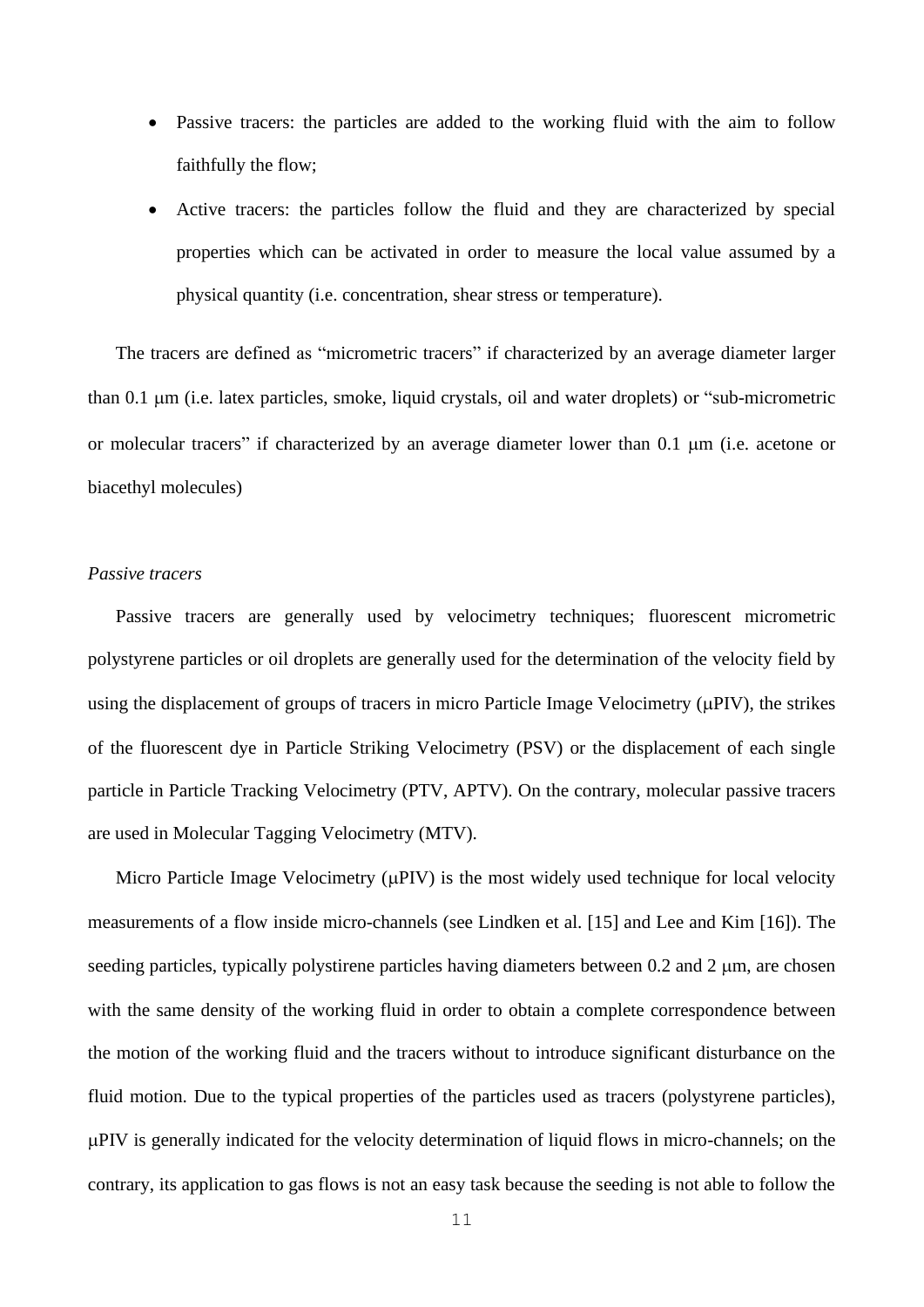gas flow due to the significant density difference existing between the gas and the tracers. In fact, up to now, only few works have used  $\mu$ PIV for the analysis of gas flows in micro-channels [17,18]. In  $\mu$ PIV the mean motion of a group of particles in a small detection area, called interrogation cell, is used in order to reconstruct the velocity field (Eulerian scheme). A series of images (at least two) is required in order to associate to each interrogation cell the corresponding velocity vector. In order to gain the information from the micrometric particles a magnification of the recorded images is required; usually, the sample under investigation is visualized by using an epi-fluorescent microscope in which a magnification lens is present along the light path. This entails a volumetric illumination of the flow. For this reason, in  $\mu$ PIV not only the particles that are on the objective focal plane give an useful signal but also the particles that are within a fixed layer centered on the focal plane and characterized by a thickness, called depth of correlation (DOC), give back an additional signal used in the cross-correlation procedure.

Also Particle Tracking Velocimetry (PTV) techniques use passive fluorescent particles dispersed inside the working fluid in order to detect the motion of the flow [19,20]. However, in this case a Lagrangian approach is adopted: the displacement of each single particle is tracked, in all the field of view, from different images acquired with a constant time delay. Therefore, a velocity vector is associated to the single particle displacement. Simplified tracking methods can be used, even if the related uncertainties associated to the velocity measurements are higher compared to employment of the cross-correlation methods utilized by  $\mu$ PIV technique, as indicated by Cierpka and Kähler  $[21]$ . However, the PTV technique introduces some advantages with respect to the  $\mu$ PIV technique as underlined by Sato et al. [22], Cierpka and Kähler [21] and Cierpka et al. [23]. First of all, a lesser number of particles is required: this gives a drastic advantage in order to reduce the bright noise induced by particles out of focus inside the depth of correlation and this fact decreases the effects of bias errors. In addition, for flows in steady state conditions the spatial resolution can be increased with respect to µPIV methods. In fact, through an acquisition of a higher number of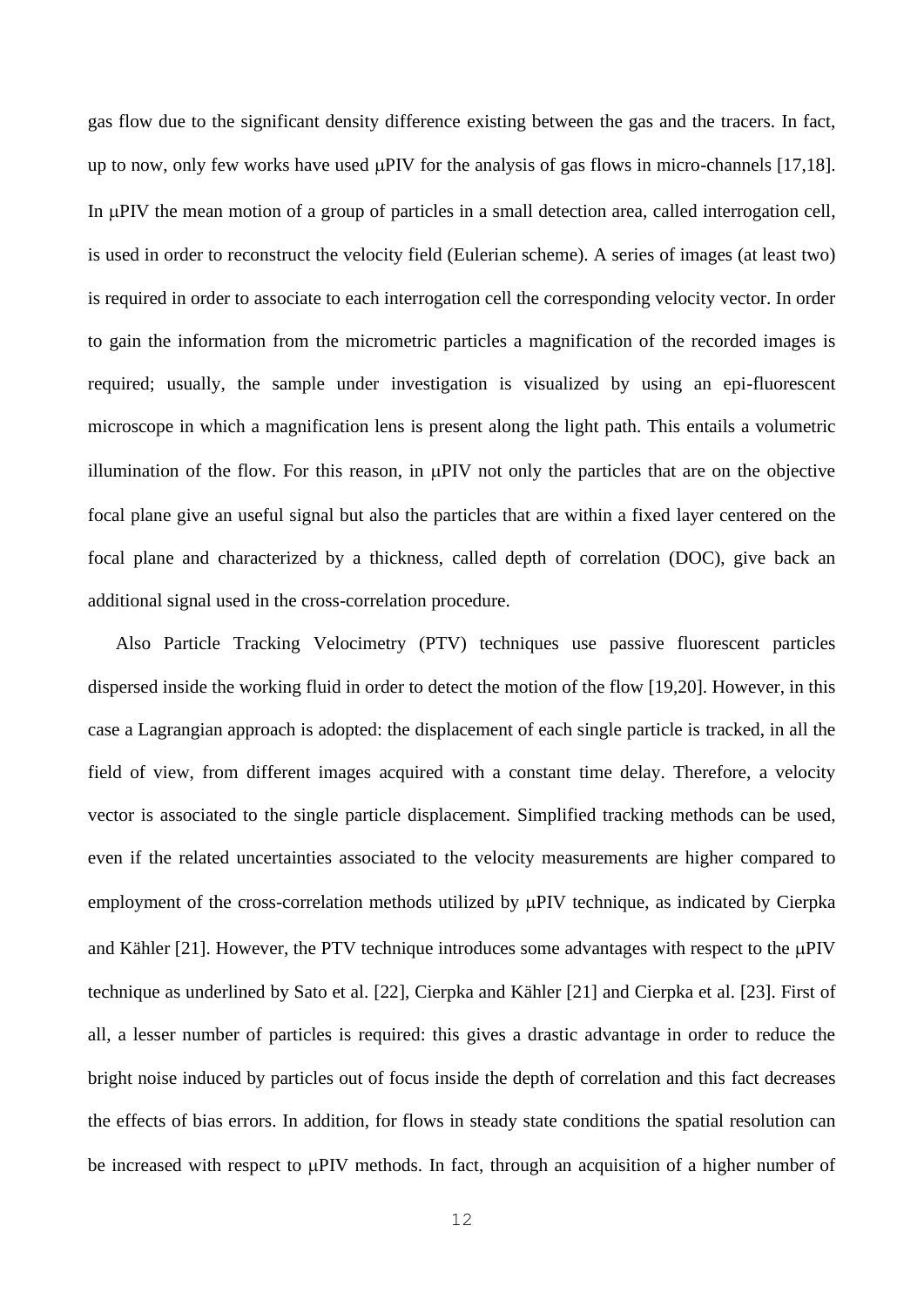images, the distance between velocity vectors can be reduced, where for  $\mu$ PIV method this is not possible since the spatial resolution is determined by the size of the interrogation cell. In addition, since common µPIV methods employ a time-averaged cross-correlation of acquired data, unsteady flows, such as pulsating flows, cannot be detected while through tracking methodologies this becomes possible [22]. In addition, as shown by Sato et al. [22], through spatially-averaged methods of PTV the bias errors induced by the Brownian motion of the particles can be eliminated also for velocity measurements with time resolution.

Recently, Cierpka et al. [24] have developed a PTV technique for the detection of the threedimensional velocity field of a flow inside a microchannel, in which the information given by outof-focus fluorescent passive particles is used in order to obtain the displacement of the particles along the direction perpendicular to the observation plane. This technique is called Astigmatism Particle Tracking Velocimetry (APTV) and it is simply realized by adding a cylindrical lens along the light path between the classical spherical lens of the microscope and the CCD or CMOS sensor for image acquisition (see Rossi and Kähler [25]). Three fundamental advantages can be obtained with the APTV method: first, this technique gives fundamental information about the threedimensional characteristics of the flow; second, it reduces sensibly the bias error induced by out-offocus particles and, third, the measurement of the three-dimensional velocity field is possible with the employment of a single camera.

About this last characteristic it is possible to highlight that the 3D velocity field in a microchannel can be also reconstructed through the stereoscopic  $\mu$ PIV technique proposed by Lindken et al. [26]. However, in this case two different cameras with a tilt angle in between are required in order to acquire simultaneously the images via a stereo lens with a magnification.

Molecular Tagging Velocimetry (MTV) can be defined as a whole field optical technique that relies on molecules that can be turned into long lifetime tracers upon excitation by photons of appropriate wavelength (see Koochesfahani and Nocera [27]). This technique uses passive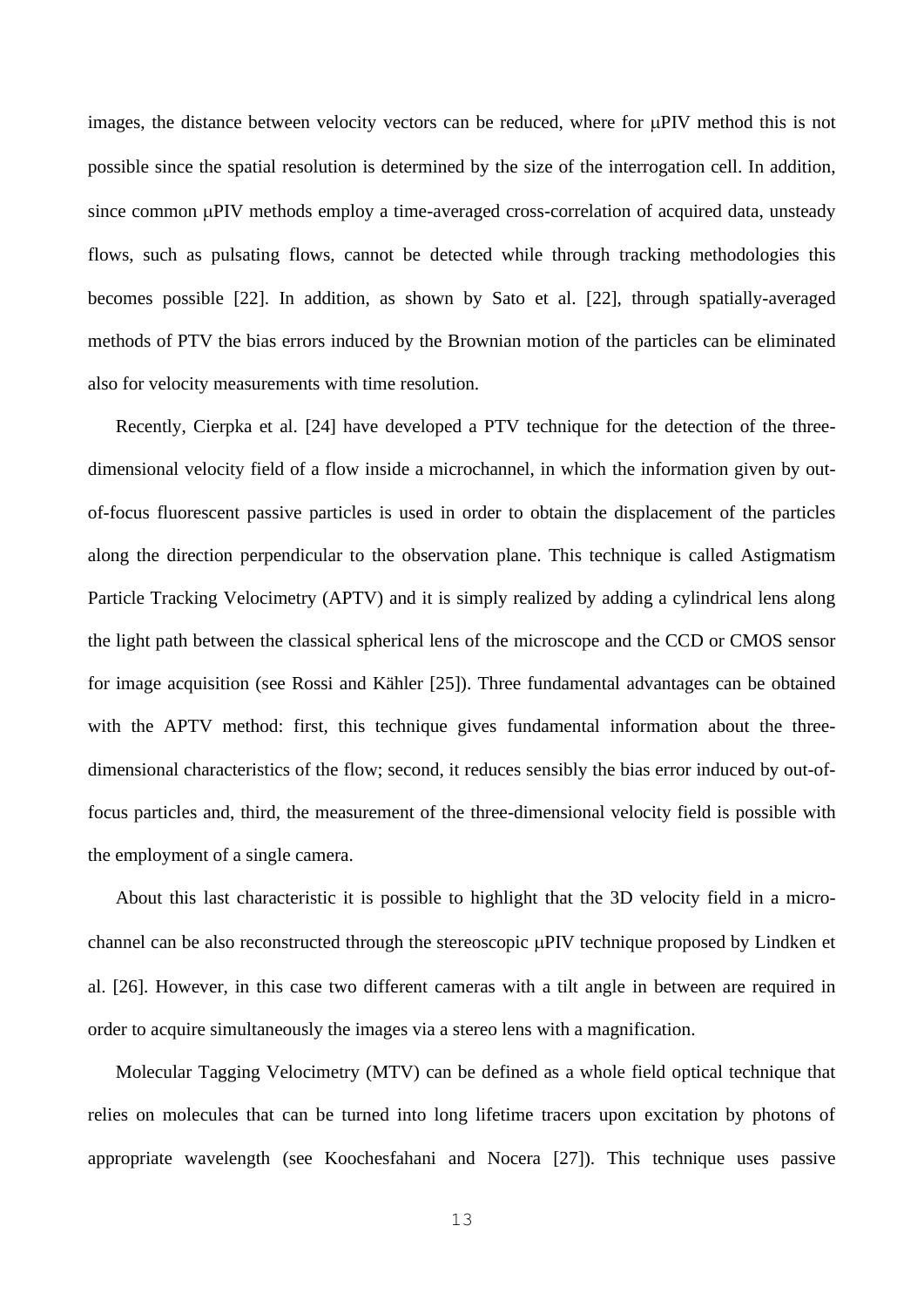molecular tracers for the velocity determination of liquid and gas flows in channels. It is possible to distinguish two cases:

- (i) the molecules used as tracers (typically acetone or diacetyl) are added to the working fluid [27];
- (ii) the molecules used as tracers are generated within the working fluid as product of a laser excitation of the molecules of the working fluid (i.e. NO molecules can be obtained by exciting a  $N_2O$  flow [28]).

In the first case a pulsed laser is typically used to "tag" these molecules along a line or on a grid; molecules luminescence is then detected at two successive times within the lifetime of the fluorescence of the tracer. The analysis of the time evolution of the tagged line or grid allows the measurement of the Lagrangian displacement vector which provides the estimate of the fluid velocity vector ("read" procedure).

In the second case two pulsed lasers with two different wavelengths are used: the first one is used in order to generate the molecules employed as seeding and the second one to tag these molecules ("write and read" procedure).

The capability and the level of accuracy of MTV for the determination of the velocity field at micro scales (MTV) has been demonstrated for liquid flows by Thompson and Maynes [29] and Maynes and Webb [30]. Its application to gaseous flows has been recently realized for internal microflows by Samouda et al. [31] by using one laser and by Yamaguchi et al. [32] by using two lasers.

As MTV technique uses molecular tracers instead of particles, it presents several advantages compared to  $\mu$ PIV; for example, the repartition of the tracer is more homogeneous and the risk of adhesion of the seeding at the walls is more limited but the typical signal-to-noise ratio is generally lower.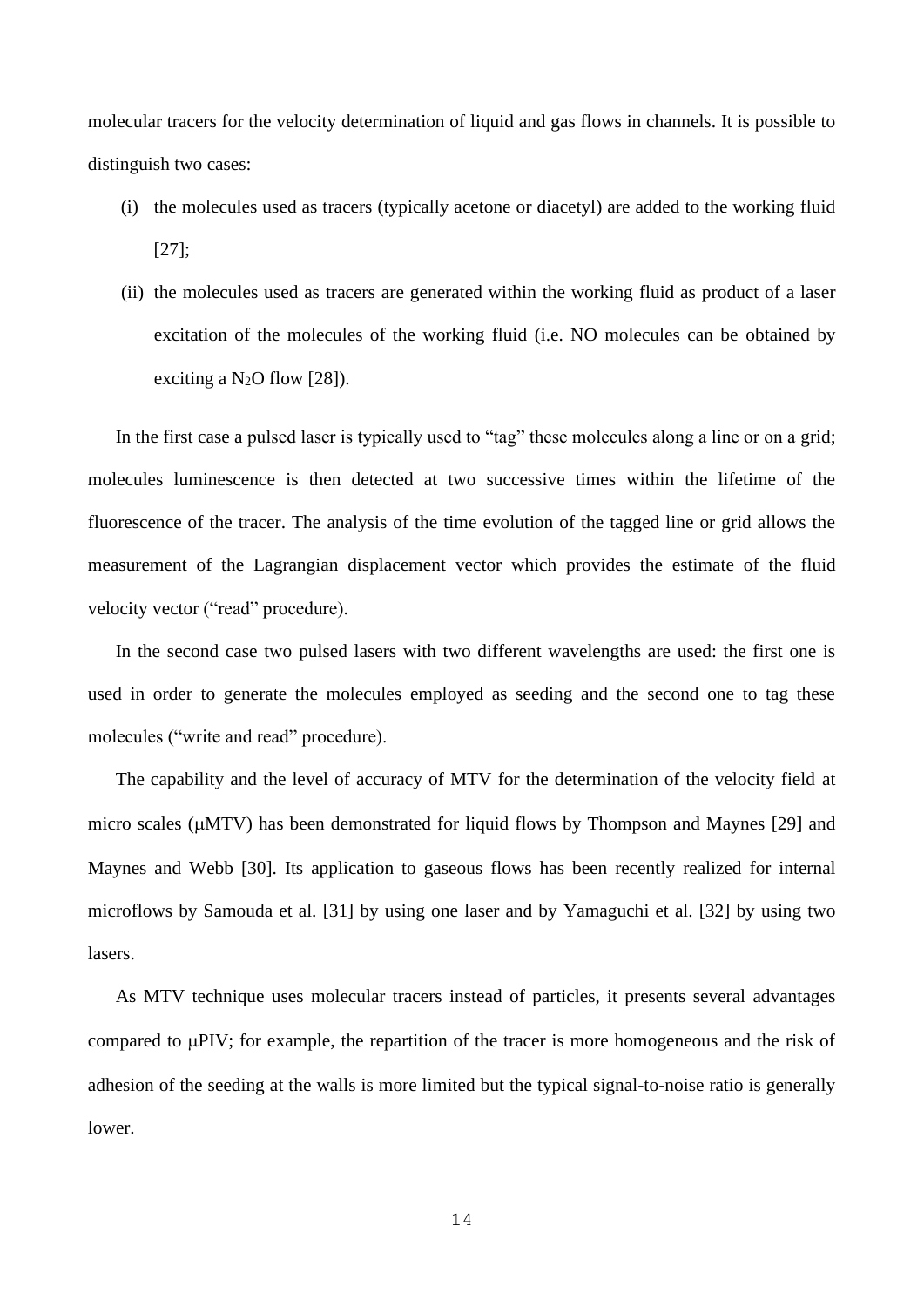For gas microflows, in absence of oxygen, MTV measurements can be performed with a variety of organic phosphors. Some of the most popular tracers for gas flows are biacetyl and acetone. Nevertheless, oxygen completely quenches the green phosphorescence of biacetyl and acetone even if in small concentrations. The main consequence of this is that this technique cannot be used for oxygenated flows such as air.

Samouda et al. [31] and Yamaguchi et al. [32] have shown that it is possible to use  $\mu$ MTV also in presence of rarefied gas microflows but for the lowest pressures (<1000 Pa), it becomes mandatory to improve the signal increasing the number *m* of averaged images or the number *n* of UV pulses per image with the aim to improve the signal-to-noise ratio [31].

#### *Active tracers*

Active tracers are needed for the determination of the temperature field within microchannels, like in the Laser Induced Fluorescence (LIF) techniques, Molecular Tagging Thermometry (MTT) and Thermochromic Liquid Crystals (TLC).

The common aspect of these technique is that they are based on the observation of tracers which are able to change their properties (i.e. fluorescence intensity, hue or color) if the local temperature varies. In the case of Laser Induced Fluorescence (LIF) technique, the fluid is typically seeded with a fluorescent dye (i.e. fluorescein or rhodamine B) that changes its fluorescence intensity as a function of the local temperature (Crimaldi [33]). The exciting light is delivered from a laser system but in some case an arc mercury lamp can be equally used (Ross et al. [34]). The main drawback of this method, is that the accuracy of this technique is strongly affected by the intensity and uniformity of the light excitation as well as by the concentration of the seeding. An improvement of the LIF technique is given by the dual-emission LIF method (DeLIF), also known as two-color or radiometric LIF method [35-38]. In the DeLIF method two different dyes are involved: one dye shows a temperature dependent behavior (i.e. rhodamine B, fluorescein, Kiton Red), while the second one is a temperature-insensitive dye (i.e. rhodamine 110, sulforhodamine 101) and it is used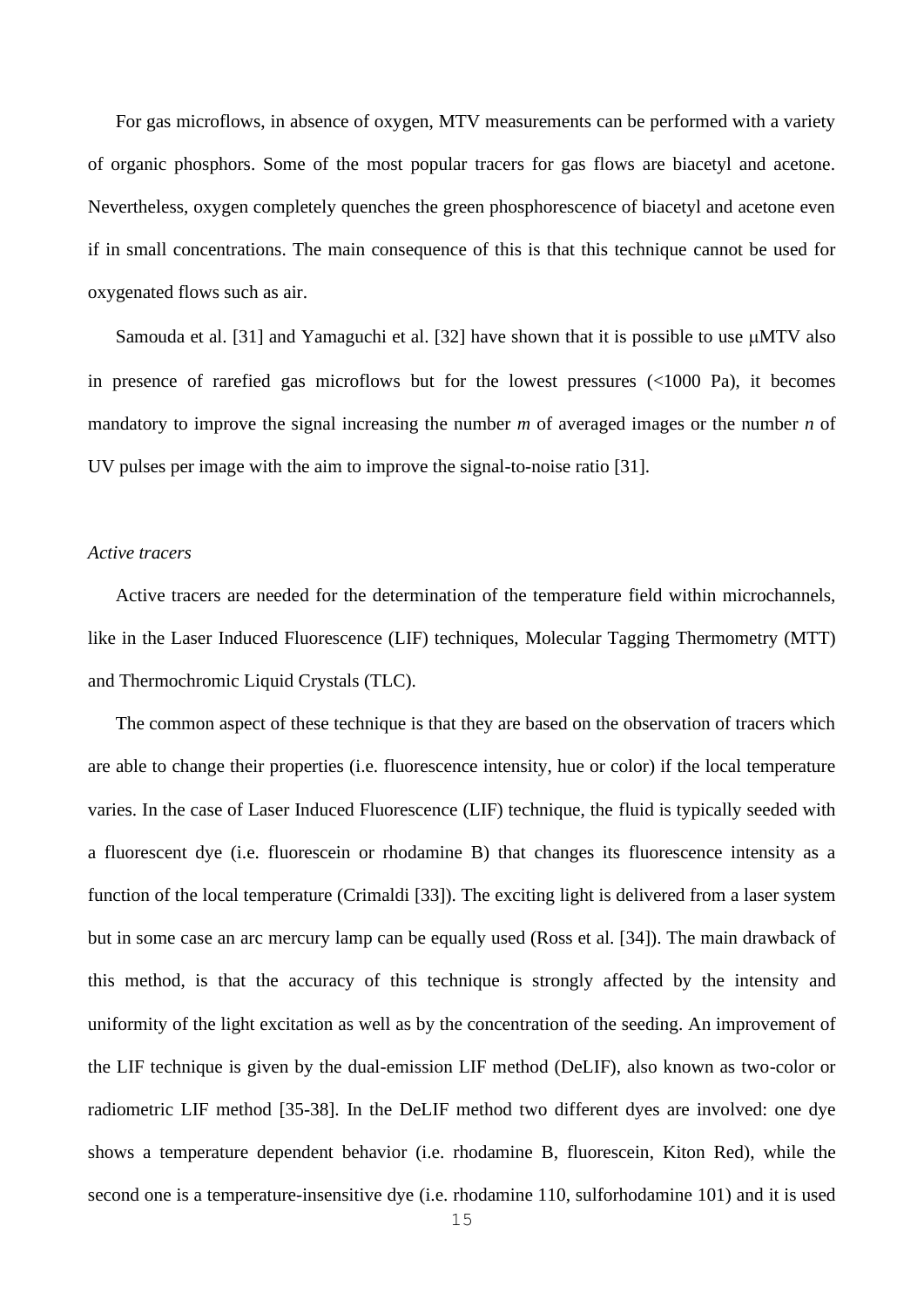for the normalization of the signal given by the temperature-sensitive one. The sensitivity of DeLIF can be further improved by using two temperature-sensitive species with inverted temperature sensitivities. In this case the couple of tracers employed are Fluorescein and sulforhodamine B (Shafii et al. [39]) or fluorescein 27 and rhodamine B (Sutton et al. [40]).

Since in microfluidic applications is not possible to illuminate the flow with a thin laser sheet, the dye gives back a signal for all the depth of the illuminated volume. This means that with this technique the output signal is an integrated signal linked to the temperature distribution of the working fluid along all the depth of the illuminated volume. Experiments in which both the velocity and the temperature distribution of a liquid in motion were detected, are reported in the works of Someya et al. [37] and Vogt and Stephan [41].

Phosphorescent alcohol solutions are currently involved in Molecular Tagging Thermometry (MTT) technique with the aim to use molecular tracers for measuring simultaneously the fluid temperature and velocity distribution. The term "molecular tagging thermometry" was coined by Thomson and Maynes [29] in order to underline the similarity with the MTV technique for the velocity measurement. Differently from LIF techniques, MTT techniques rely on the phosphorescent emission instead of the fluorescent one. Since the phosphorescent emission lasts for longer time than fluorescence, only one kind of molecular dye have to be dispersed inside the working fluid in order to obtain both temperature and velocity measurements. However, up to now, the application of MTT to channels having hydraulic diameters lower than 1 mm is still an open question. Thomson and Maynes [29] used a phosphorescent dye dispersed in an aqueous solution for the measurements of the temperature and velocity of a laminar flow of water inside a channel with a diameter of 5 mm. In order to obtain these measurements, a series of coupled images with a short time delay between them has been acquired after the laser excitation (UV laser) of the molecular dye. The temperature was measured from the first image by means of a previously performed calibration between the phosphorescence intensity and the temperature of the dye, while the velocity distribution was derived through the MTV method. With the adopted configuration the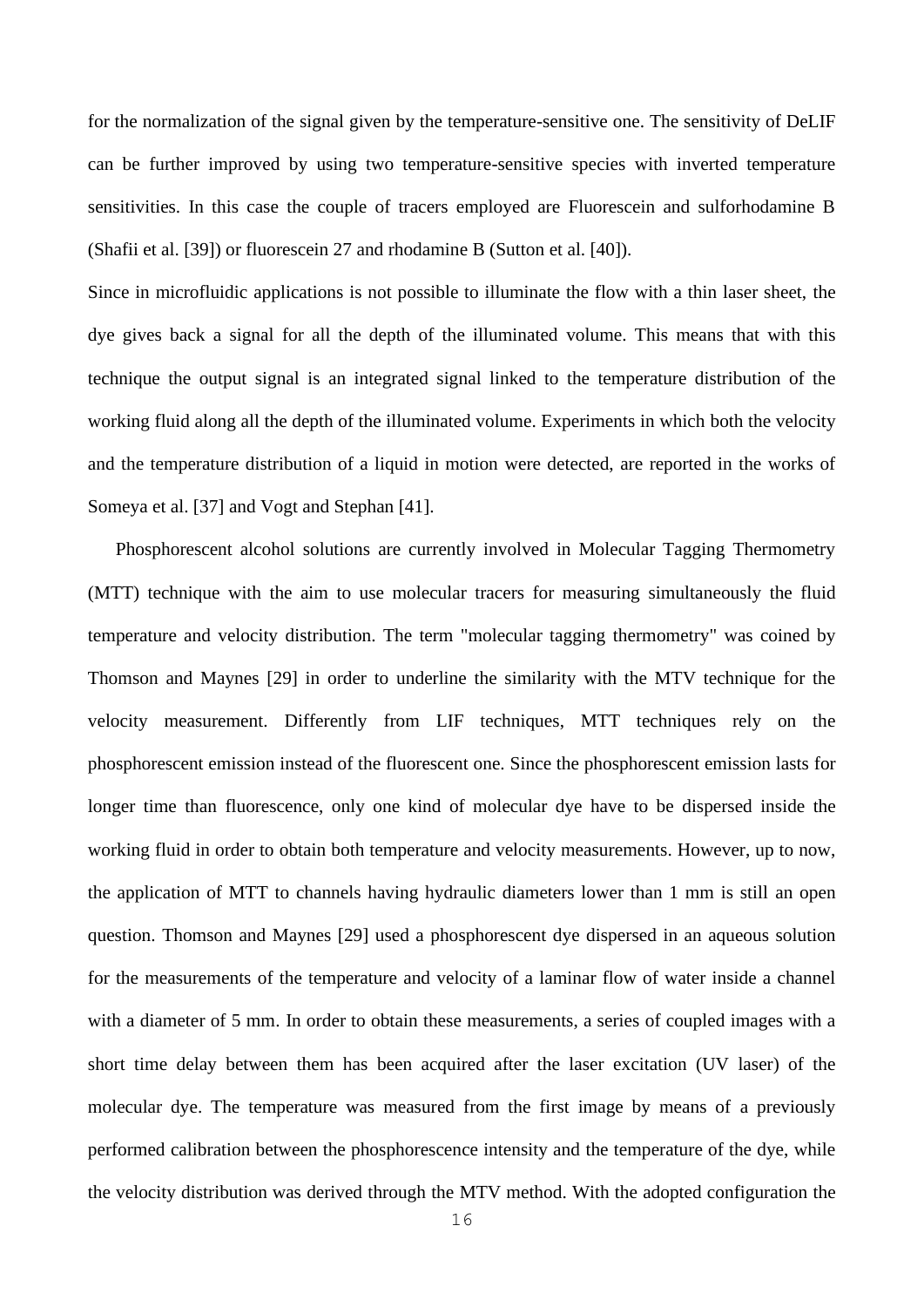authors were able to measure the flow temperature between 23 °C and 53 °C with a declared uncertainty of 1 K. Nevertheless, they concluded that by reducing the working temperature range, the resolution of this technique can be increased both from an increasing of the CCD camera offset and from an increase of the fluid temperature. Hu and Koochesfahani [42] underline that, due to the long life of phosphorescent emission, the temperature sensitivity of the MTT technique can be modified by changing the time delay between the excitation caused by the laser burst and the phosphorescent images acquisition. In this way the intensity change of the phosphorescence emission related to a temperature change of 1 K can become ten times higher than the temperature sensitivity of the fluorescence involved in LIF techniques.

Thermochromic liquid crystals (TLC) change the color of the reflected light as a function of their temperature and they are widely used as temperature sensors. Basically, the wavelength change of the reflected light depends on the inner structure of the TLCs which, in turn, is influenced from the TLC temperature. TLCs were usually produced either as microencapsulated beads used as fluid tracer or as an unsealed material used in thin film covers for surface temperature measurements. Only few works have shown the use of TLCs as suspended non-encapsulated particles in flows [43-45]. The main advantage of unsealed TLC particles, is that the colors reflected from them are more brighter compared to the ones reflected from the microencapsulated TLCs. This means that the determination of the fluid temperature can become more accurate with the only problem related to the minimum spatial resolution of this technique which is linked to the typical diameters of the non-encapsulated particles, larger than 10-13  $\mu$ m, and the resistance of these particles to the exposition to large shear rates.

For sake of completeness, other techniques based on optical interferometry, exploiting the temperature dependence of the refractive index of water (Easley et al. [46]), optical detection of the phase transition of polymer solutions (Seger-Sauli et al. [47], Kitamura et al. [48]) and spectroscopic methods, different from fluorescence, including nuclear magnetic resonance (Lacey et al. [49,50]), and Raman effect (Kim et al. [51]) have been proposed but their application is limited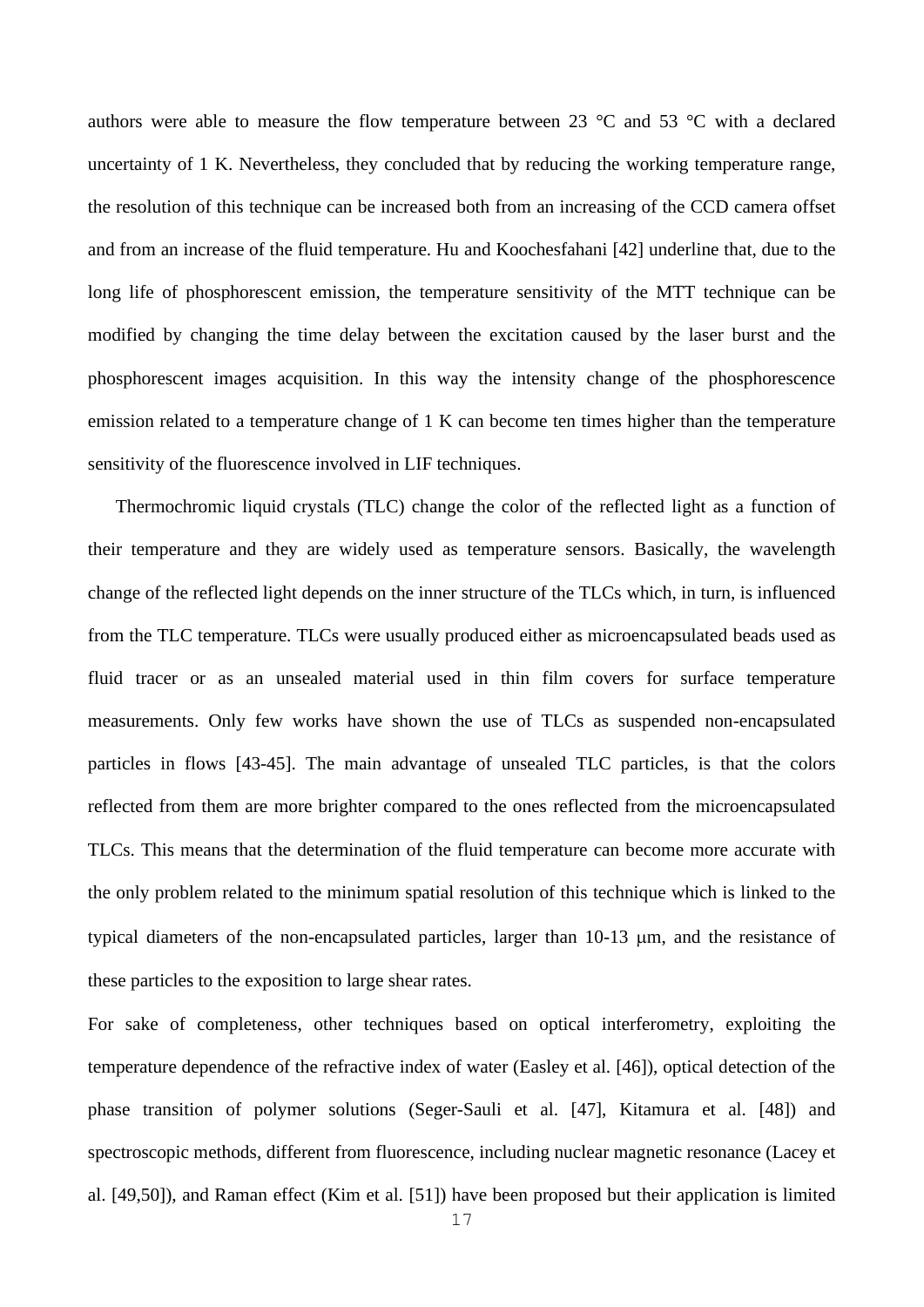by many physical constraints and at the moment only in few specific cases these techniques have been successfully applied in microfluidics.

#### **Wall temperature**

The local inner wall temperature of a microchannel can be measured by using different techniques. One of the most popular method is the use of high-precision miniaturized thermocouple probes (TC) placed close to the inner wall [1]. These probes have a characteristic size comparable to that of the microchannel and they can suffer from poor spatial and temporal resolution, sometimes resulting highly intrusive for the micro-system. This aspect can be alleviated by placing these probes within the solid walls at a distance from the wall-fluid interface and assuming a onedimensional temperature field between the probe and the interface. This assumption must be verified because in presence of strong conjugate effects between solid walls and fluid the temperature difference between the probe and the inner wall becomes a function not only of the wall thermal conductivity and of the distance between probe and interface but of the fluid mass flow rate through the channel also. In addition, if their relative size is significant if compared to the channel wall, this kind of probe is able to give only an area averaged temperature measurement and not a local value of the wall temperature. If the goal is to obtain the wall temperature along a channel with a high spatial resolution, an array of sensors must be placed along the device [1]. In some cases a series of integrated resistance temperature detectors (RTD) are directly embedded to the channel surfaces in order to obtain the indication of the wall temperature along the channel; however, these probes disturb the flow, affect wall surface smoothness and chemistry and require additional (expensive) fabrication steps. A review of the main characteristics of RTD and micro TC used for the analysis of microfluidic systems can be found in [1]. In addition, a series of nonintrusive techniques such as Infra-Red Thermography (IRT) [52-54] and Thermochromic Liquid Crystals (TLC) have been employed [55-57].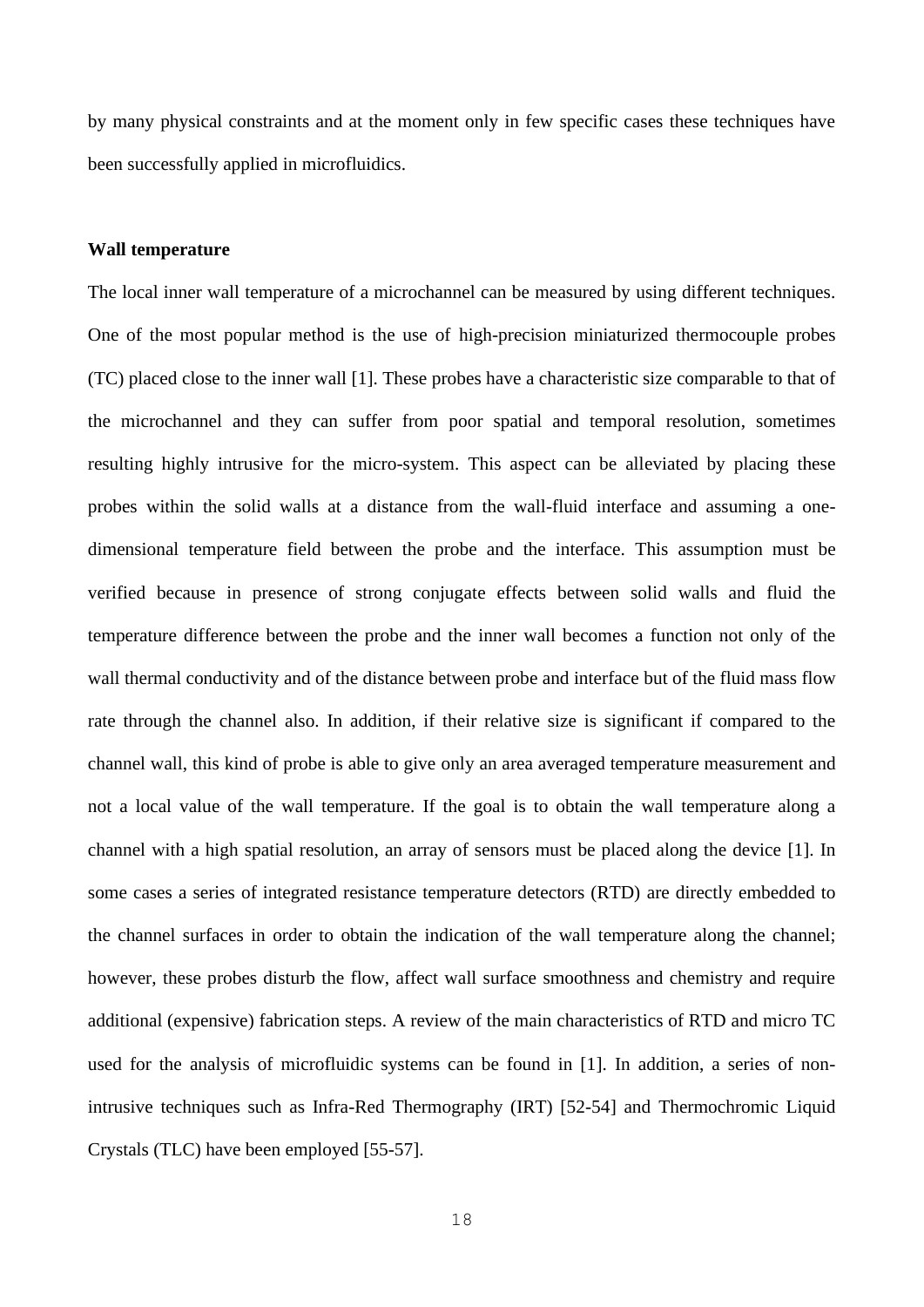These last two techniques are able to give an indication of the wall surface with a very high spatial resolution (of the order of microns) but a series of challenges are associated to these techniques which can strongly reduce their accuracy.

About the use of IRT, this technique enables the analysis of the temperature distribution on a surface by reading the emission of infra-red light from IR-opaque walls if one knows the value of the surface emissivity. The applicability of IRT at micrometric scales have been proved, among others, by Hetsroni et al. [10,11] by measuring the surface temperature of a stainless steel capillary tube.

A very complete analysis of the different challenges linked to the use of infra-red thermography in microfluidics is due to Patil and Narayanan [52]. In this analysis the problem of the reduction of the background radiation addressed by Hetsroni et al. [10,11] is deeply discussed together with the problems related to the calibration, to the performances of the optical equipment, to the determination of the surface emissivity in order to minimize the uncertainty.

Thermochromic liquid crystal (TLC) can be used as an oily paint for the measurements of the wall temperature in encapsulated or un-encapsulated form. Typically, TLC are available on the market in encapsulated form  $[55]$  with dimensions down to 10-20  $\mu$ m which limit the maximum spatial resolution of the temperature field. Nowadays, un-encapsulated TLC are also available like those used by Hohmann and Stephan [56] for the analysis of the wall temperature of a stainless steel foil with a dimension of 20 mm. They demonstrated that un-encapsulated TLC can be successfully used for the temperature wall measurement on micro-surfaces by obtaining a temperature spatial resolution of 0.8  $\mu$ m with an uncertainty of the order of 0.5 K. Similar results have been obtained by Muwanga and Hassan [57]. Kenning et al. [58] have highlighted that, due to the possible thermal lag between the liquid crystals and the wall surface, the response time of TLC must be always compared with the characteristic time of the observed system in order to obtain accurate information about the dynamic behavior of the surface.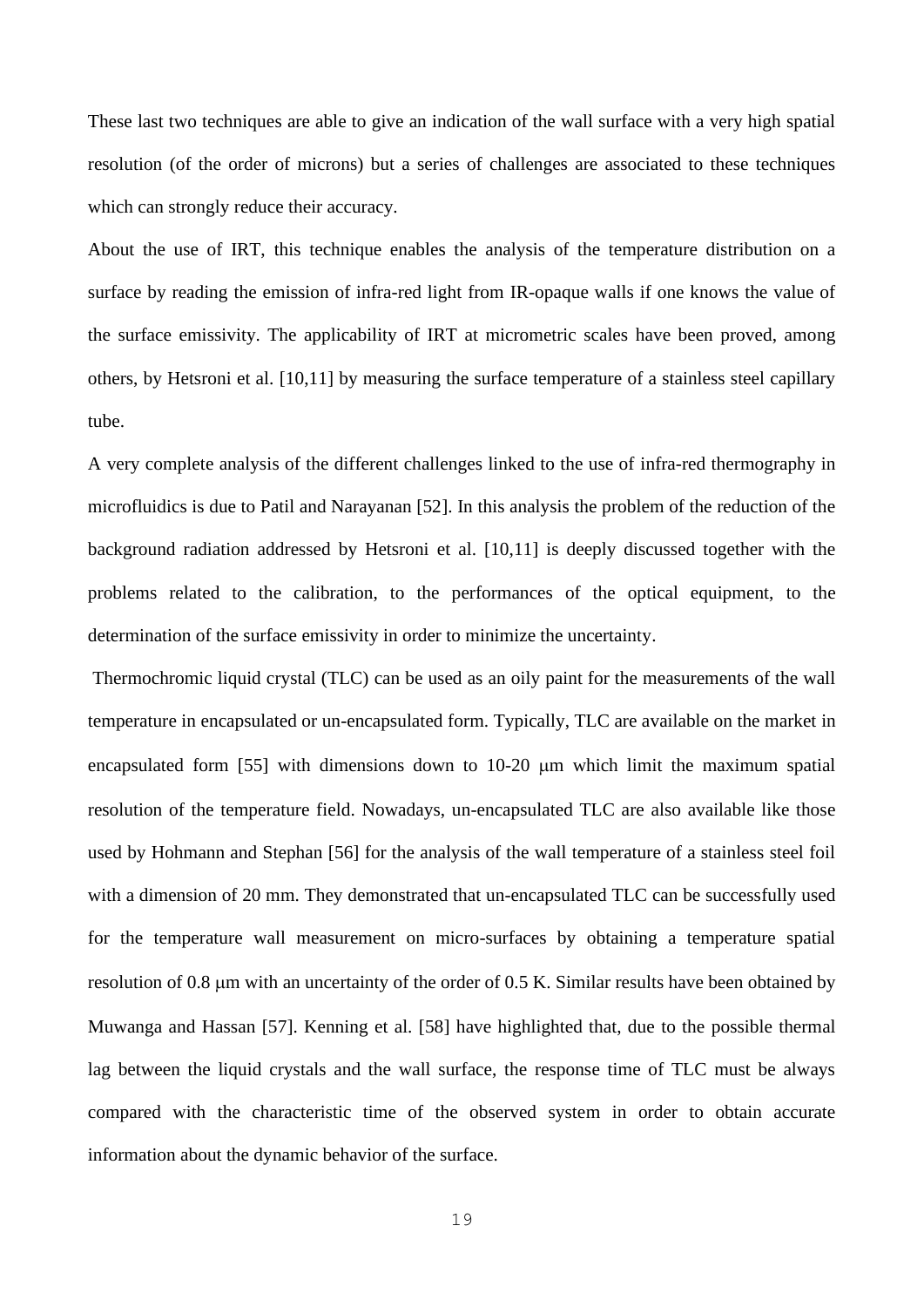#### **Near-to-wall fluid temperature**

Patil and Narayanan [52] demonstrated that IRT can be applied not only for the determination of the wall temperature through microchannels with IR-opaque walls but also for the determination of the near-to-wall liquid temperature of an opaque fluid (water) flowing through a silicon microchannel with IR-transparent walls. They demonstrated that silicon microchannels can have a degree of IRtransparence that enables the direct visualization of the liquid temperature close to the inner wall by using IRT. They observed that a broadband anti-reflective coating in the wavelength range of 3-5 m deposited on the imaged side of a silicon wafer can guarantee a total transmittance for Si in air of 0.97. As observed by Patil and Narayanan [52], the measured temperature of water by using IRT in presence of IR-transparent walls is representative of an average fluid temperature in the near-wall region on a depth of few microns.

In order to use the measured near-wall fluid temperature for a quantitative estimation of the convective heat transfer coefficient at the wall, an accurate evaluation of the value of this depth is needed. This info can be obtained only by solving numerically the complete radiation transfer equations for the fluid by considering absorption, emission and transmission of radiant heat and convection.

Recently Liu and Pan [59] used IRT in presence of IR-transparent walls for the determination of the near-wall fluid temperature of a single-phase and two-phase flow (ethanol) through a microchannel. They avoided to estimate the depth of the near-wall region in which the temperature signal was collected for the treatments of their rough data extracted by the radiometric images. In order to calibrate their near-wall temperature measurements, Liu and Pan [59] compared their rough measurements with the temperature measured by a micro thermocouple directly inserted inside the microchannel (by introducing significant perturbations on the observed system). The comparison was made with fluid flowing conditions. Based on the thermocouple temperature measurements, the authors correlated the temperature of the fluid measured with IR thermography in the near-wall region to the fluid bulk temperature by introducing a constant correction coefficient. However, this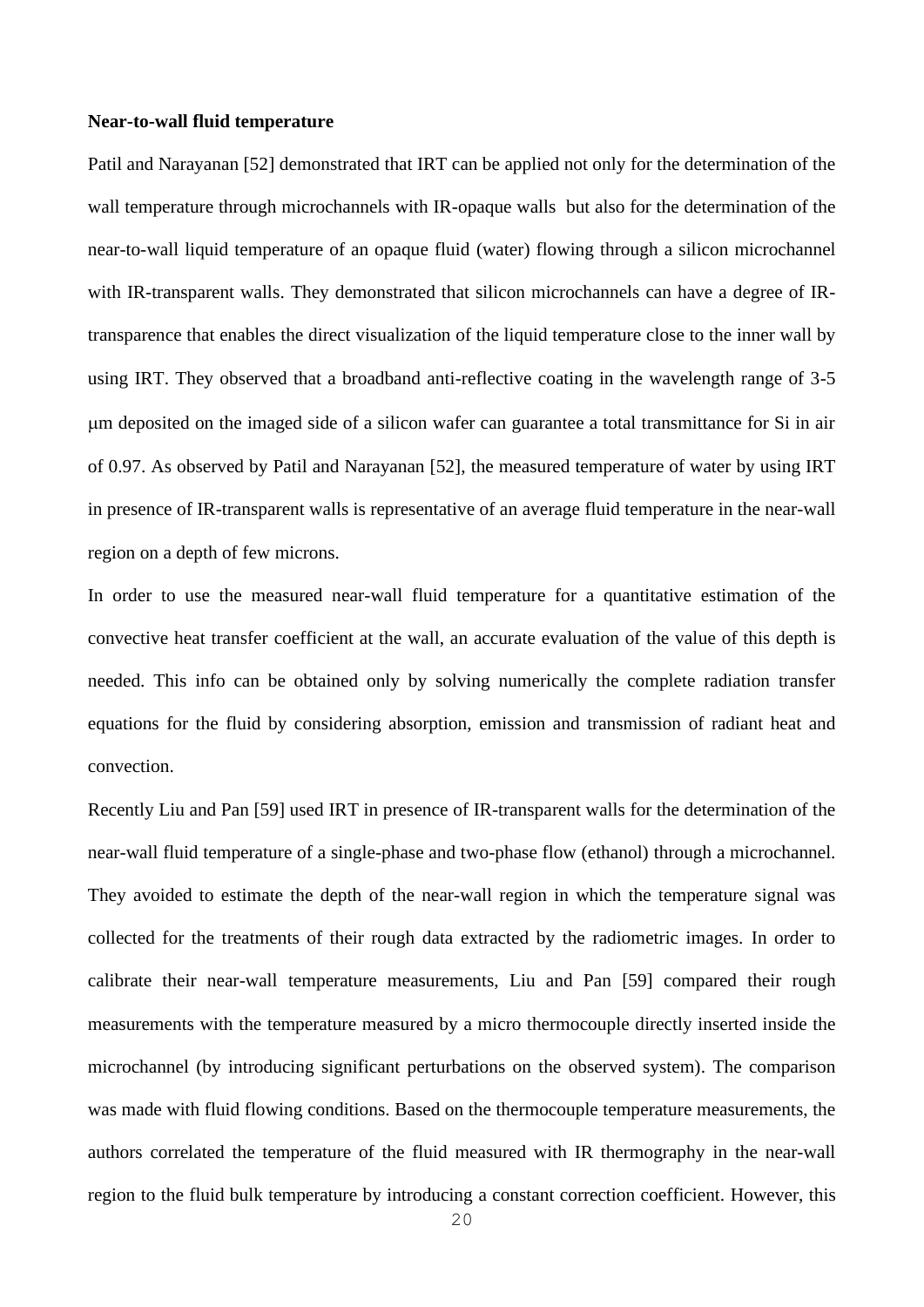kind of calibration can be considered very rough and it cannot guarantee accurate results. Through the employment of this coefficient, the uncertainty on the measured local bulk fluid temperature were estimated by Liu and Pan [59] to be of the order of 7.8 % but this value can be considered optimistic and values larger than 15-20% have to be reasonably considered.

Another technique for the measurement of the fluid temperature close to the wall is Evanescentwave Fluorescence Thermometry (EFT) proposed by Kim and Yoda [60]. In this case the near-wall fluid temperature is estimated by analyzing the fluorescent emissions of fluorophores in a water solution illuminated by evanescent waves. Such waves are generated by the total internal reflection of light incident upon a glass-water interface; they are due to the portion of the incident light transmitted into the lower refractive index medium (water). These evanescent waves propagate into water with an exponential decay from the interface. The length scale of this exponential decay is *O*(100 nm) for visible light incident upon a glass-water interface. In this region, by using the evanescent waves it becomes possible to stimulate fluorescence in tracers added to the working fluid.

For the application of this experimental technique, commercial TIRF oil-immersion lenses for fluorescence microscopy can be used. The laser light is reflected at the back focal plane of the microscope objective at a point away from its axis. This puts the excitation light beam at a nonzero incident angle with respect to the optical axis of the objective and generates an evanescent wave able to illuminate with the laser light just a small region of fluid close to the glass-water interface within a distance of 100-300 nm. Within this small region close to the glass surface of the channel it is possible to apply LIF or DeLIF thermometry in order to measure the near-wall fluid temperature. Since evanescent waves have their maximum intensity at the interface it is important to select a fluorophore combination having a small amount of adsorption onto glass and channel walls in order to obtain a good reproducibility of fluorescence thermometry data. Kim and Yoda [60] observed that while fluoresceine has a negligible adsorption on PDMS and glass, sulforhodamine B evidences a non negligible adsorption onto glass and PDMS surfaces. For this reason, the combination of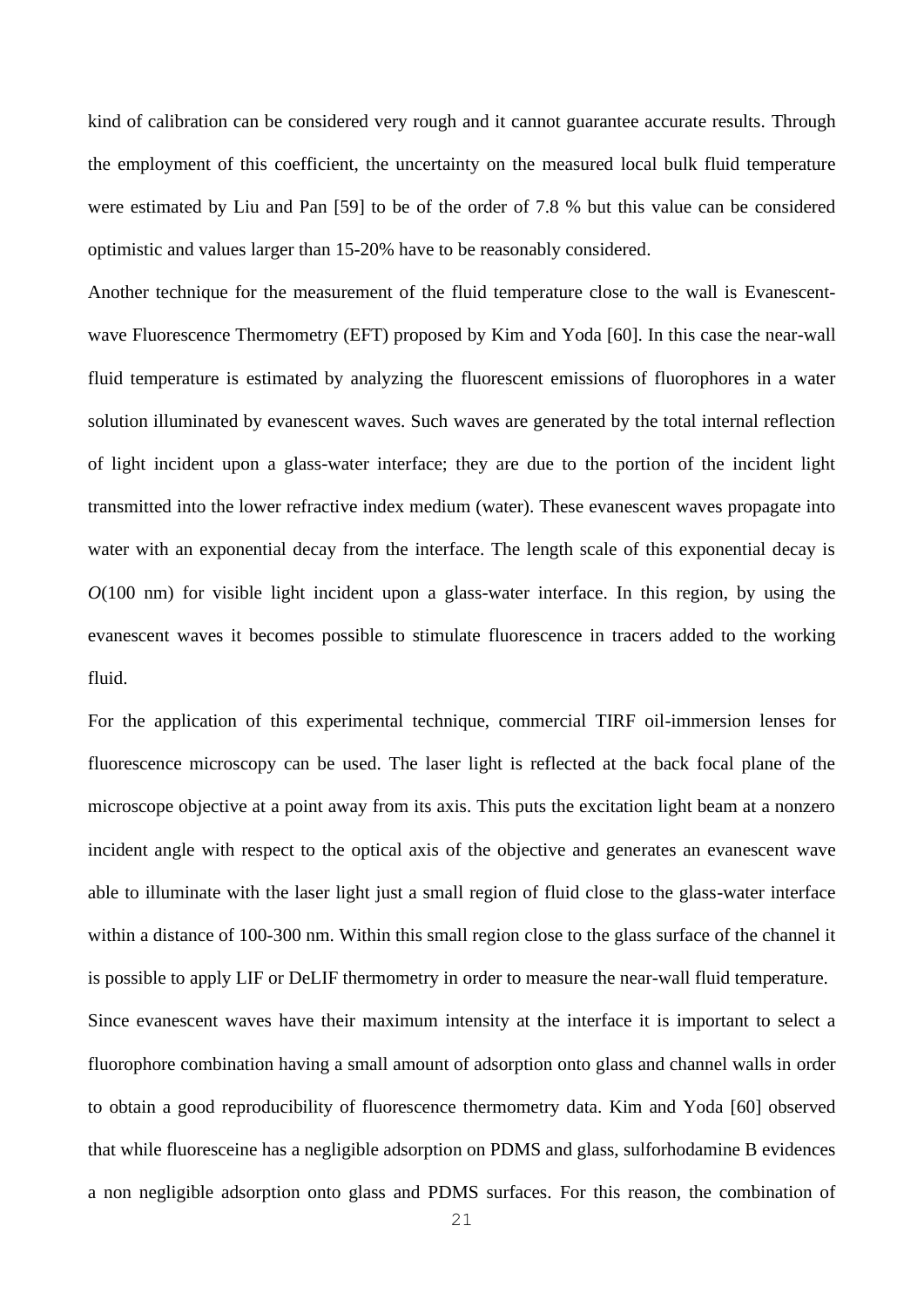Fluorescein and sulforhodamine B, with their inverted temperature sensitivities, cannot be used in combination with glass and PDMS walls. Hsieh et al. [61] recently used a DeLIF technique combined with evanescent waves using rhodamine B (sensitive tracer) and rhodamine 110 (insensitive tracer) in a PDMS channel with a glass cover.

A method for temperature imaging based on the temperature dependence of the Near-Infra-Red (NIRT) absorption of water has been proposed by Kakuta et al. [62]. They demonstrated that by using the modification of the absorption coefficient of water in the wavelength range from 1300 nm to 2200 nm the near-wall water temperature can be measured in the range between 28-38°C with an estimated temperature resolution of 0.2 K. However, this method can be applied only with water and/or acqueous solutions in which solute concentrations are low and the calibration of the system is a delicate point for this technique.

In Table 2 a list of the experimental techniques summarized in this paragraph is shown. For each method the typical tracers are reported. By observing Table 2 it is evident that the techniques available for the analysis of the convective behavior of inner gas microflows are scarce and the experimental determination of both velocity and temperature distribution in a gas can be still considered an open question. In addition, few techniques enable to measure the fluid temperature distribution across a microchannel (both for liquid and gases). For this reason, in many works appeared in literature in the past, only the near-wall fluid temperature or the wall temperature has been monitored.

The simultaneous reconstruction of the 2D velocity and temperature distributions in a microchannels can be obtained only by combining different techniques (i.e. APTV+TLC or MTV+MTT) during the same experiment, as proposed recently by Segura et al. [45]. Unfortunately, in many practical cases the combination of different techniques is not possible and for the determination of the velocity and temperature distribution the experiment must be repeated two times under the same conditions.

22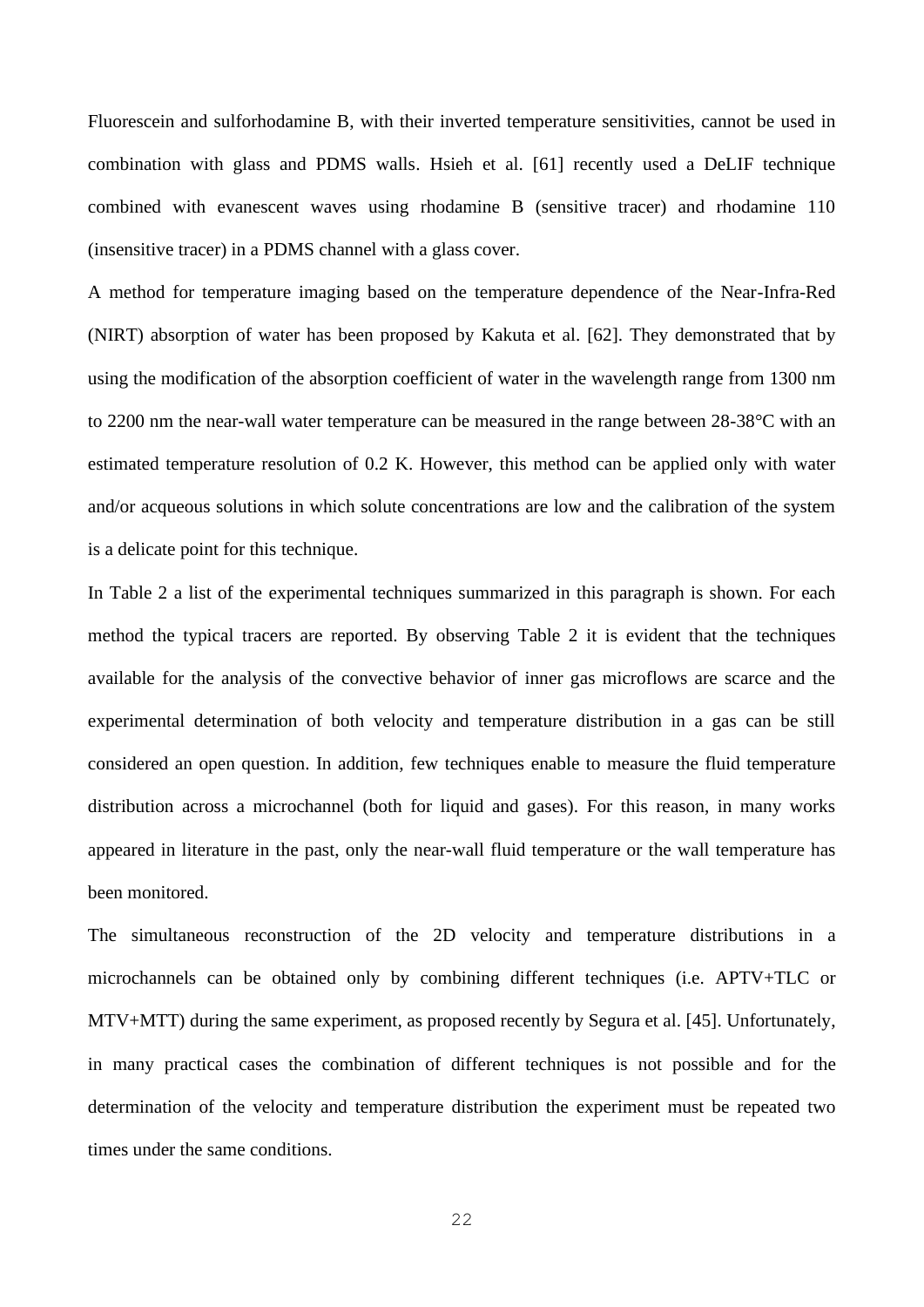#### **WHEN A COMBINED NUMERICAL/EXPERIMENTAL APPROACH IS NEEDED**

Now the reader has an overview of the main experimental techniques available for the analysis of micro-convection. In this section by means of a series of examples it is explained when a combined numerical/experimental analysis is mandatory for a detailed analysis of micro-convection on the basis of the adopted experimental techniques.

#### **Hybrid approach**

Hybrid approach must be used each time that the local fluid bulk temperature along the channel cannot be measured directly. This occurs when only external measurements are made on the microsystem and/or only the trend of the wall temperature and/or the near-wall fluid temperature is known.

As explained before, the measurement of the temperature distribution on the external surface of a micro-channel (by using TC, RTD, IRT, TLC) or, in presence of an optical access, the measurement of the fluid near-wall temperature (by IRT, EFT, NIRT) is usually easier than the simultaneous measurement of the local 2D velocity and temperature field (by MTV+MTT for gas and liquid flows or APTV+TLC for liquid flows), as required for the local evaluation of the fluid bulk temperature (see Eq.(2)).

For this reason in many experimental works appeared in literature and devoted to the determination of convective heat transfer coefficients in micro-channels, the local value of the fluid bulk temperature along the channel was not measured directly [57,63-67]. When the local fluid bulk temperature along the channel is unknown, the set of measurements is not self-consistent and an exact evaluation of the convective heat transfer coefficients along the microchannel is not possible without to introduce a series of additional hypotheses on the thermal behavior of the system. In many cases, these hypotheses are borrowed by similar convective problems solved for conventional channels, neglecting the role played by the scaling effects when the dimensions of the channels decrease. More important, only in few cases these hypotheses are verified numerically. In these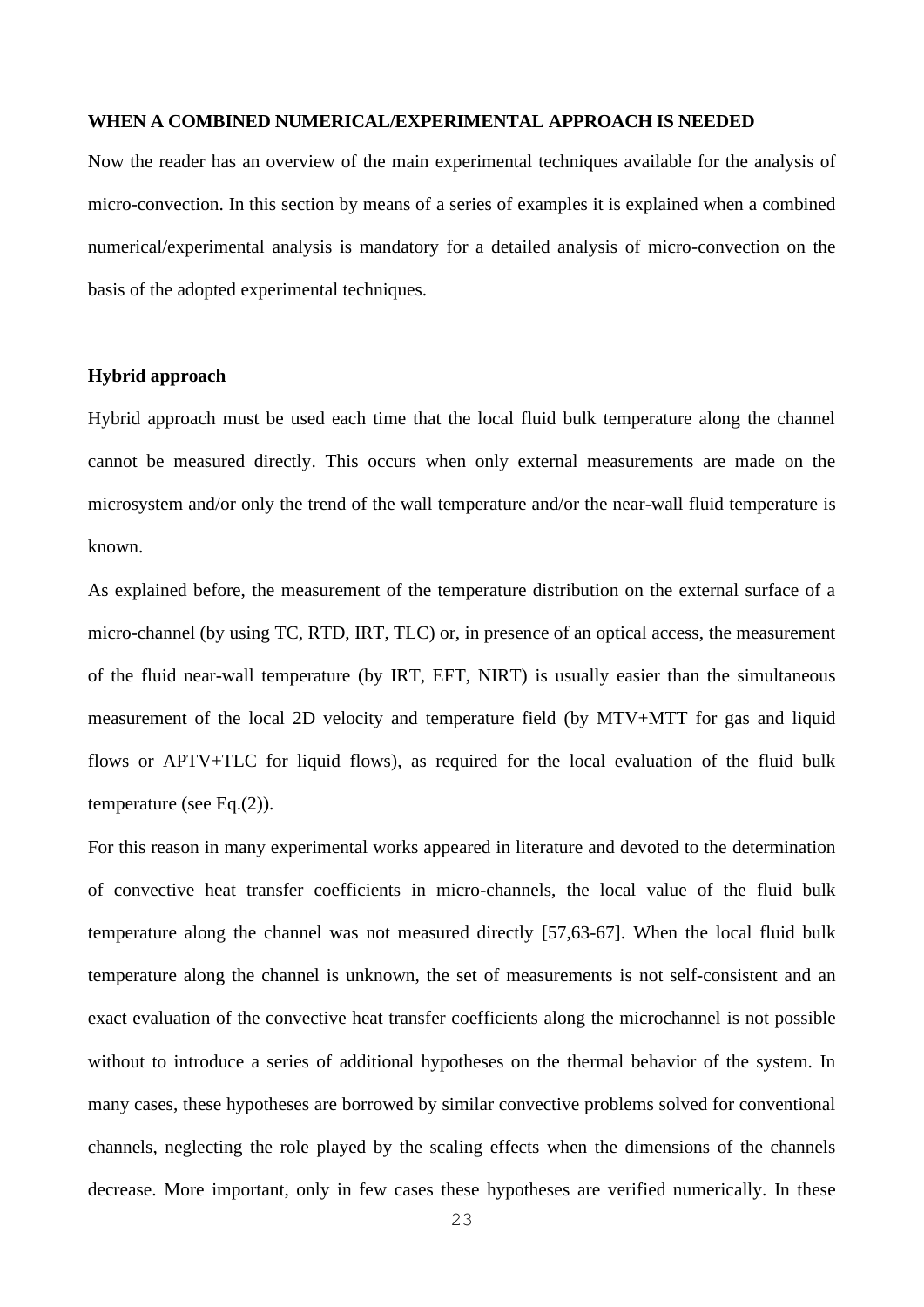cases, the authors have implicitly coupled a numerical analysis to their experimental data (hybrid approach).

As an example, Muwanga and Hassan [57] evaluated the axial trend of the local Nusselt number along a microchannel by measuring: (i) the water mass flow rate  $(m)$ , (ii) the water bulk temperature at the entrance  $(T_{b,in})$  and at the outlet  $(T_{b,out})$  of a fiberglass microchannel with a polycarbonate cover; (iii) the temperature distribution of the external surface of the channel ( $T_{w.e.x}$ ) by using an un-encapsulated TLC paint.

The authors calculated the local convective heat transfer coefficients along the channel by combining Eq.(1) with Eq.(4) under the assumptions that: (i) the wall heat flux on the inner surface of the channel is uniform along the axial direction  $(x)$  of the channel; (ii) the wall temperature measured on the external side is equal to the wall temperature measured on the inner side:

$$
q^{\prime\prime}{}_{w,i} = q^{\prime\prime}{}_{w,i,x} \; ; \quad T_{w,i,x} = T_{w,ex,x} \tag{6}
$$

If Eq.(6) holds, the local fluid bulk temperature along the channel can be calculated as follows:

$$
T_{b,x} = T_{b,in} + \frac{q_{w,i}^T \Gamma}{\dot{m}c_p} x \tag{7}
$$

which means that the fluid bulk temperature varies linearly between the inlet and the outlet values. Once the local fluid bulk temperature is known, the local heat transfer coefficient and the local Nusselt number (by using Eq.(1)) can be calculated:

$$
h_x = \frac{q^v_{w,i,x}}{T_{w,i,x} - T_{b,x}}
$$
(8)

It is clear that this approach gives accurate results only if Eq.(6) and Eq.(7) hold. For this reason, for each experimental run these assumptions must be verified numerically by a CFD simulation of the whole system. The use of Eq.(6) and Eq.(7) without any verification was the origin of many nonphysical results appeared in literature in the past (see [63-66,5]).

In fact, in presence of strong conjugate effects (M>0.01, see Table 1) and/or in presence of strong entrance effects (Gz>10) and/or in presence of strong viscous dissipation (Br>0.005) the heat flux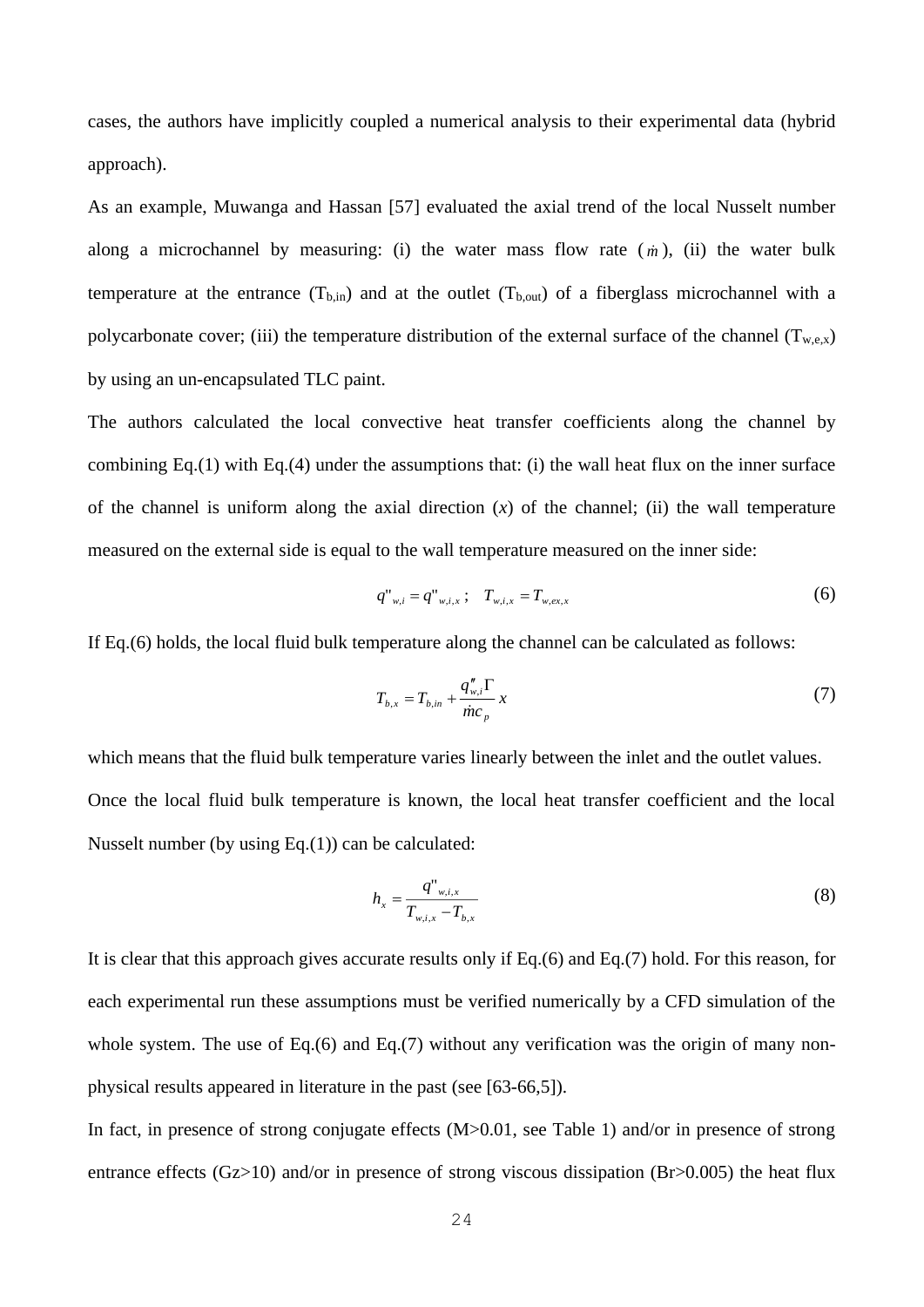along the inner channel wall is no more uniform and the axial trend of the bulk temperature becomes strongly non-linear between the inlet and the outlet. As consequence, before to decide the more appropriate data reduction procedure in order to obtain from the experimental data the convective heat transfer coefficients, an a priori analysis of the main scaling effects is mandatory. In other words, in this case the appropriate data reduction procedure must be selected once a CFD simulation of the whole system is conducted and the main scaling effects are individuated. Without this analysis the evaluation of the Nusselt number can be completely wrong.

#### **Integrated approach**

The integrated approach is generally needed when the adopted experimental technique uses molecular tracers, like in MTV and MTT.

A relevant problem of the MTV technique applied to gaseous flows is the diffusion of the molecular dyes inside the gas, especially when the gaseous flow becomes more and more rarefied (Frezzotti et al. [68]). It is possible to demonstrate that, in order to extract the real value of the local velocity using MTV, the molecular diffusion of tracers inside the gas flow must be correctly taken into account. For the analysis of the particle diffusion within the gas flow Frezzotti et al. [68] executed a Monte Carlo direct simulation (DSMC) of the flow of the mixing (molecular tracer + working fluid). Either the free motion of the molecules than the collision between them were taken into account in the simulation. In this way it becomes possible to link the displacement of the molecular dye  $s_x(y,t)$  along the streamwise direction (*x* direction) to the gas velocity by using the following expression:

$$
\frac{\partial s_x(y,t)}{\partial t} = u_x(y) + D_{12} \frac{\partial^2 s_x(y,t)}{\partial y^2}
$$
\n(9)

where  $u_x(y)$  is the steady, fully developed velocity distribution of the gas far from the boundaries and *D<sup>12</sup>* is the diffusion coefficient of the dye molecules in the carrying gas.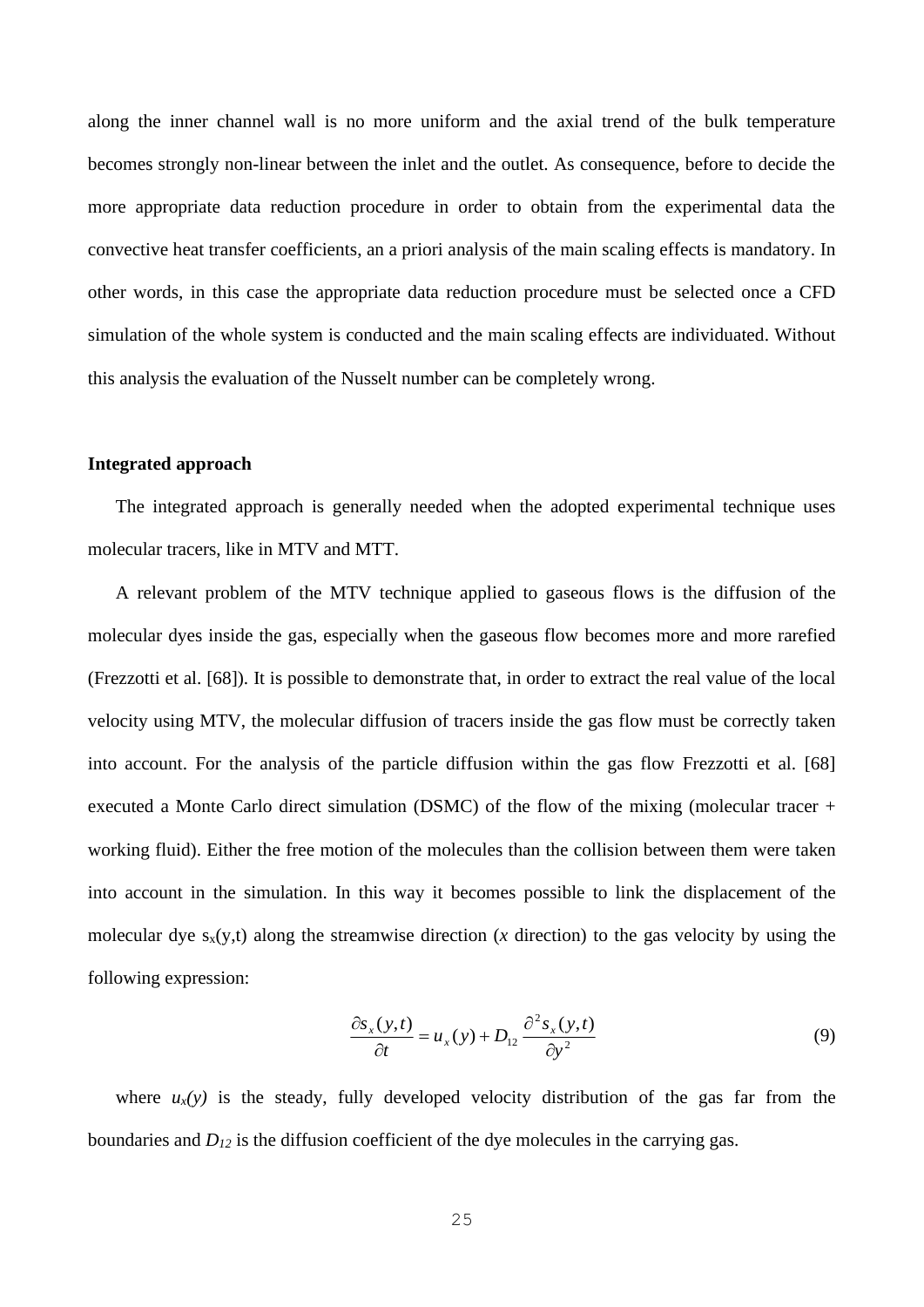Since the use of molecular tracers within the working fluid can introduce non-negligible diffusion effects, Eq.(9) highlights that the seeding diffusion must be correctly modeled in order to be able to extract from the experimental data the real values of the local velocity. In other words, in MTV the experimental data must be always coupled to a numerical modeling of the diffusion phenomena of the mixing (molecular tracer + working fluid) in order to be able to obtain the velocity field in a gas flow, as demonstrated by Si Hadj Mohand [69]. In this case the numerical analysis of diffusion is integrated within the experimental technique because it allows the correct extraction of the velocity values from the measurements.

The integrated approach is also needed for a correct interpretation of the near-wall temperature obtained by EFT or IRT in presence of IR-transparent covers.

#### **Self-consistent data**

Only in very few cases it is theoretically possible to obtain a complete set of experimental data for the accurate determination of the local convective heat transfer coefficients along a microchannel. In these cases, the experimental data are self-consistent and no additional numerical data are needed.

The convective flow can be locally analyzed in detail by determining simultaneously velocity and temperature field in the micro-channel in two cases: (i) when APTV is coupled with TLC, as suggested by Segura et al. [45], or (ii) when the micro PIV technique is coupled with LIF technique (only for liquid flows), as proposed by Hishida et al. [70].

The test rig lay-out adopted by Segura et al. [45] is shown in Figure 1; water with addiction of un-encapsulated TLC particles (Hallcrest, UNR20C5W) is introduced by means of a syringe pump (5) in a rectangular copper microchannel (200x250  $\mu$ m) (1) sealed with a glass and having three sides heated by means of a Peltier cell (2-3-4) able to vary the heat flux along the channel. A white light (11) is used in order to illuminate the TLC particles by means of an inverted microscope (7), its objective lens (8) and filters (linear polarizer (9) and achromatic quarter wave plate(10)) able to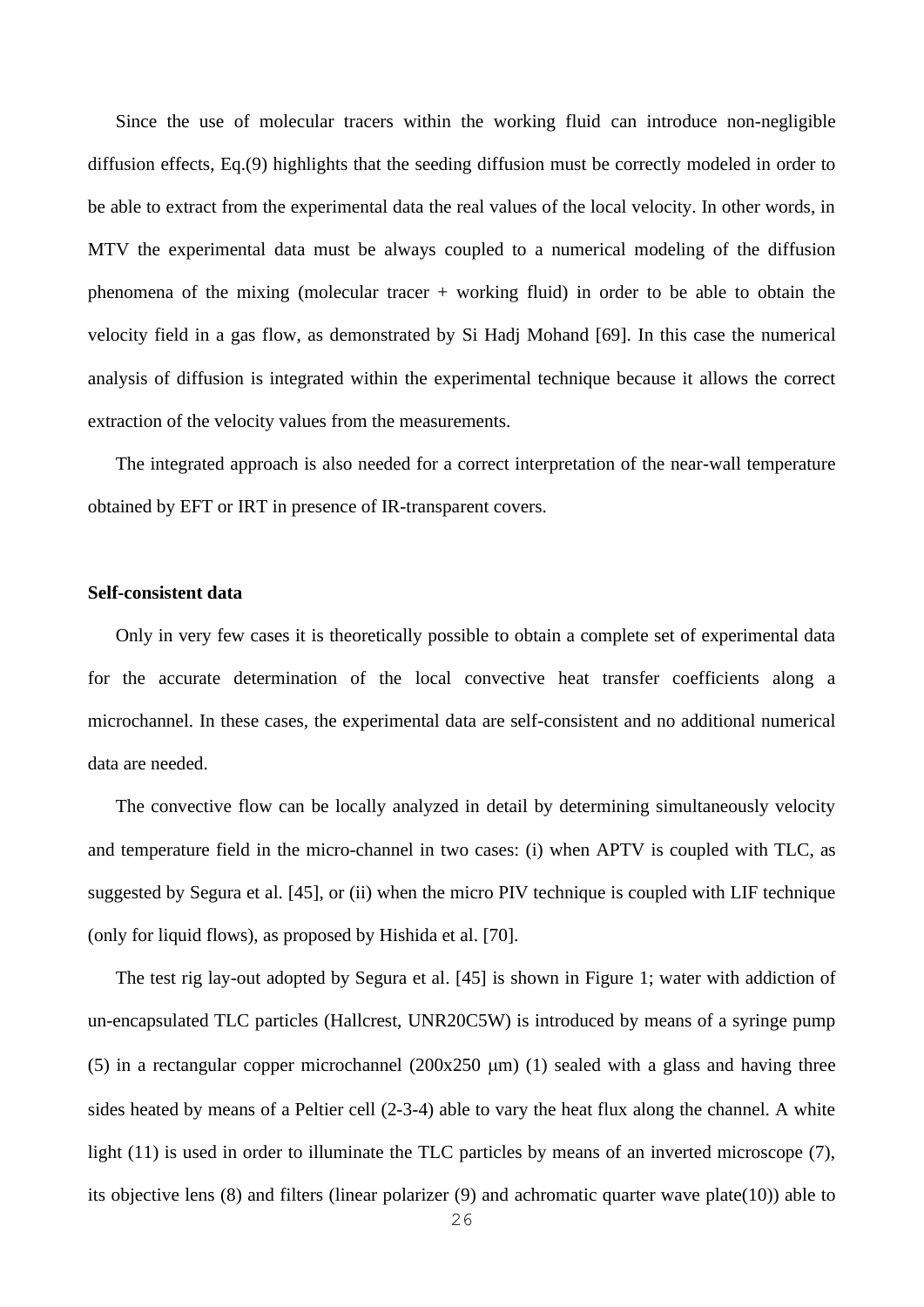produce circularly polarized light. The light reflected by the TLC particles is collected by the microscope and sent to a RGB color camera (6). In this way it is possible to link a specific color to each TLC particle.

With this apparatus it is possible to obtain a reconstruction of the 2D velocity profile of water inside the microchannel by means of APTV applied to the TLC particles and, simultaneously, to use the color of TLC particles in order to obtain the 2D temperature distribution in the water flow.

A typical result of the simultaneous measurement of velocity and temperature obtained by using APTV and TLC is shown in Figure 2 in which the color of each point corresponds to the local fluid temperature. It is evident that the 2D velocity profile reproduces the laminar Poiseuille profile (Re=0.04) for rectangular ducts. The obtained velocity uncertainty was  $\pm$  5 µm/s (2 % with respect to the maximum velocity) for the in-plane velocity and  $\pm$  29  $\mu$ m/s (11.7 % with respect to the maximum velocity) for the out-of-plane velocity [45]. The temperature measurement shows a uniform temperature field with an average temperature of 25.2 °C. The estimated temperature uncertainty is equal to  $\pm$  0.5 K over a temperature response range of about 7.5 K [45].

It is important to highlight that the uncertainties which afflict the experimental data obtained by coupling APTV and TLC are higher with respect to those obtained when thermometry via TLC particles and velocimetry via APTV are performed separately. In fact, as stated by Segura et al. [45], when APTV method is applied to particles with lower brightness and a camera with low sensitivity is used, like in this case, higher uncertainties in terms of detection of particles position are expected. A more powerful illumination system and a more sensitive camera gives also advantages in terms of temperature detection: brighter particles coupled with an acquisition system with higher accuracy enable a more robust and precise calibration and consequently temperature measurements with lower uncertainties.

In this way the local bulk temperature  $(T_{b,x})$  can be measured along the channel; if the wall temperature is known in a discrete number of points along the axial direction by means of a series of thermocouples (TC) placed within the solid walls of the microchannels ( $T_{w,i,x}$ ) and in the same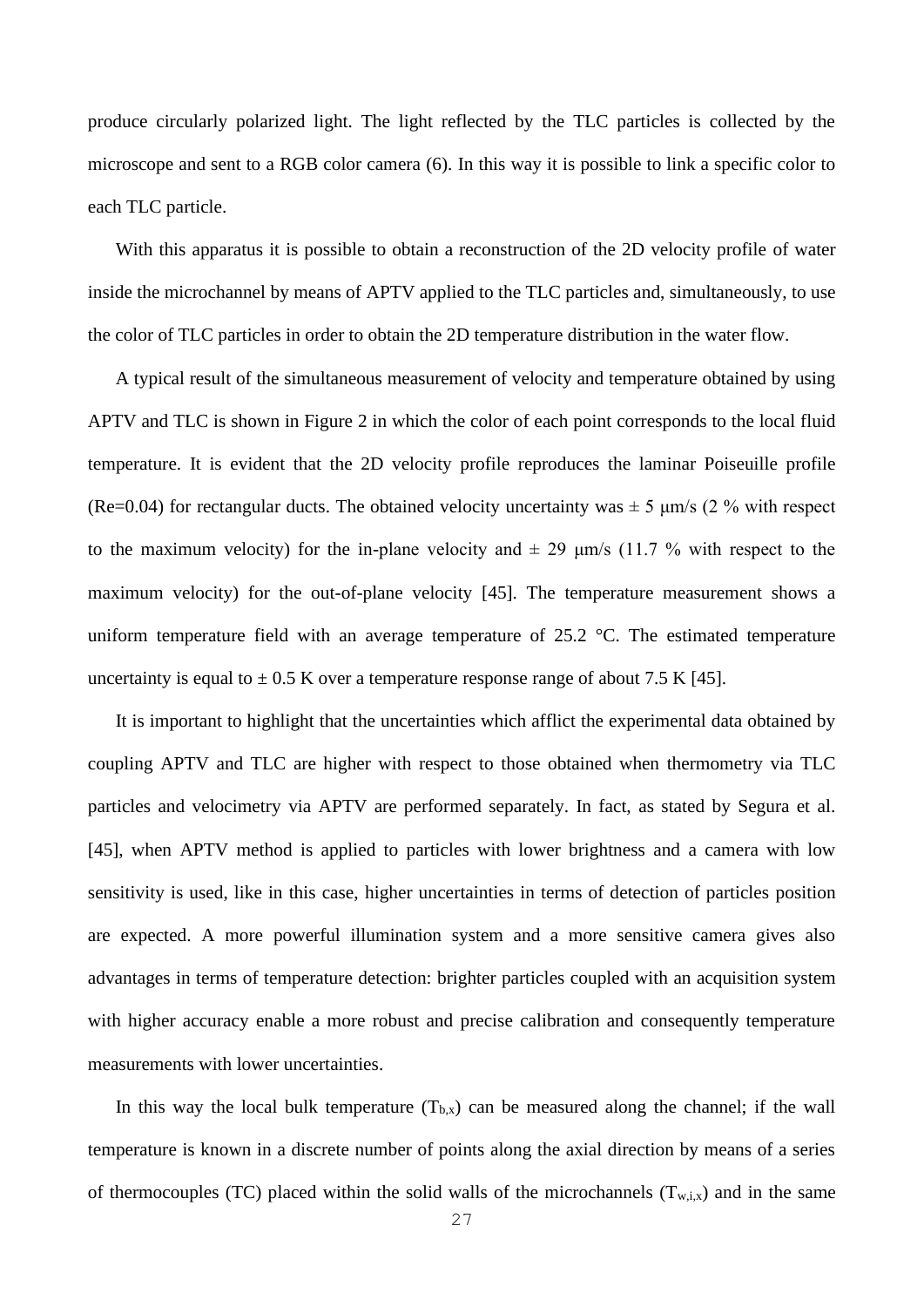locations the local heat flux is measured close to the inner wall  $(q''_{w,i,x})$ , the value of the local heat transfer coefficient can be obtained without to use numerical data. This is the only case in which hybrid approaches or integrated approaches can be avoided for the analysis of micro-convection. Unfortunately, up to now a simultaneous measurement of velocity and temperature in a microchannel by using  $APTV+TLC$  is possible only for liquids and for channels larger than 200  $\mu$ m due to the typical size of the TLC particles (larger than  $10{\text -}20 \mu m$ ). In addition, as evidenced by Puccetti et al. [43], un-encapsulated TLC particles, recommended for this kind of application due to their brilliant colors if compared with encapsulated TLC's, are destroyed if the local shear rate in the fluid overcomes a critical value which depends on the TLC bulk material considered. This fact limits the maximum Reynolds number that can be analyzed with this combined technique at Re<10. In fact, when the shear rate increases some TLC particles start to collapse releasing their material. This phenomena is shown in Figure 3 where broken particles are evidenced: the difference between an intact and a broken particle is clearly shown by comparing the pattern of the particle marked by a circle in Figure 3a and 3b.

Nowaday, the intensity of the proper light sources and the weak sensitivity of RGB color cameras limit the employment of the TLC particles only to flows with low velocity, as indicated by Segura et al. [44,45]. Nevertheless, the relative simplicity of the required experimental apparatus, coupled with the possibility to simultaneously perform three-dimensional velocity measurements using a single camera by means of the APTV method, makes TLCs thermography really interesting and its development could bring it to become the principal technique for local temperature measurements in microchannels at low Reynolds numbers. However, at the moment, the combined application of APTV and TLC is possible only in few specific cases (low Reynolds numbers, presence of optical access, water as working fluid) and its generalization is far to be reached.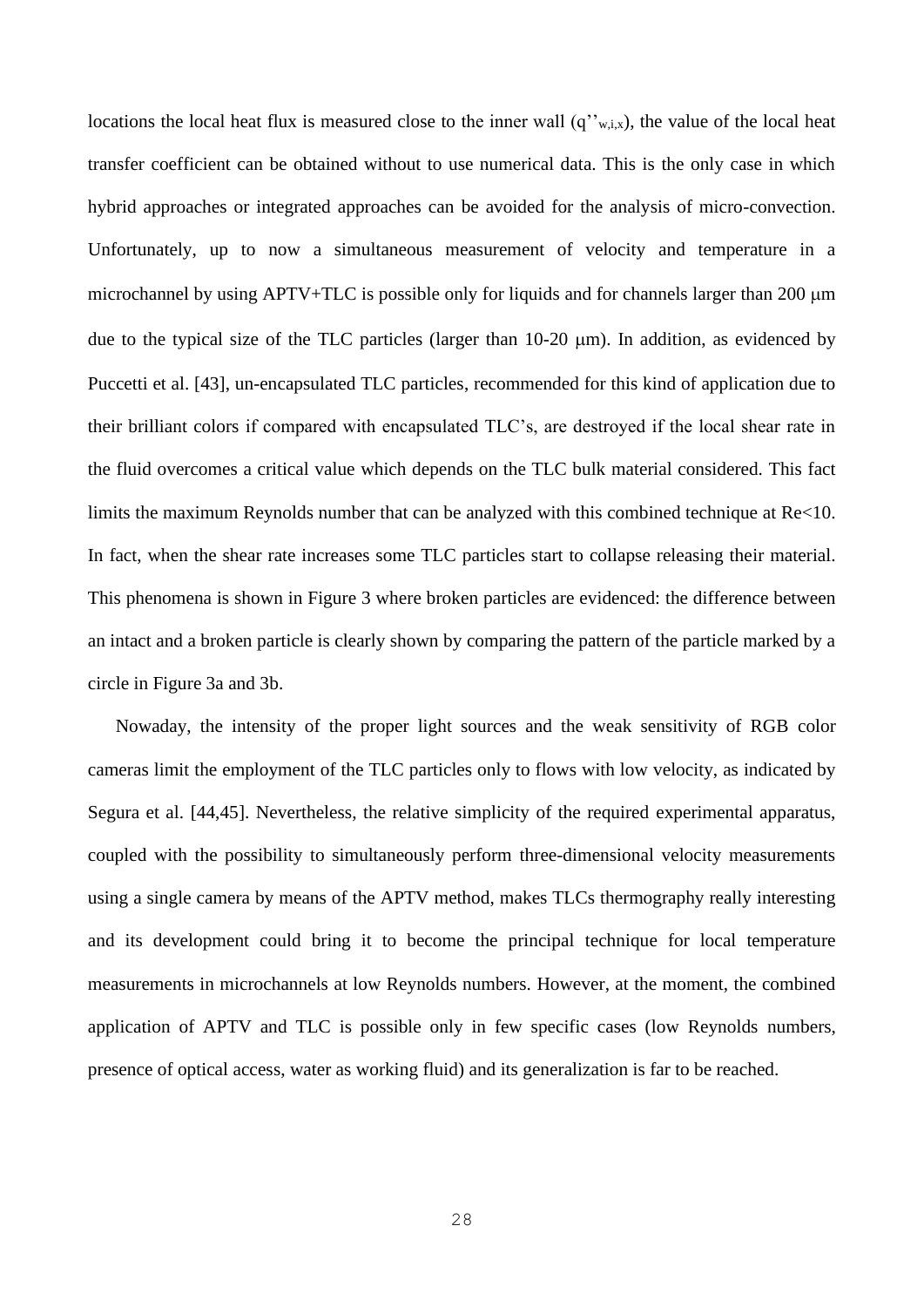#### **CONCLUSIONS**

The review of the most promising experimental techniques which can be used for the analysis of forced convection in microchannels puts in evidence that in many practical cases it is very difficult to measure all the needed quantities for an accurate estimation of the local convective heat transfer coefficients. In addition, in some case the interactions between the sensors and the observed system cannot be ignored. In order to overcome these problems, in Microfluidics it becomes mandatory to combine numerical simulations and experimental measurements with two distinct approaches:

- In presence of an incomplete set of experimental data, numerical simulations are used in order to fill the information gap: this approach is defined "*hybrid approach*".
- when the extraction of accurate values from the measurements needs to take into account the interactions between the sensors and the whole system, numerical simulations can help to quantify these interactions: in this case the numerical simulations are integrated to the experimental technique and the approach is defined "*integrated approach*".

A series of examples are shown in this paper in order to clarify in which cases these two approaches are followed on the basis of the experimental data available. From this analysis it is evident that:

- an accurate measurement of the local velocity and temperature of liquids within a microchannel is possible only if an optical access is present; without an optical access inverse methods coupled to contactless experimental techniques (IRT) enable to obtain information about the distribution of the local convective heat transfer coefficients along the microchannel but a series of problems (i.e. the control of the background radiant contribution) can increase the expected experimental uncertainty linked to the measured convective heat transfer coefficients up to 10-25%.
- For gas flows through microchannels an accurate evaluation of the local value of velocity and temperature can be obtained only by using molecular tracers (MTV, MTT) but, until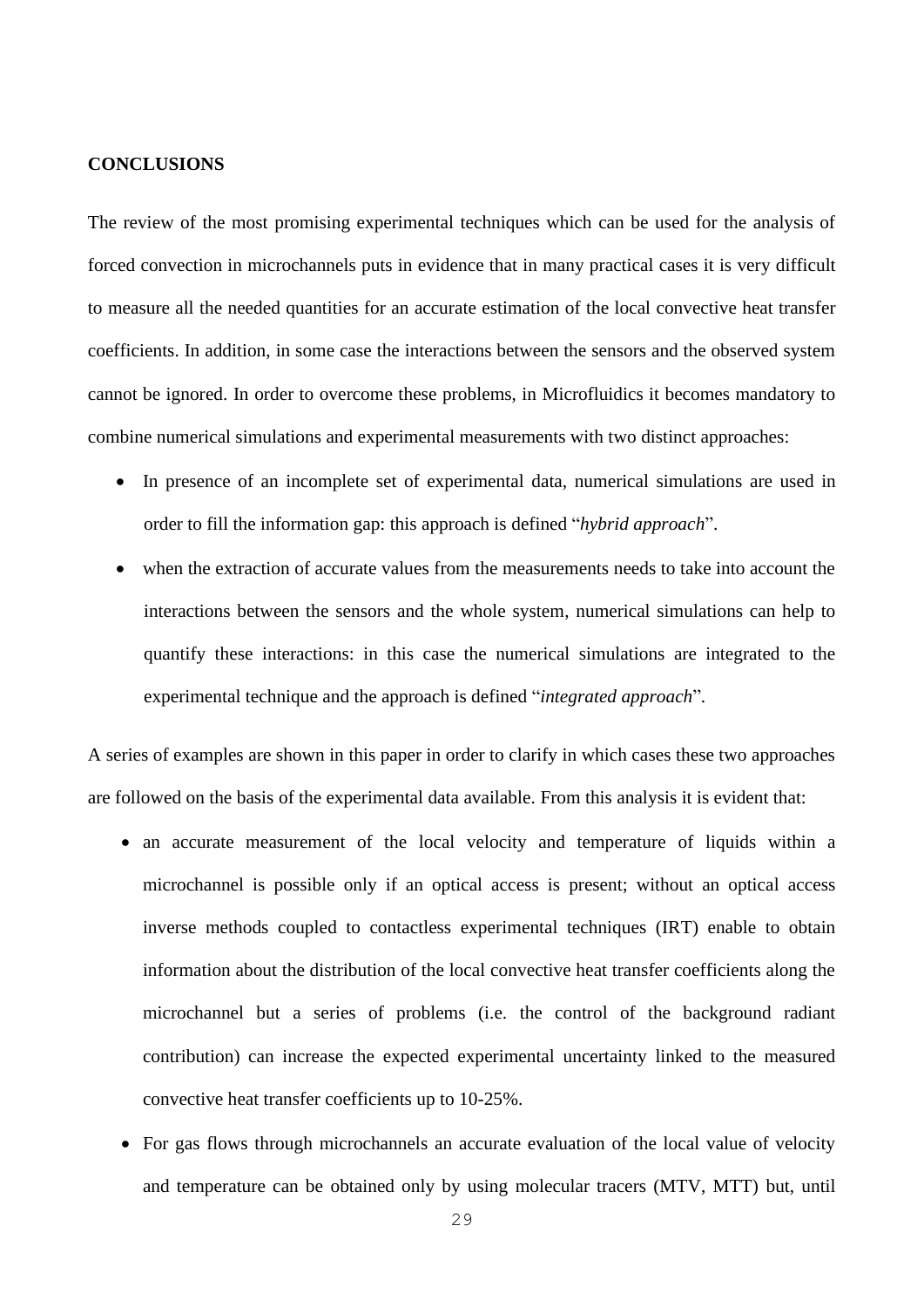now, the use of these techniques for channels having dimensions lower than 0.5 mm and for dilute gases can be still considered an open problem. In addition, for gas flows uPIV and PTV cannot be used.

• Un-encapsulated small liquid crystal particles added to a working fluid for the determination of the temperature field is a very promising technique because it can be coupled with the simultaneous evaluation of velocity (i.e. by using TLC as seeding with APTV). The main limits of unsealed TLC are their dimensions (larger than  $10 \mu m$ ) and their behavior in presence of large values of shear rate. At the moment, unsealed TLC can be used only in combination with liquid flows (i.e. water) and for low Reynolds numbers (Re<10). However, a new generation of TLC particles with reduced dimensions, able to resist to higher shear rates and able to reflect more light, are needed in order to improve this technique.

Even if many efforts have been addressed in the past to obtain new methods for the measurement of the wall surface temperature in microchannels, of the bulk fluid temperature as well as of the local temperature gradients close to the heated walls of a channel, the integration between numerical models and experimental measurements appears to be unavoidable when the dimensions of the observed physical system are reduced with respect to conventional systems. This aspect highlights how the observation of micro/nano-devices and big physical systems, like atmosphere, is a source of shared problems.

#### **ACKNOWLEDGMENTS**

This work has been founded through the H2020 MIGRATE project (grant agreement No. 643095). The support is gratefully acknowledged.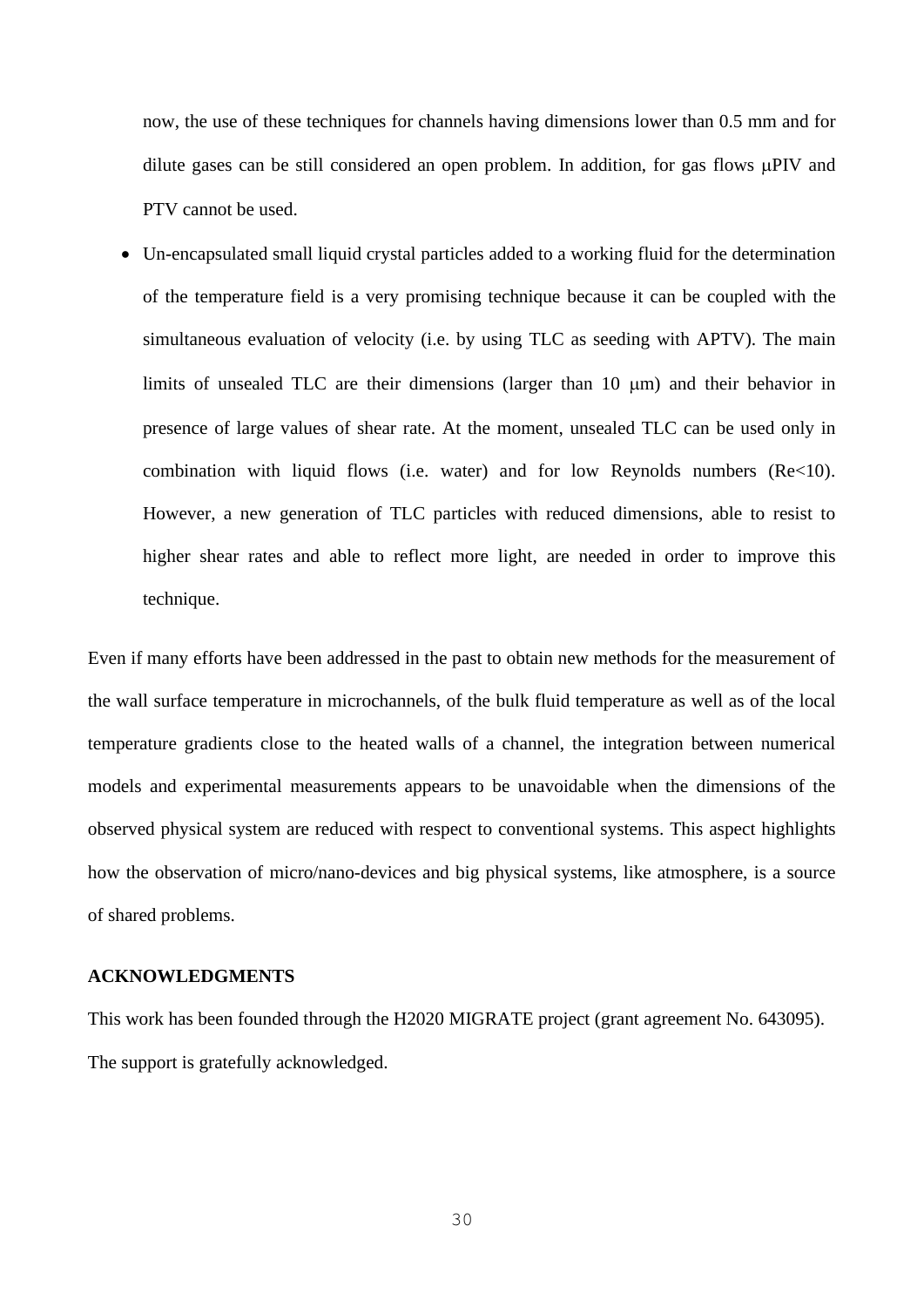# **NOMENCLATURE**

APTV Astigmatic Particle Tracking Velocimetry

| Br                                                    | Brinkman number                                  |              |  |  |  |  |
|-------------------------------------------------------|--------------------------------------------------|--------------|--|--|--|--|
| $c_p$                                                 | specific heat capacity at constant pressure      | [J/(kgK)]    |  |  |  |  |
| $C_V$                                                 | specific heat capacity at constant volume        | [J/(kgK)]    |  |  |  |  |
| $D_{12}$                                              | diffusion coefficient (dyes in the carrying gas) | $[m^2/s]$    |  |  |  |  |
| $D_e$                                                 | Dimensionless Debye length                       |              |  |  |  |  |
| d                                                     | diameter                                         | [m]          |  |  |  |  |
| D <sub>h</sub>                                        | inner hydraulic diameter                         | [m]          |  |  |  |  |
| <b>DeLIF Dual-emission Laser Induced Fluorescence</b> |                                                  |              |  |  |  |  |
| e                                                     | electron charge                                  | [C]          |  |  |  |  |
| <b>EFT</b>                                            | <b>Evanescent-wave Fluorescence Thermometry</b>  |              |  |  |  |  |
| Gz                                                    | Graetz number                                    |              |  |  |  |  |
| h                                                     | convective heat transfer coefficient             | $[W/(m^2K)]$ |  |  |  |  |
| $\bf k$                                               | thermal conductivity                             | [W/(mK)]     |  |  |  |  |
| Kn                                                    | Knudsen number                                   |              |  |  |  |  |
| <b>IRT</b>                                            | <b>Infra-Red Thermometry</b>                     |              |  |  |  |  |
| L                                                     | microtube length                                 | [m]          |  |  |  |  |
| LIF                                                   | <b>Laser Induced Fluorescence</b>                |              |  |  |  |  |
| m                                                     | mass flow rate                                   | [kg/s]       |  |  |  |  |
| M                                                     | Conduction number                                |              |  |  |  |  |
| Ma                                                    | Mach number                                      |              |  |  |  |  |
| MTT                                                   | Molecular Tagging Thermometry                    |              |  |  |  |  |
| $\mathbf{n}_0$                                        | average ion concentration                        | [M]          |  |  |  |  |
|                                                       | NIRT Near-Infra-Red Thermometry                  |              |  |  |  |  |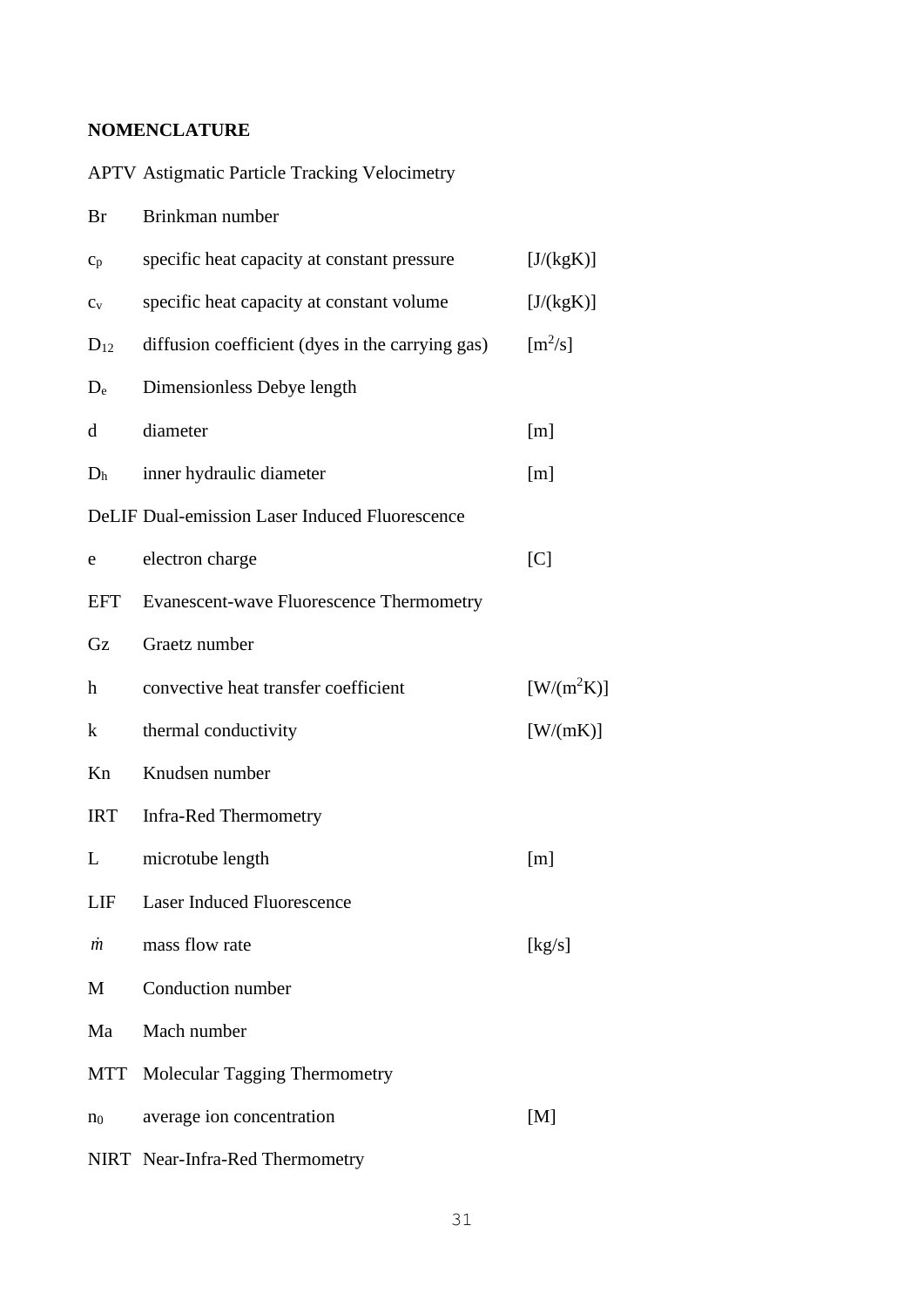| Nu               | Nusselt number                       |                      |  |  |  |
|------------------|--------------------------------------|----------------------|--|--|--|
| p                | pressure                             | [Pa]                 |  |  |  |
| Pe               | Peclet number                        |                      |  |  |  |
| <b>PIV</b>       | Particle Image Velocimetry           |                      |  |  |  |
| Pr               | Prandlt number                       |                      |  |  |  |
| <b>PTV</b>       | <b>Particle Tracking Velocimetry</b> |                      |  |  |  |
| q''              | heat flux                            | $[W/m^2]$            |  |  |  |
| $\mathbf R$      | specific gas constant                | [J/kgK]              |  |  |  |
| Re               | Reynolds number                      |                      |  |  |  |
| ${\bf S}$        | displacement                         | [m]                  |  |  |  |
| t                | time                                 | [s]                  |  |  |  |
| T                | gas temperature                      | [K]                  |  |  |  |
| <b>TLC</b>       | Thermochromic Liquid Crystal         |                      |  |  |  |
| u                | velocity                             | [m/s]                |  |  |  |
| W                | average velocity                     | [m/s]                |  |  |  |
| Z                | ion valence                          |                      |  |  |  |
|                  | x,y,z cartesian coordinate           | [m]                  |  |  |  |
| Greek symbols    |                                      |                      |  |  |  |
| ε                | electric permittivity                |                      |  |  |  |
| $\kappa_{\rm b}$ | Boltzmann's constant                 | [J/K]                |  |  |  |
| ζ                | gas mean free path                   | [V]                  |  |  |  |
| $\Gamma$         | channel perimeter                    | [m]                  |  |  |  |
| $\rho$           | gas density                          | [kg/m <sup>3</sup> ] |  |  |  |
| Ω                | cross section area                   | $\rm [m^2]$          |  |  |  |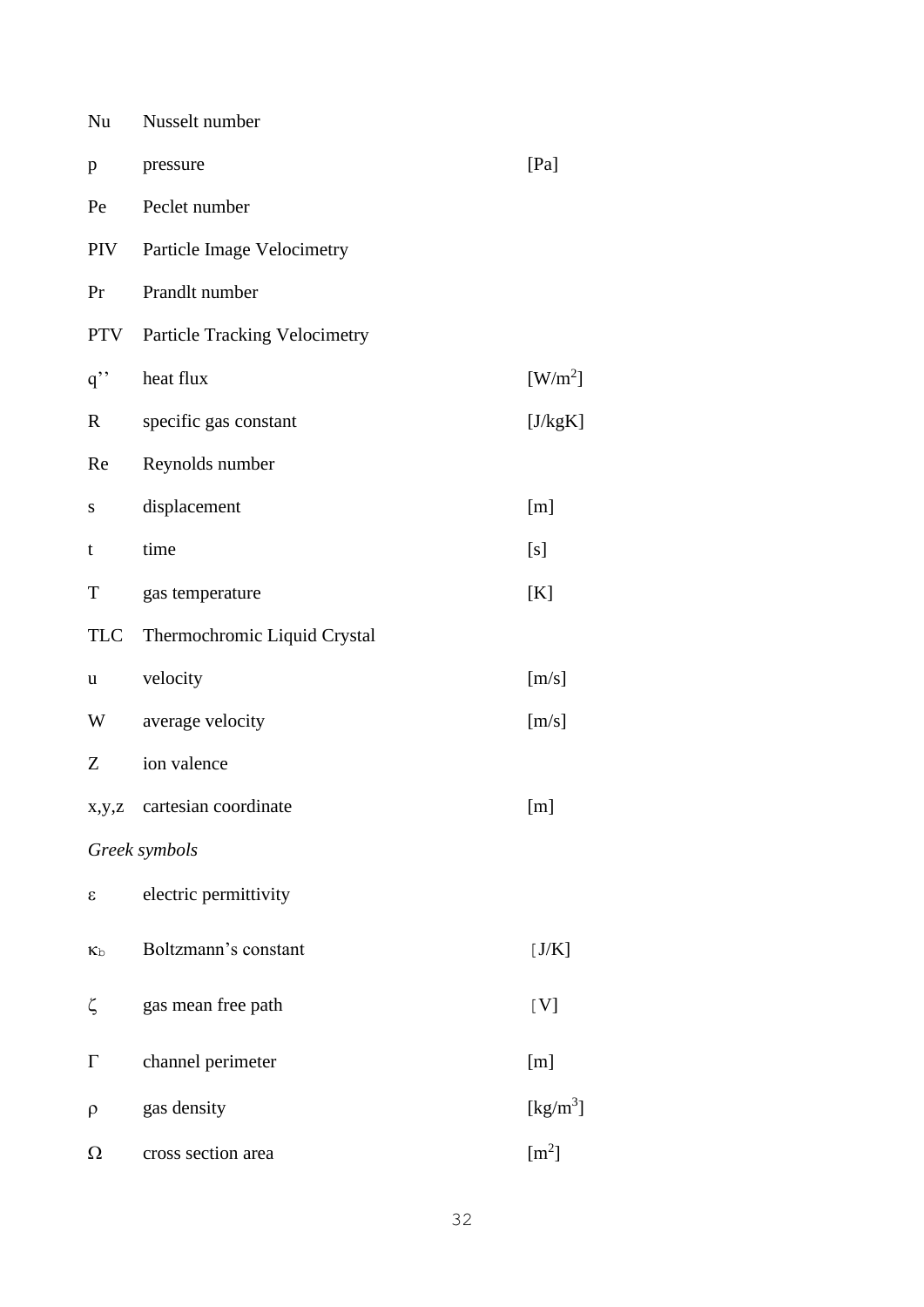#### *Subscripts*

- av average
- b bulk
- ex external
- f fluid
- i inner
- in inlet
- lm logarithmic mean
- out exit
- $\text{total}$  (channel + solid walls)
- w wall
- x local

## **REFERENCES**

- [1] Morini, G.L., Yang, Y., Chalabi H., Lorenzini, M., A Critical review of the measurement techniques for the analysis of gas microflows through microchannels, *Exp. Thermal and Fluid Science*, vol. 35, n. 6, pp. 849-865, 2011.
- [2] Colin, S., Gas microflows in the slip flow regime: a critical review on convective heat transfer. *ASME J. Heat Transfer,* vol. 134, n. 2, paper 020908, pp.1-13, 2012.
- [3] Kandlikar, S.G., Colin, S., Peles, Y., Garimella, S., Pease, R.F., Brandner, J.J., Heat Transfer in Microchannels - 2012 Status and Research Needs, *ASME J. Heat Transfer,* vol. 135, paper 091001, pp. 1-18, 2013.
- [4] Morini, G.L, Scaling Effects for Liquid Flows in Microchannels, *Heat Transfer Engineering,* vol. 27, n. 4, pp. 64-73, 2006.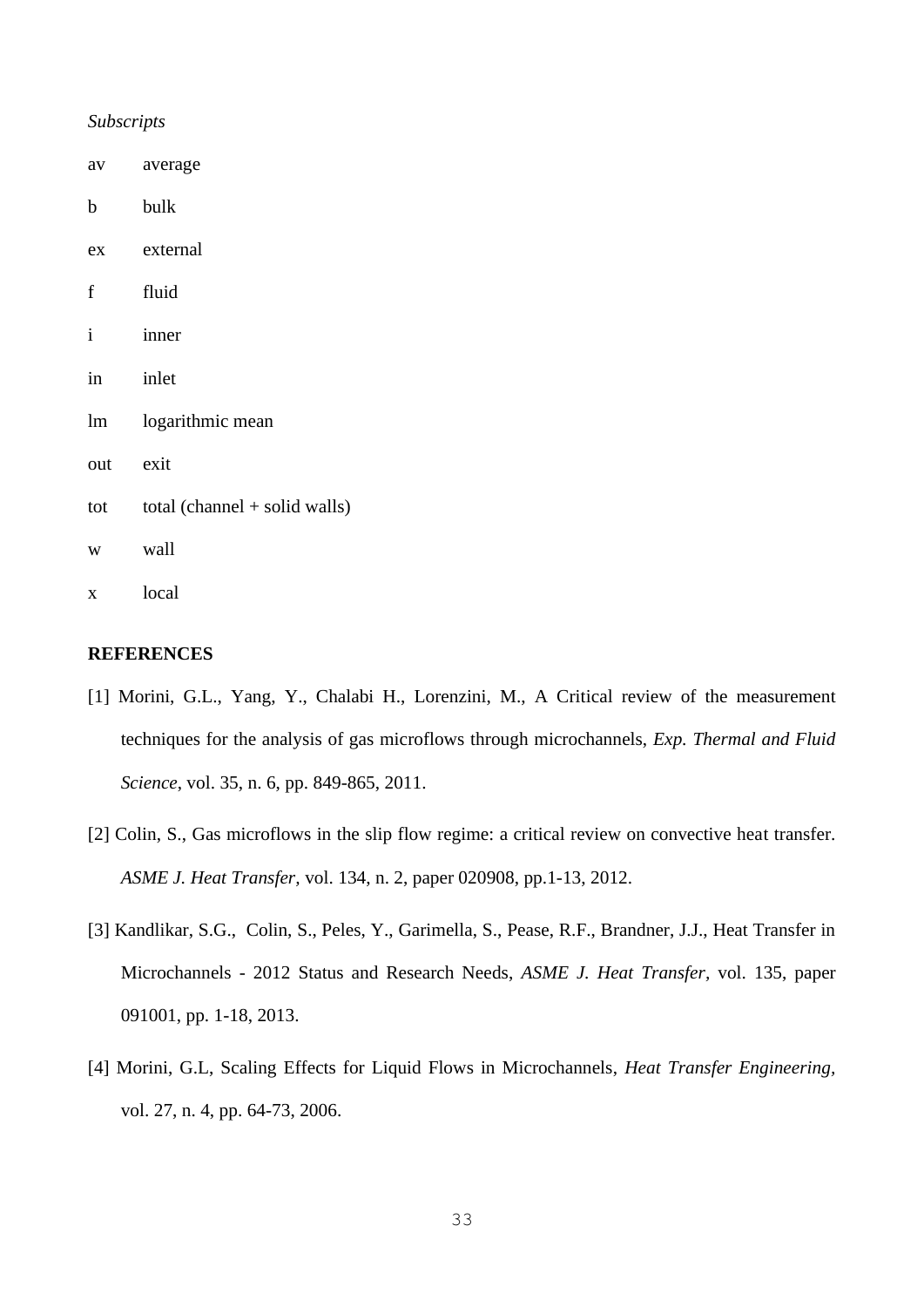- [5] Morini, G.L., Yang, Y., Guidelines for the analysis of single-phase forced convection in microchannels, *ASME J. Heat Transfer*, vol. 135, paper 101004, pp. 1-10, 2013.
- [6] Wang, Y., Nayebzadeh, A., Yu, X., Shin, J.H., Peles, Y., Local heat transfer in a microchannel with a pin fin – experimental issues and methods to mitigate, *Int. J. Heat Mass Transfer*, vol. 106, pp. 1191-1204, 2017.
- [7] Lahos, W., Khattatov, B., Menard, R., *Data Assimilation – Making Sense of Observations*, Springer-Verlag, Heidelberg, 2010.
- [8] Beck, J.V., Balckwell, B., St.Clair Jr., C.R., *Inverse Heat Conduction – Ill Posed Problems*, John Wiley & Sons Inc., New York, 1985.
- [9] Pradere, C., Joanicot, M., Batsale, J.C., Tiutain, J., Gourdon, C., Processing of temperature field in chemical microreactors with infrared thermography, *QIRT Journal*, vol. 3, pp. 117-135, 2006.
- [10] Hetsroni, G., Gurevich, M., Mosyak, A., Rozenblit, R., Surface temperature measurement of a heated capillary tube by means of an infrared technique. *Meas. Sci. Technol*., vol. 14, n. 6, pp. 807-814, 2003.
- [11] Hetsroni, G., Mosyak, A., Pogrebnyak, E., Rozenblit, R., Infrared temperature measurements in micro-channels and micro-fluid systems. *Int. J. Thermal Science*, vol. 50, n.6, pp. 853–868, 2011.
- [12] Mollmann, K.P., Lutz, N., Vollmer, M., Thermography of microsystems, *Information Proceeding*, ITC, vol. 104 A, pp. 7-27, 2004.
- [13] Liu, T.-L., Pan, C., Infrared thermography measurement of two-phase boiling flow heat transfer in a microchannel. *App. Therm. Eng.*, vol. 94, pp. 568-578, 2016.
- [14] Sinton, D., Microscale flow visualization, *Microfluid. Nanofluid*., vol. 1, n. 1, pp. 2-21, 2004.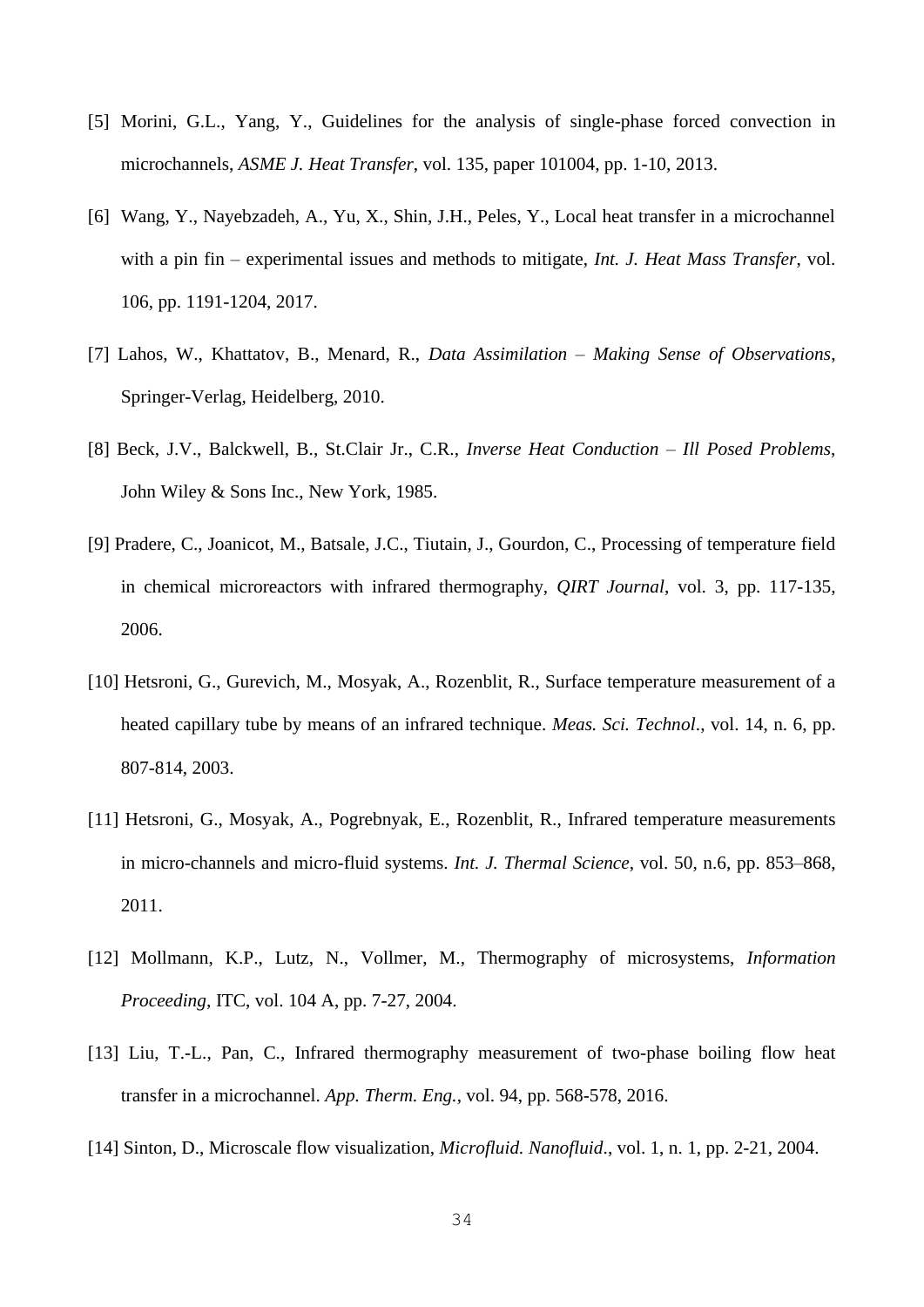- [15] Lindken, R., Rossi, M., Große, S., Westerweel, J., Micro-Particle image Velocimetry (µPIV): Recent developments, applications, and guidelines, *Lab. Chip*, vol. 9, pp. 2551–2567, 2009.
- [16] Lee, S. J. and Kim, S., Advanced particle-based velocimetry techniques for microscale flows. *Microfluid and Nanofluid*, vol. 6, pp. 577–588, 2009.
- [17] Yoon, S.J., Ross, J.W., Mench, M.M., Sharp, K.V., Gas-phase particle image velocimetry for application to the design of fuel cell reactant flow channel, *J. of Power Sciences*, vol. 160, pp. 1017-1025, 2006.
- [18] Sugii, Y., Okamoto, K., Velocity measurement of gas flow using micro PIV techniquein polymer electrolyte fuel cell, *Proc. of the 4<sup>th</sup> Int. Conf. on Nanochannels, Microchannels and Minichannels (ICNMM2006)*, paper 96216, pp.1-8, June 19-21, Limerick (IL), 2006.
- [19] Devasenathipathy, S., Santiago, J.G., Takehara, K., Particle tracking techniques for electrokinetic microchannel flows, *Anal. Chem.,* vol. 74, pp. 3704-3713, 2002.
- [20] Devasenathipathy, S., Santiago, J.G., Wereley, S.T., Meinhart, C.D., Takehara, K., Particle imaging techniques for microfabricated fluidic systems, *Exp. in Fluids*, vol. 34, n. 4, pp. 504- 514, 2003
- [21] Cierpka, C., Kähler, C.J., Particle imaging techniques for volumetric three-component (3D3C) velocity measurements in microfluidics. *J. of Visualization*, vol. 15, pp. 1–31, 2012.
- [22] Sato, Y., Inaba, S., Hishida, K., Maeda, M., Spatially averaged time-resolved particle-tracking velocimetry in microspace considering Brownian motion of submicron fluorescent particles. *Exp. in Fluids*, vol. 35, pp. 167–177, 2003.
- [23] Cierpka, C., Segura, R., Hain, R., Kähler, C.J., A comparative analysis of the uncertainty of astigmatism- $\mu$ PTV, stereo- $\mu$ PIV, and  $\mu$ PIV. *Exp. in Fluids*, vol. 52, pp. 605–6015, 2012.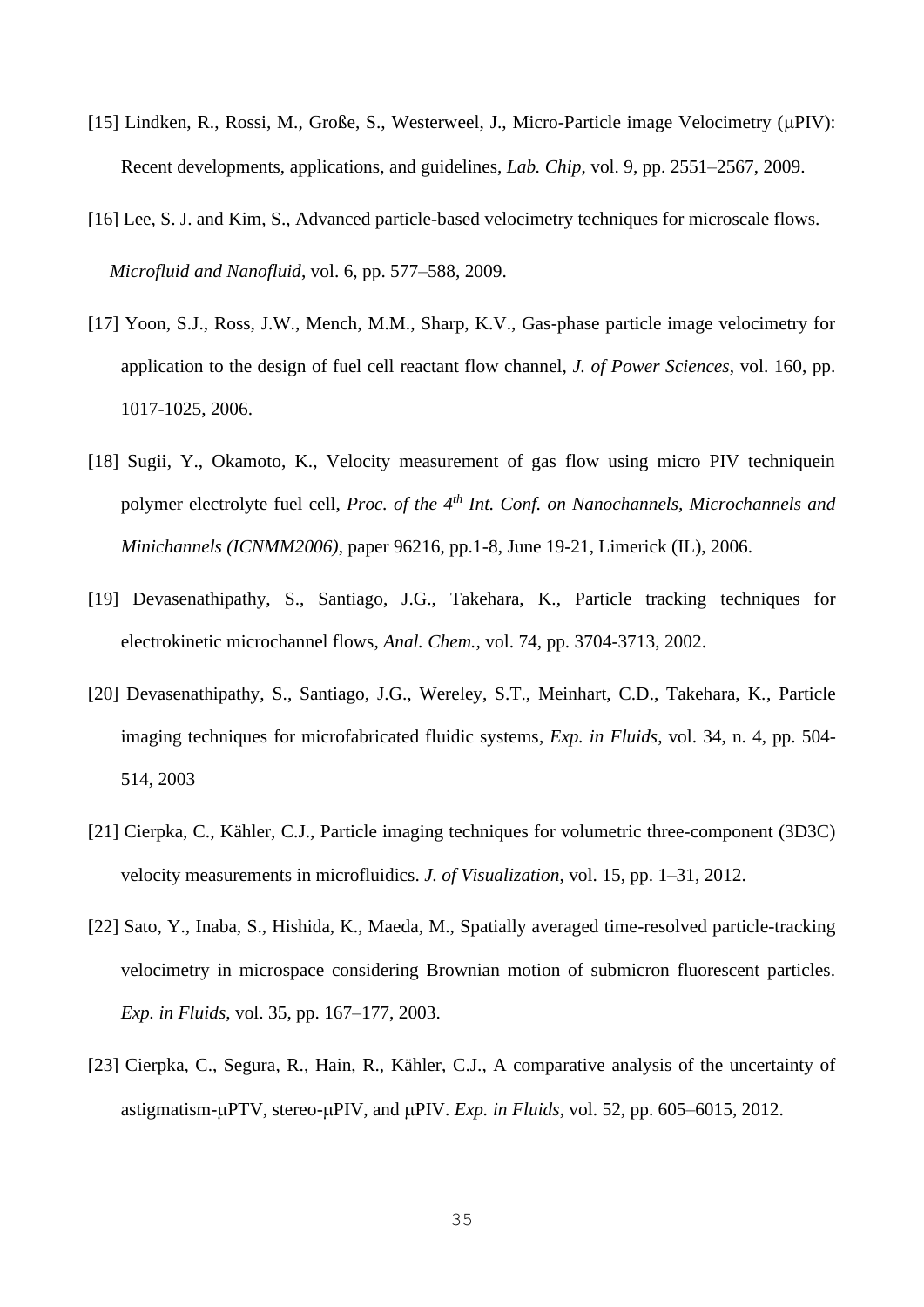- [24] Cierpka, C., Segura, R., Hain, R., Kähler, C.J., A simple single camera 3C3D velocity measurement technique without errors due to depth of correlation and spatial averaging for microfluidics. *Meas. Sci. Technol*., vol. 21, paper 045401, pp.1-13, 2010.
- [25] Rossi, M., Kähler, C.J., Optimization of astigmatic particle tracking velocimeters. *Exp. in Fluids*, vol. 55, paper 1809, pp. 1-13, 2014.
- [26] Lindken, R., Westerweel, J., Wieneke, B., Stereoscopic micro particle image velocimetry. *Exp. in Fluids*, vol. 41, pp. 161–171, 2006.
- [27] Koochesfahani, M.M., Nocera, D.G., Molecular Tagging Velocimetry, in *Handbook of experimental fluid dynamics*, eds. C. Tropea, A.L. Yarin, J.F. Foss, pp. 362–382, Springer-Verlag, Heidelberg, 2007.
- [28] ElBaz, A. M., Pitz, R.W., N2O molecular tagging velocimetry, *Applied Physics B,* vol. 106, n. 4, pp. 961-969, 2012.
- [29] Thomson, S., Maynes, D., Spatially resolved temperature measurements in a liquid using laser induced phosphorescence. *ASME. J. Fluids Eng*., vol. 123, n. 2, pp. 293–302, 2001.
- [30] Maynes, D., Webb, R.A., Velocity profile characterization in sub-millimeter diameter tubes using molecular tagging velocimetry. *Exp. in Fluids*, vol. 32, n. 1, pp. 3–15, 2002.
- [31] Samouda, F., Colin, S., Barrot, C., Baldas, L., Brandner, J.J., Micro molecular tagging velocimetry for analysis of gas flows in mini and micro systems. *Microsys. Technol*., vol. 21, n. 3, pp. 527–537, 2015.
- [32] Yamaguchi, H., Hayashida, K., Ishiguro, Y., Takamori, K., Matsuda, Y., Niimi, T., Micromolecular tagging velocimetry for internal gaseous flow. *Microfluid. Nanofluid.*, vol. 20, n. 32, pp. 1–10, 2016.
- [33] Crimaldi, J. P., Planar laser induced fluorescence in aqueous flows. *Exp. in Fluids*, vol. 44, pp. 851–863, 2008.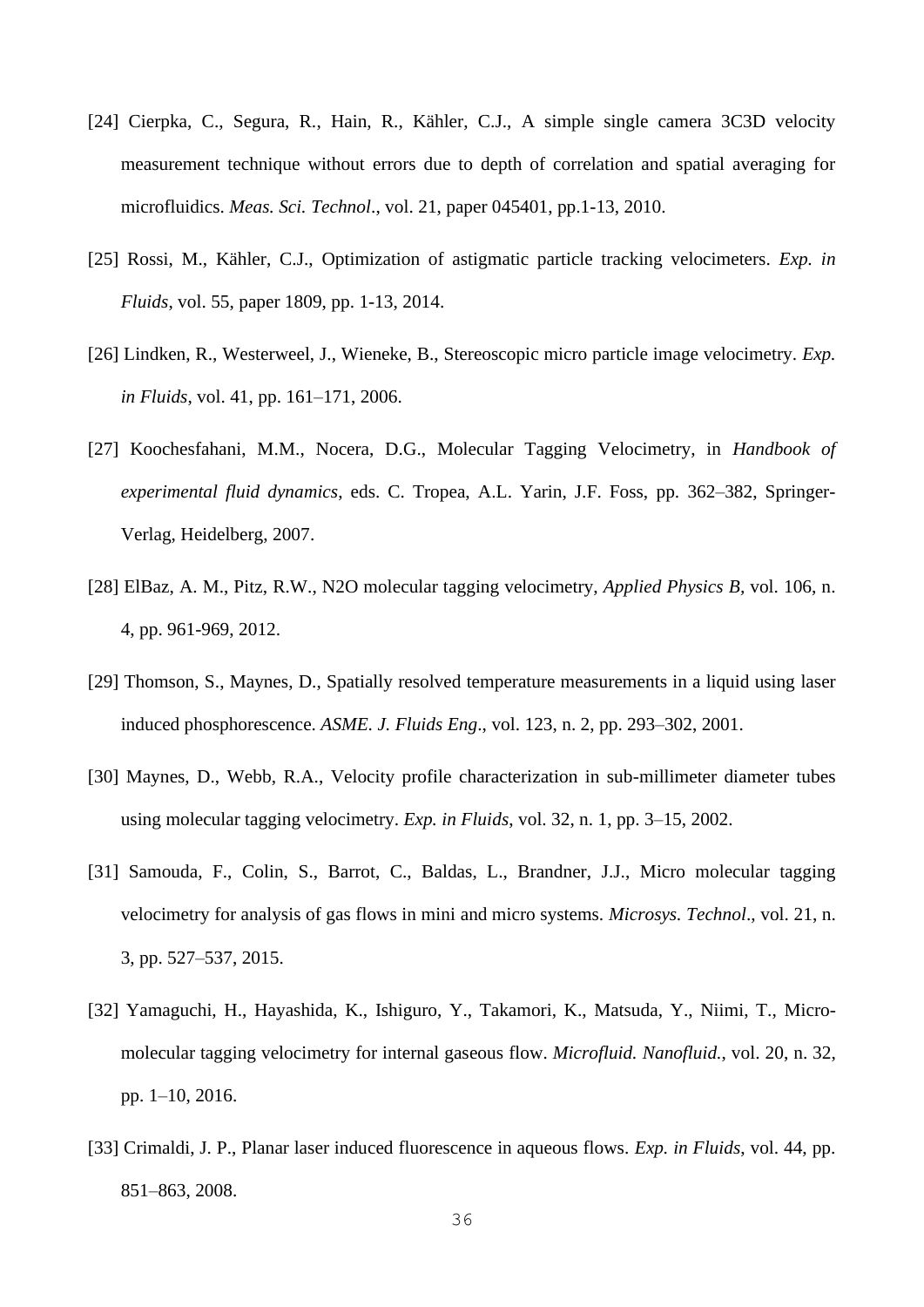- [34] Ross, D., Gaitan, M., Locascio, L.E., Temperature measurement in microfluidic systems using a temperature dependent fluorescent dye, *Anal. Chem*., vol. 73, n. 17, pp. 4117–4123, 2001.
- [35] Coppeta, J., Rogers, C., Dual emission laser induced fluorescence for direct planar scalar behavior measurements, *Exp. in Fluids*, vol. 25, pp. 1–15, 1998.
- [36] Sakakibara, J., Adrian, R.J., Whole field measurement of temperature in water using two-color laser induced fluorescence, *Exp. in Fluids*, vol. 26, pp. 7–15, 1999.
- [37] Someya, S., Bando, S., Song, Y., Chen, B., Nishio, M., DeLIF measurement of ph distribution around dissolving CO2 droplet in high pressure vessel, *Int. J. Heat Mass Transfer*, vol. 48, pp. 2508–2515, 2005.
- [38] Natrajan, V.K., Christensen, K.T., Two-color laser-induced fluorescent thermometry for microfluidic systems, *Meas. Sci. Technol.*, vol. 20, paper 015401, pp. 1–11, 2009.
- [39] Shafii, M.B., Lum, C.L., Koochesfahani, M.M., In-situ LIF temperature measurements in aqueous ammonium chloride solutions during uni-directional solidification, *Exp. in Fluids*, vol. 48, pp. 651-662, 2009.
- [40] Sutton, J.A., Fisher, B.T., Fleming, J.W., A laser induced fluorescence measurement for acqueous fluid flows with improve temperature sensitivity, *Exp. in Fluids*, vol. 45, pp. 869-881, 2008.
- [41] Vogt, J., Stephan, P., Using microencapsulated fluorescent dyes for simultaneous measurement of temperature and velocity fields. *Meas. Sci. Technol*., vol. 23, paper 105306, pp. 1-12, 2012.
- [42] Hu, H., Koochesfahani, M.M., Molecular tagging velocimetry and thermometry and its application to the wake of a heated circular cylinder. *Meas. Sci. Technol*., vol. 17, n. 6, pp. 1269, 2006.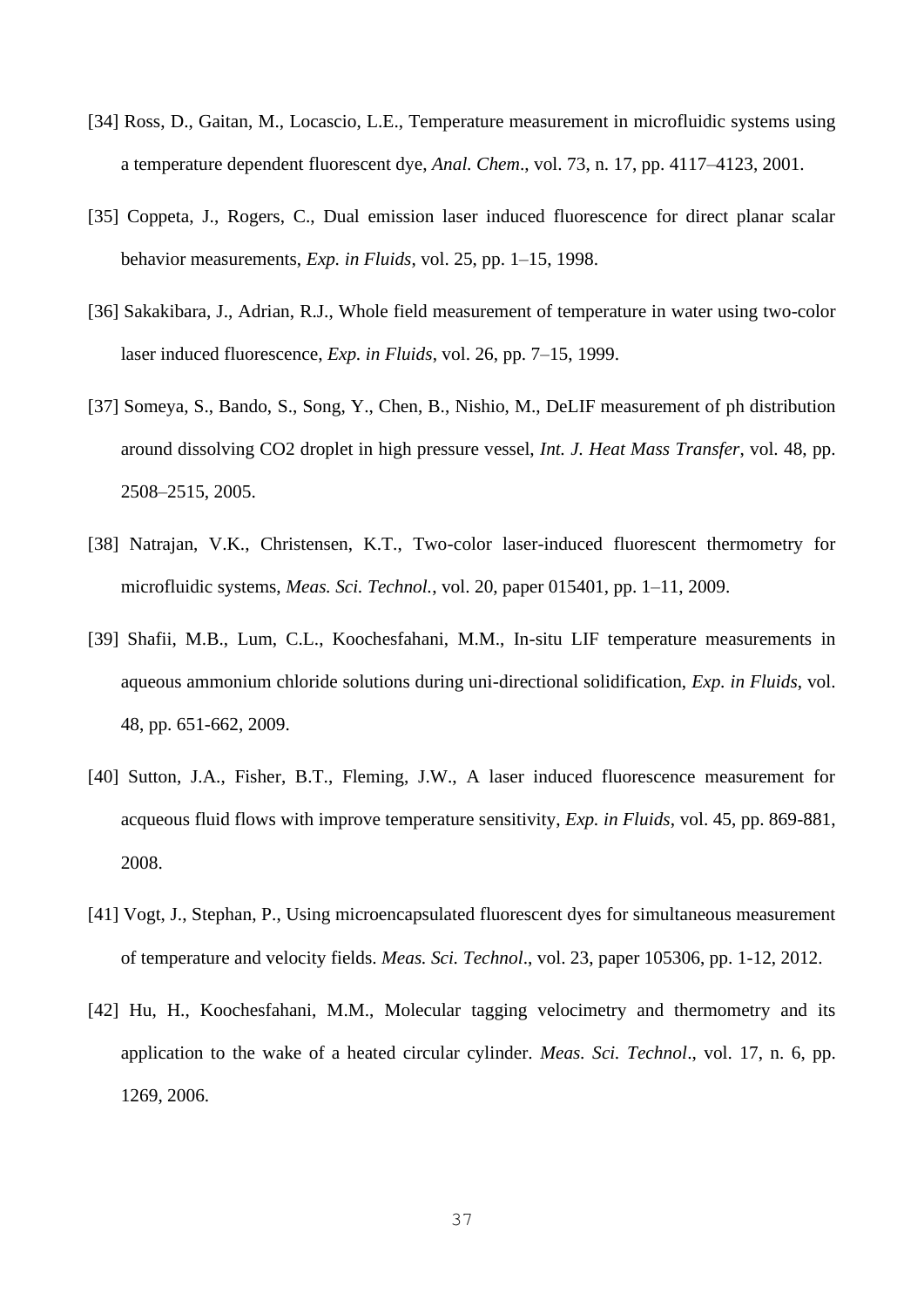- [43] Puccetti G., Rossi, M., Morini, G.L., Kähler C.J., Sensitivity to shear stress of nonencapsulated thermochromic liquid crystal (TLC) particles for microfluidic applications, *Microfluid. Nanofluid.*, vol. 20, paper 19, pp. 1-7, 2016.
- [44] Segura, R., Cierpka, C., Rossi, M., Joseph, S., Bunjes, H., Kähler, C.J., Non-encapsulated thermo liquid crystals for digital particle tracking thermography/velocimetry in microfluids. *Microfluid. Nanofluid.*, vol. 14, n. 3-4, pp. 445–456, 2013.
- [45] Segura, R., Rossi, M., Cierpka, C., Kähler, C.J., Simultaneous three-dimensional temperature and velocity field measurements using astigmatic imaging of non-encapsulated thermo-liquid crystals (TLC) particles, *Lab Chip*, vol. 15, pp. 660–663, 2015.
- [46] Easley, C.J., Legendre, L.A., Roper, M.G., Wavering, T.A., Ferrance, J.P., Landers, J.P., Extrinsic Fabry− Perot Interferometry for Noncontact Temperature Control of Nanoliter-Volume Enzymatic Reactions in Glass Microchips, *Anal. Chem.*, vol. 77, pp. 1038–1045, 2005.
- [47] Seger-Sauli, U., Panayiotou, M., Schnydrig, S., Jordan, M., Renaud, P., Temperature measurements in microfluidic systems: Heat dissipation of negative dielectrophoresis barriers, *Elecrophoresis*, vol. 17, pp. 1115–1120, 1996.
- [48] Kitamura, N., Hosoda, Y., Iwasaki, C., Ueno, K., Kim, H.B., Thermal phase transition of an aqueous poly (N-isopropylacrylamide) solution in a polymer microchannel-microheater chip, *Langmuir*, vol. 19, pp. 8484–8489, 2003.
- [49] Lacey, M.E., Webb, A.G., Sweedler, J.V., Monitoring temperature changes in capillary electrophoresis with nanoliter-volume NMR thermometry, *Anal. Chem.*, vol. 72, pp. 4991– 4998, 2000.
- [50] Lacey, M.E., Webb, A.G., Sweedler, J.V., On-line temperature monitoring in a capillary electrochromatography frit using microcoil NMR, *Anal. Chem.*, vol. 74, pp. 4583–4587, 2002.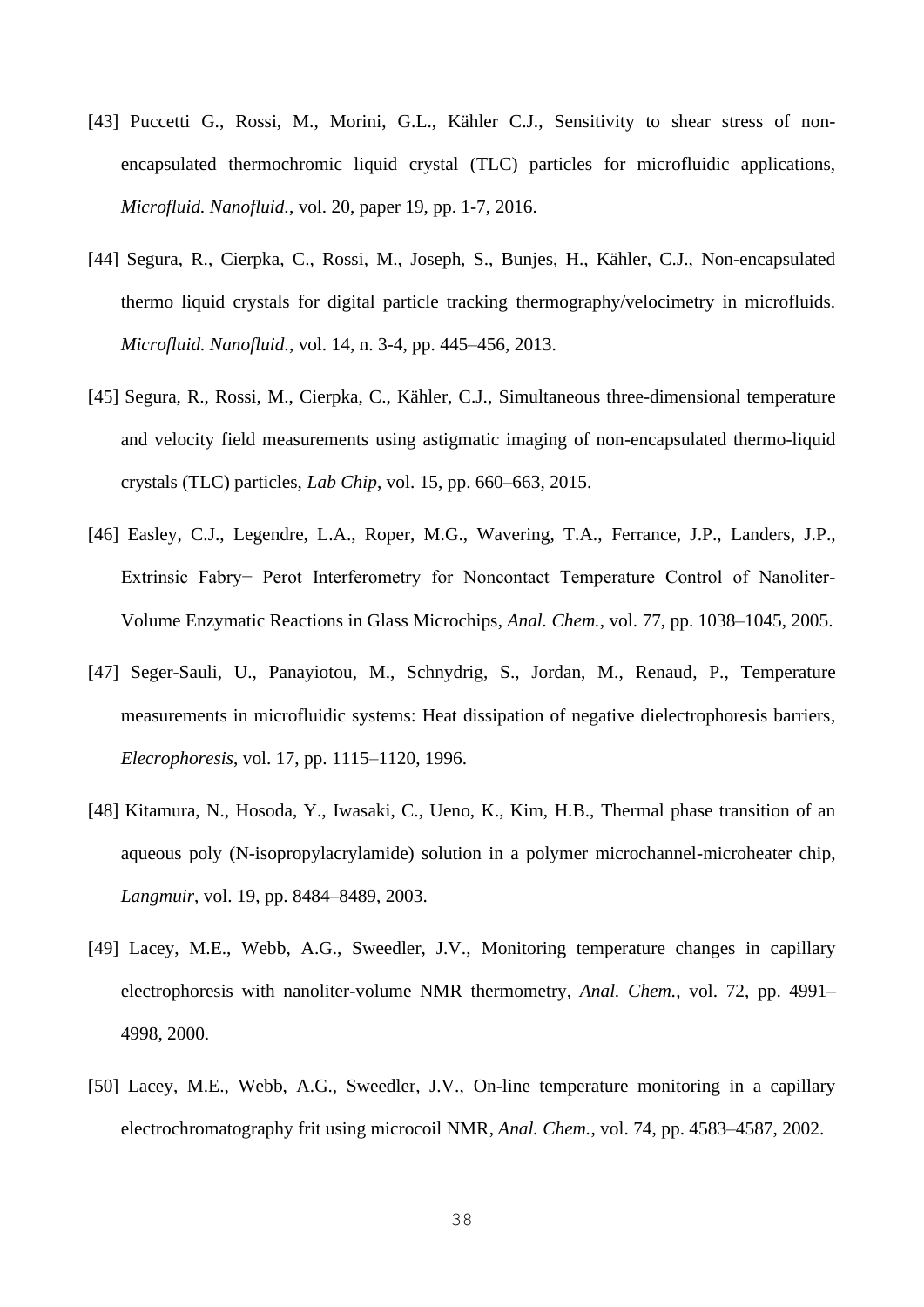- [51] Kim, S.H., Noh, J., Jeon, M.K., Kim, K.W., Lee, L.P., Woo, S.I., Micro-Raman thermometry for measuring the temperature distribution inside the microchannel of a polymerase chain reaction chip, *J. Micromech. Microeng.,* vol. 16, pp. 526–530, 2006.
- [52] Patil, V.A., Narayanan, V., Spatially resolved temperature measurement in microchannels, *Microfluid. Nanofluid.,* vol. 2, pp. 291–300, 2006.
- [53] Astarita, T., Cardone, G., Carlomagno, G.M., Meola, C., A survey of infrared thermography for convective heat transfer measurements, *Opt. Laser Technol.*, vol. 32, pp. 53-610, 2000.
- [54] Carlomagno, G.M., de Luca, L., Infrared thermography in heat transfer, in *Handbook of flow visualization,* ed. Yang Wi, pp. 531-553,Hemisphere, Washington, D.C., 1989.
- [55] Hallcrest, Handbook of Thermochromic Liquid Crystal Technology, 2014 (www.hallcrest.com/handbook\_tlc\_technology.pdf).
- [56] Hohmann, C., Stephan, P., Microscale temperature measurement at an evaporating liquid meniscus, *Exp. Therm. Fluid Sci.,* vol. 26, pp. 157-162, 2002.
- [57] Muwanga, R., Hassan, I., Local heat transfer measurements in microchannels using liquid crystal thermography: methodology development and validation, *. ASME J. Heat Transfer,* vol. 128, pp. 617-626, 2006.
- [58] Kenning, D.B.R., Konno, T., Wienecke, M., Investigation of boiling heat transfer by liquid crystal thermography, *Exp. Therm. Fluid Sci.,* vol. 25, pp. 219-229, 2001.
- [59] Liu, T.-L., Pan, C., Infrared thermography measurement of two-phase boiling flow heat transfer in a microchannel. *App. Therm. Eng.*, vol. 94, pp. 568-578, 2016.
- [60] Yoda, M., Kim, M., Studying interfacial transport with evanescent wave-based particle velocimetry and thermometry, *Heat Transfer Engineering*, vol. 34, n. 2-3, pp. 101-112, 2013.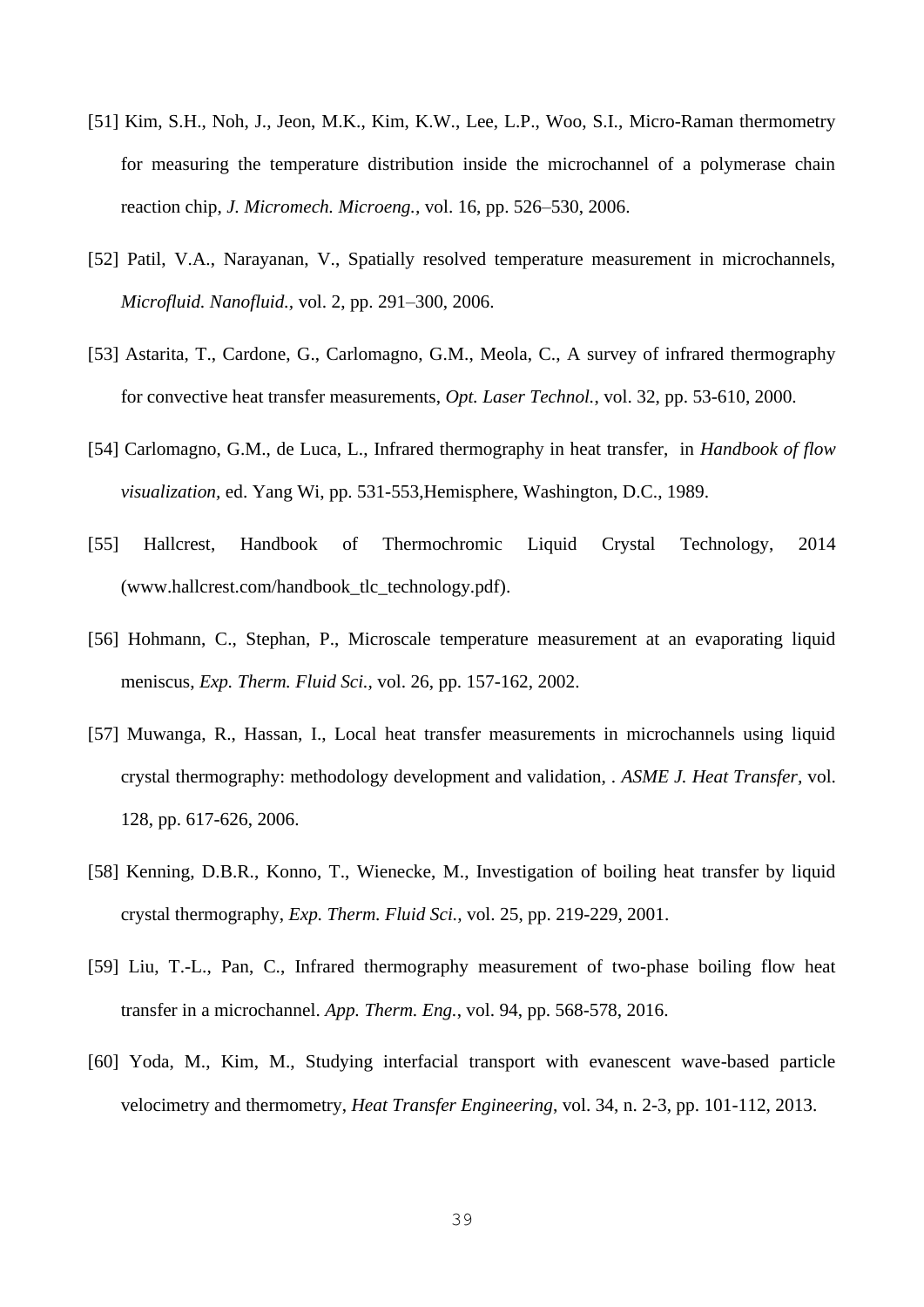- [61] Hsiek, S.S., Li, S.Y., Hsieh, Y.C., Noninvasive temperature measurements of RLIF and nPIT in DI water flow microchannels, *Applied Thermal Eng.,* vol. 117, pp. 30-38, 2017.
- [62] Kakuta, N., Fukuhara, Y., Kondo, K., Arimoto, H., Yamada, Y., Temperature imaging of water in a microchannel using thermal sensitivity of near-infrared absorption, *Lab on a Chip,* vol. 11, pp. 347-3486, 2011.
- [63] Choi, S. B., Barron, R. F., and Warrington, R. O., Fluid Flow and Heat Transfer in Microtubes, *Proc. of ASME DSC*, Atlanta, GA, vol. 32, pp. 123-134, 1991.
- [64] Yu, D., Warrington, R. O., Barron, R., and Ameel, T., An Experimental and Theoretical Investigation of Fluid Flow and Heat Transfer in Microtubes, *Proc. of ASME/JSME Thermal Engineering Joint Conf.*, Maui, HI, vol. 1, pp. 523–530, 1995.
- [65] Peng, X. F., and Peterson, G. P., Convective Heat Transfer and Flow Friction for Water Flow in Microchannel Structures, *Int. J. Heat Mass Transfer*, vol. 39, pp. 2599–2608, 1996.
- [66] Wu, P., and Little, W. A., Measurement of the Heat Transfer Characteristics of Gas Flow in Fine Channel Heat Exchangers Used for Microminiature, *Cryogenics*, vol. 24, pp. 415–420, 1984.
- [67] Piasecka, M., Strąk, K., Maciejewska, B., Calculations of Flow Boiling Heat Transfer in a Minichannel Based on Liquid Crystal and Infrared Thermography Data, *Heat Transfer Engineering*, vol. 38, n. 3, pp. 332-346, 2017.
- [68] Frezzotti, A., Si Hadj Mohand, H., Barrot, C., Colin, S., Role of diffusion on molecular tagging velocimetry technique for rarefied gas flow analysis. *Microfluid Nanofluid*, vol. 19, n. 6, pp. 1335–1348, 2015.
- [69] Si Hadj Mohand, H., *Micro-vélocimétrie par marquage moléculaire adaptée aux écoulements gazeux confines*, PhD Thesis, INSA Toulouse, 2015.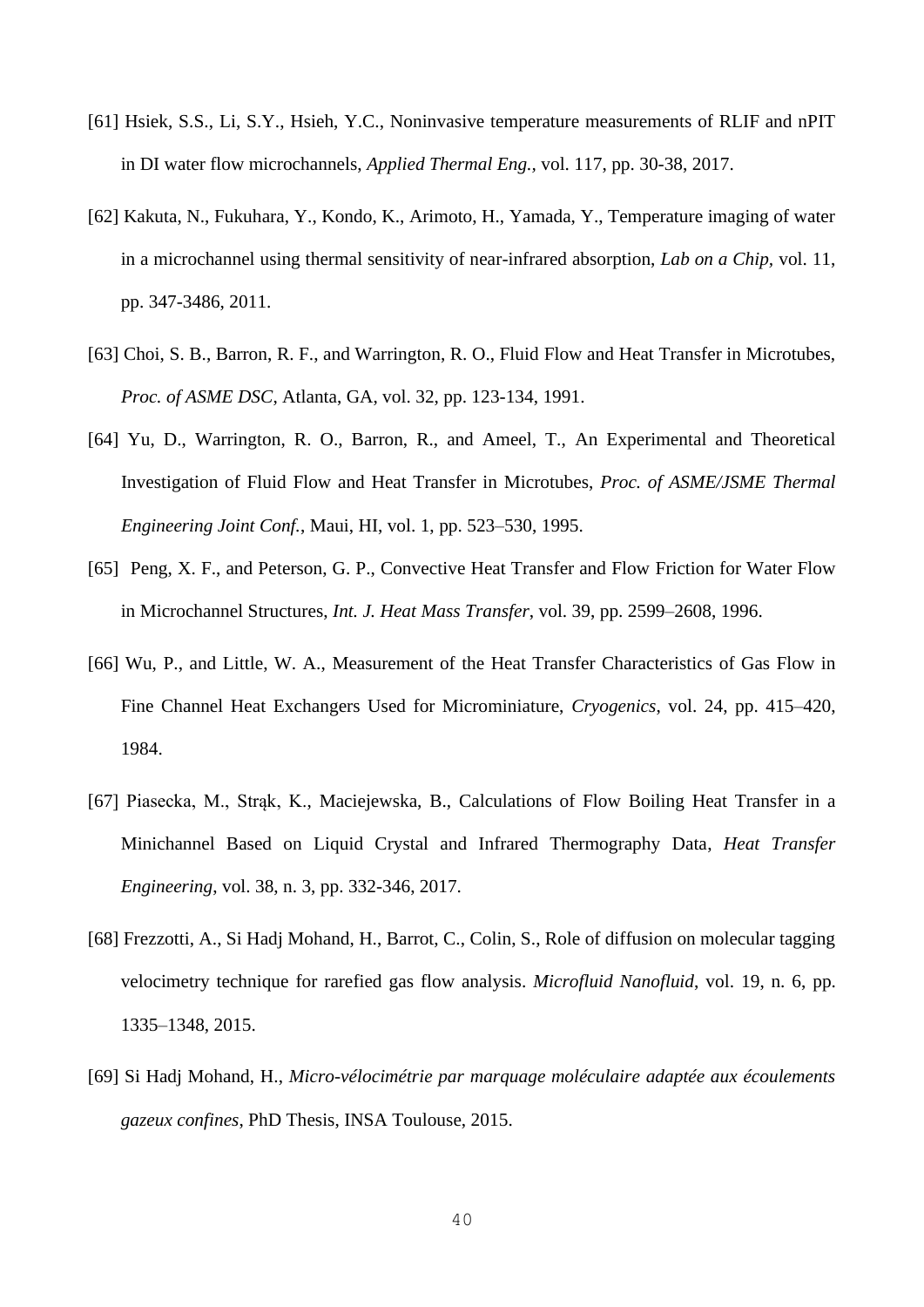[70] Hishida, K., Ichiyanagi, M., Kazoe, Y., Sato, Y., Combined laser-based measurements for micro-and nanoscale transport phenomena, *Heat Transfer Engineering*, vol. 35, n. 2, pp. 125- 141, 2014.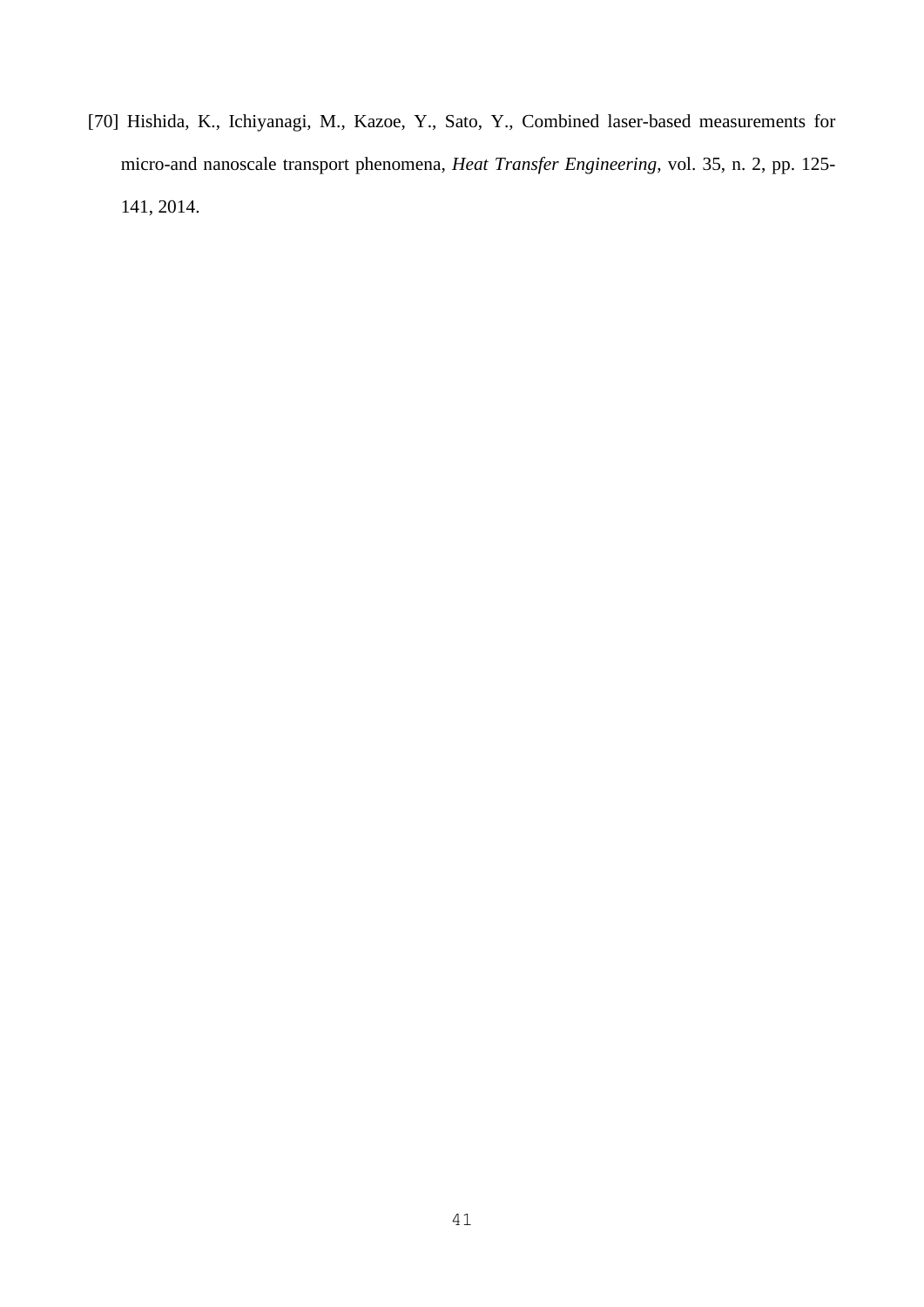# **Table 1**

List of the main scaling effects which affect the Nusselt number (from Morini and Yang [5])

| <b>Scaling</b>          | Liquid Gas   |             | <b>Reference dimensionless</b>                                                                        | <b>Non</b>       |
|-------------------------|--------------|-------------|-------------------------------------------------------------------------------------------------------|------------------|
| <b>Effects</b>          |              |             | parameter                                                                                             | negligible       |
|                         |              |             |                                                                                                       | if:              |
| <b>Entrance effects</b> | $\mathbf{X}$ | $\mathbf X$ | Gz = Re Pr $\left(\frac{D_h}{L}\right)$                                                               | Gz>10            |
| Fluid axial             | $\mathbf{X}$ |             | $Pe = Re Pr$                                                                                          | Pe <sub>50</sub> |
| conduction              |              |             |                                                                                                       |                  |
| Wall-fluid              | $\mathbf X$  | $\mathbf X$ | $M = \frac{k_w}{k_s} \left( \frac{\Omega_{tot} - \Omega}{\Gamma L} \right) \frac{1}{RePr}$            | M > 0.01         |
| conjugate heat          |              |             |                                                                                                       |                  |
| transfer                |              |             |                                                                                                       |                  |
| Flow                    |              | $\mathbf X$ |                                                                                                       | $Ma_{out} > 0.3$ |
| compressibility         |              |             | $Ma_{out} = \frac{4m}{\pi D_h^2} \left( \frac{1}{p_{out}} \right) \sqrt{\frac{RT_{b,out}}{c_n/c_v}}.$ |                  |
| <b>Viscous</b>          | $\mathbf X$  | $\mathbf X$ |                                                                                                       | Br > 0.005       |
| dissipation             |              |             | $Br = \frac{64 \mu}{q'_{w} \Gamma} \left( \frac{mRT_b}{(p_{in} + p_{out}) \pi D_h^2} \right)^2$       |                  |
| Surface roughness       | $\mathbf X$  | X           |                                                                                                       | e/d > 0.05       |
| Rarefaction             |              | $\mathbf X$ | $\frac{e/d}{Kn = \frac{\zeta}{D_h}}$                                                                  | Kn > 0.001       |
|                         |              |             |                                                                                                       |                  |
| Electro-osmotic         | $\mathbf X$  |             |                                                                                                       | $D_e$ <10        |
| interactions            |              |             | $D_e = D_h \left( \frac{\epsilon \kappa_b T}{2 n_e Z^2 e_e^2} \right)^{1/2}$                          |                  |
|                         |              |             |                                                                                                       |                  |
| Temperature-            | $\mathbf X$  | $\mathbf X$ | $T_w/T_b(gas)$                                                                                        |                  |
| dependent               |              |             | $Pr_w/Pr$ (liquids)                                                                                   |                  |
| properties              |              |             |                                                                                                       |                  |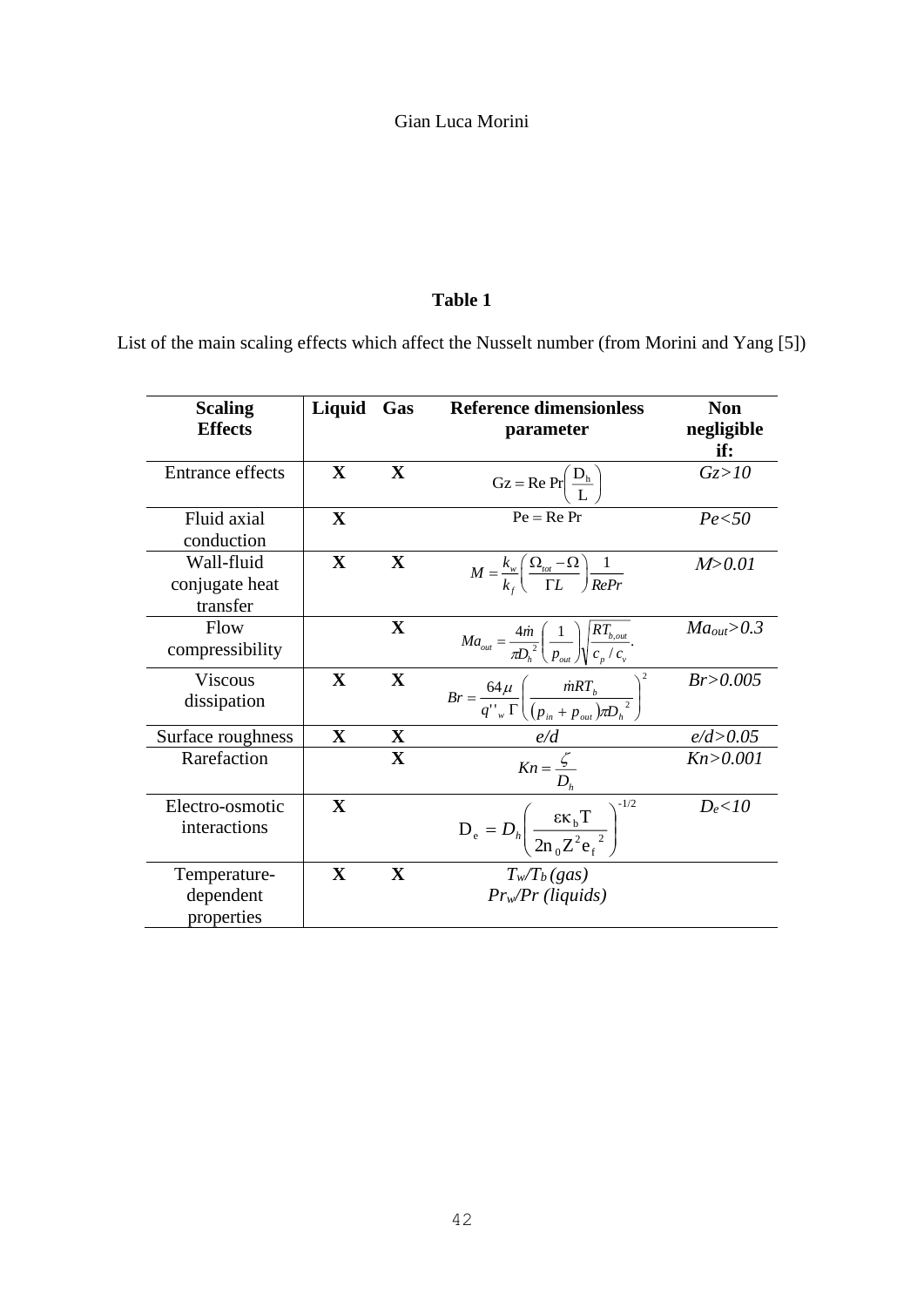# **Table 2**

Summary of the main experimental techniques useful for the analysis of micro-convection with the

specification of the involved tracers.

| Exp.<br>technique | Liquid      | Gas         | <b>Tracers</b>            | <b>Measure</b>     |
|-------------------|-------------|-------------|---------------------------|--------------------|
| LIF               | $\mathbf X$ |             | Rhodamine B (RhB)         | Local Fluid        |
|                   |             |             | Fluorescein (Fl)          | temperature        |
|                   |             |             | Kiton Red                 |                    |
|                   |             |             | Benzofurazan              |                    |
| <b>DeLIF</b>      | $\mathbf X$ |             | $(RhB -$                  | Local Fluid        |
|                   |             |             | Fl)/(Rhodamine 110-       | temperature        |
|                   |             |             | Sulforhodamine101)        |                    |
|                   |             |             | Fluorescein27-RhB         |                    |
|                   |             |             | Fluorescein-              |                    |
|                   |             |             | Suforhodamine B           |                    |
| <b>EFT</b>        | $\mathbf X$ |             | <i>Fluorescein</i>        | Near-wall          |
|                   |             |             | Sulforhodamine B          | fluid              |
|                   |             |             |                           | temperature        |
| <b>MTT</b>        | $\mathbf X$ | $\mathbf X$ | NO molecules              | <b>Local Fluid</b> |
|                   |             |             | Acetone molecules         | temperature        |
|                   |             |             | <b>Byacetyl</b> molecules |                    |
| <b>TLC</b>        | $\mathbf X$ |             | Encapsulated or un-       | <b>Local Fluid</b> |
|                   |             |             | encapsulated              | temperature        |
|                   |             |             | particles                 | or local           |
|                   |             |             |                           | wall               |
|                   |             |             |                           | temperature        |
| <b>NIRT</b>       | $\mathbf X$ |             | No tracers                | Near-wall          |
|                   |             |             |                           | fluid              |
|                   |             |             |                           | temperature        |
| <b>IRT</b>        | $\mathbf X$ | $\mathbf X$ | No tracers                | Near-wall          |
|                   |             |             |                           | fluid              |
|                   |             |             |                           | temperature        |
|                   |             |             |                           | or local           |
|                   |             |             |                           | wall               |
|                   |             |             |                           | temperature        |
| PIV, PTV,         | $\mathbf X$ |             | Polystyrene               | <b>Local Fluid</b> |
| <b>APTV</b>       |             |             | fluorescent particles     | velocity           |
|                   |             |             | Liquid Cristals           |                    |
| <b>MVT</b>        | $\mathbf X$ | $\mathbf X$ | NO molecules              | <b>Local Fluid</b> |
|                   |             |             | Acetone molecules         | velocity           |
|                   |             |             | <b>Byacetyl</b> molecules |                    |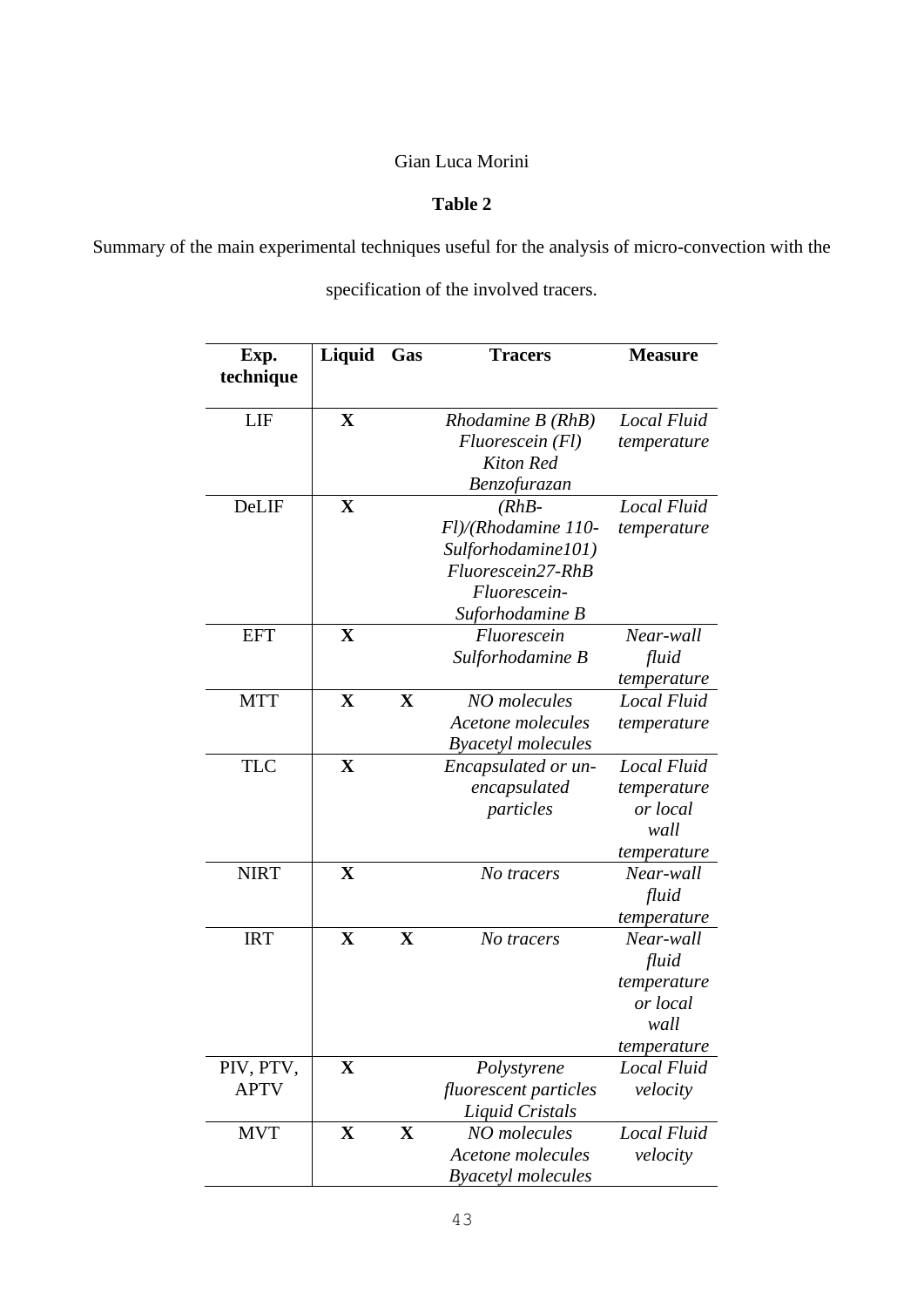#### **Figure captions**

- Figure 1 Schematic of the apparatus adopted by Segura et al. [45] for simultaneous APTV and TLC measurements.: (1) rectangular copper microchannel (200x250  $\mu$ m) sealed with a glass cover; (2,3,4) Heating system based on a Peltier cell; (5) syringe pump; (6) RGB color camera; (7) inverted microscope; (8) objective lens; (9) linear polarizer; (10) achromatic quarter wave plate; (11) white light source.
- Figure 2 2D velocity and temperature distribution of water in a copper microchannel (200 x 250 mm) with three sides heated (Re=0.04).
- Figure 3 Visualization of un-encapsulated TLC particles (Hallcrest UNR20C5W) added to water for: (a) shear rate at the wall equal to 100 s<sup>-1</sup> (b) shear rate at the wall equal to 250 s<sup>-1</sup>.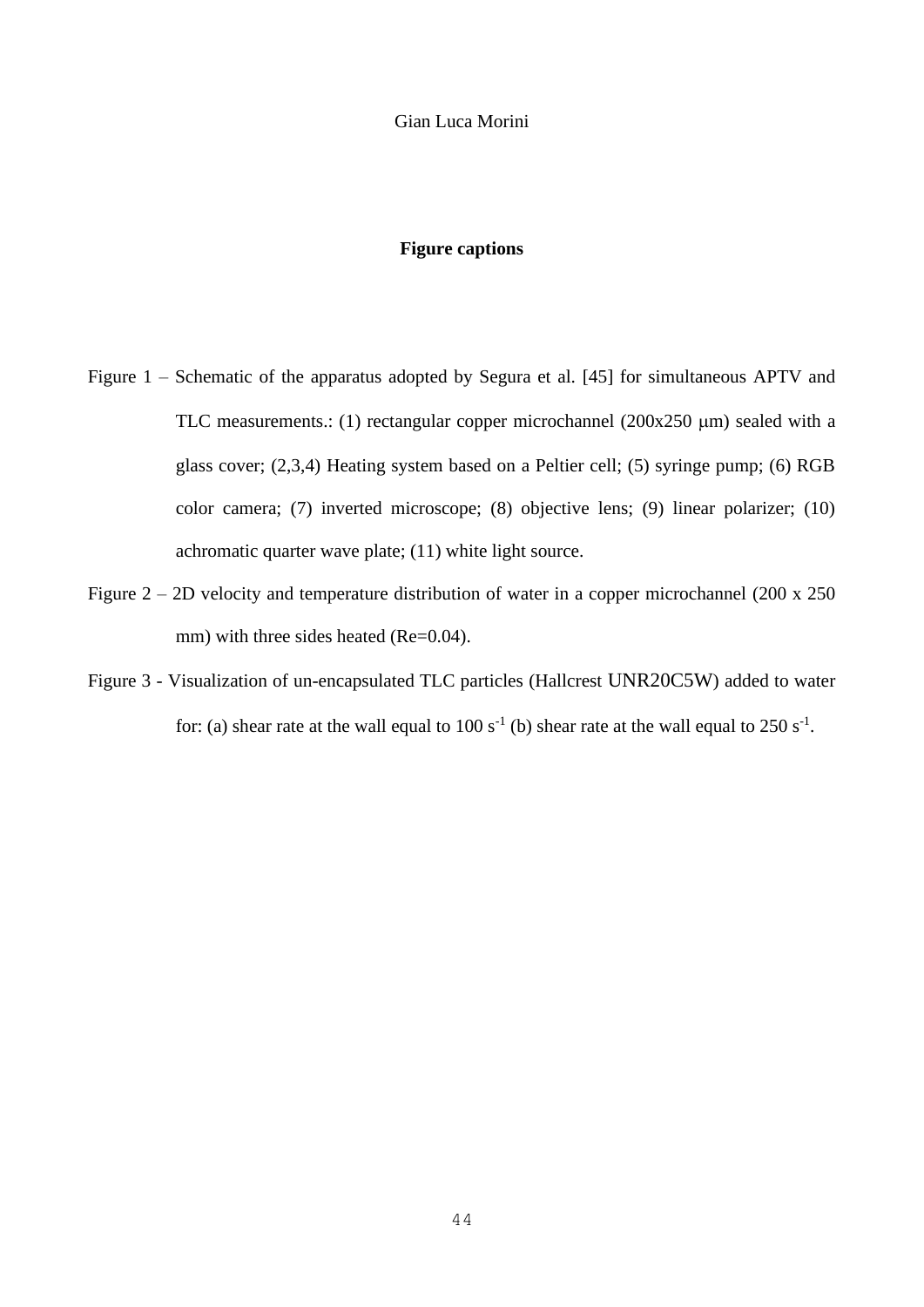

Figure 1 – Schematic of the apparatus adopted by Segura et al. [45] for simultaneous APTV and TLC measurements.: (1) rectangular copper microchannel ( $200x250 \mu m$ ) sealed with a glass cover; (2,3,4) Heating system based on a Peltier cell; (5) syringe pump; (6) RGB color camera; (7) inverted microscope; (8) objective lens; (9) linear polarizer; (10) achromatic quarter wave plate; (11) white light source.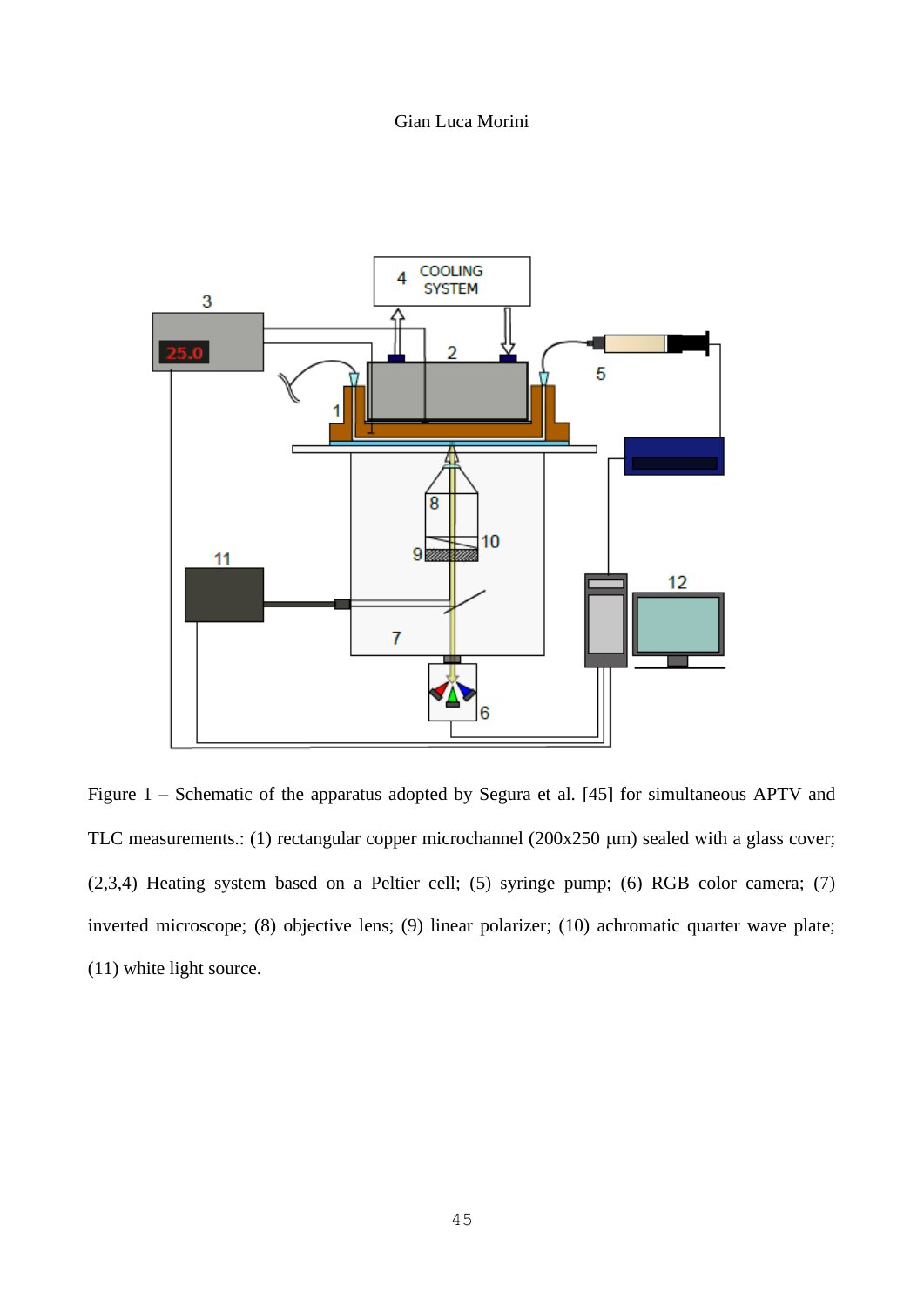



Figure 2 – 2D velocity and temperature distribution of water in a copper microchannel (200 x 250 mm) with three sides heated (Re=0.04).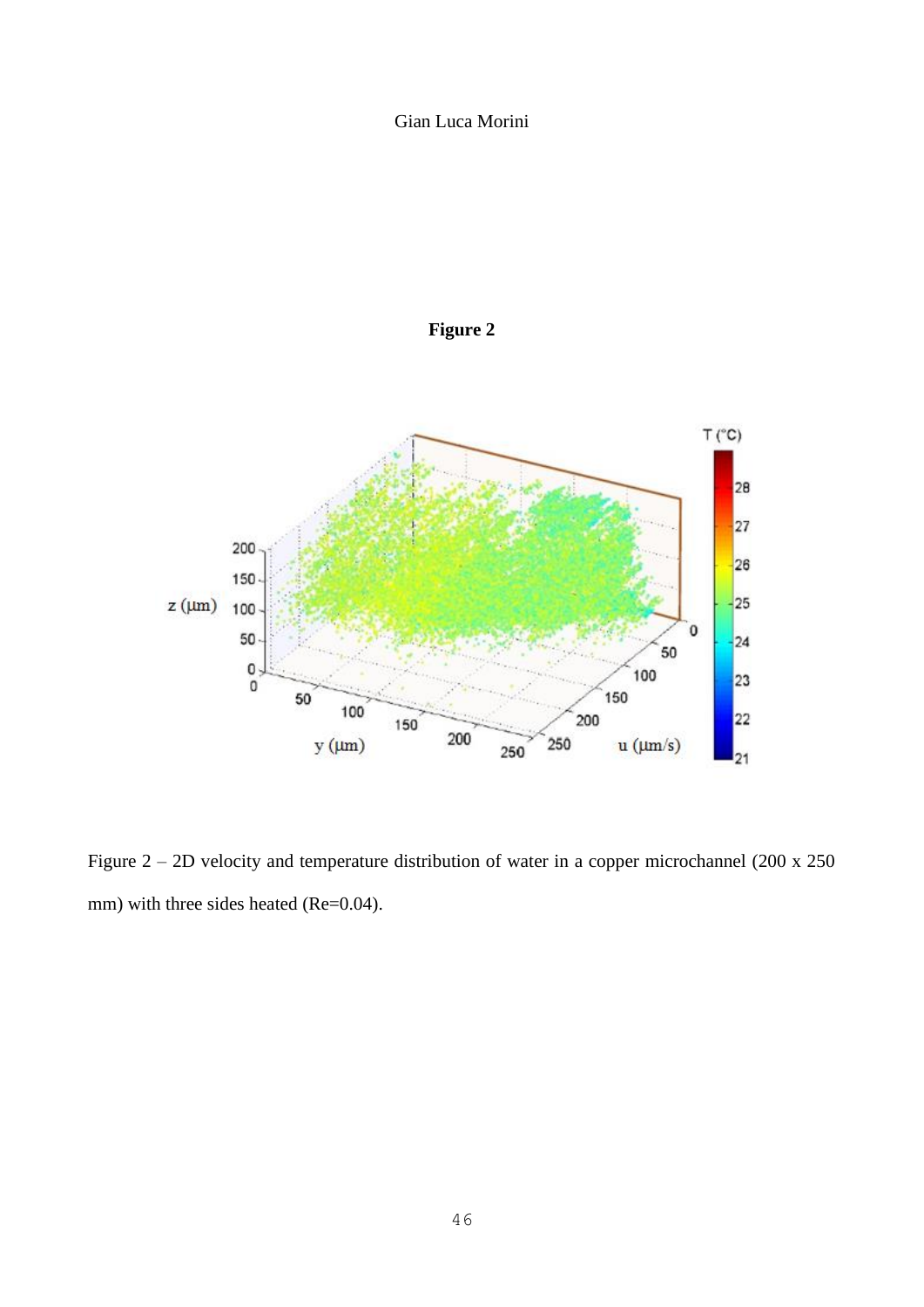# **Figure 3**



Figure 3 - Visualization of un-encapsulated TLC particles (Hallcrest UNR20C5W) added to water for: (a) shear rate at the wall equal to 100 s<sup>-1</sup> (b) shear rate at the wall equal to 250 s<sup>-1</sup>.